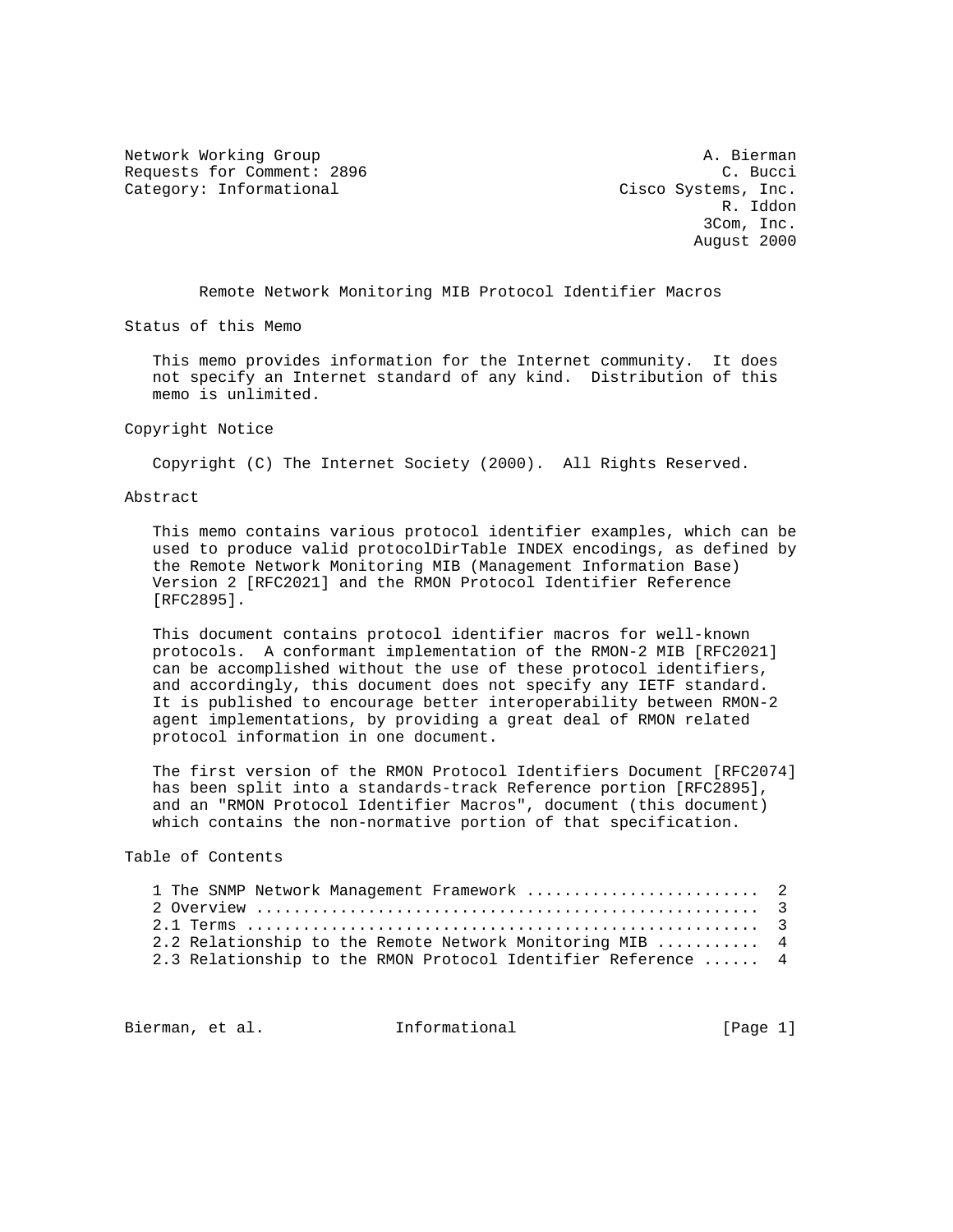|                                                    | $\overline{4}$ |
|----------------------------------------------------|----------------|
| 3.1 Protocol Stacks And Single-Vendor Applications | $-5$           |
|                                                    | $-5$           |
|                                                    |                |
|                                                    |                |
|                                                    |                |
|                                                    |                |
|                                                    |                |
|                                                    |                |
|                                                    |                |
|                                                    |                |
|                                                    |                |
|                                                    |                |
|                                                    |                |
|                                                    |                |
|                                                    |                |
|                                                    |                |

1. The SNMP Network Management Framework

 The SNMP Management Framework presently consists of five major components:

- o An overall architecture, described in RFC 2571 [RFC2571].
- o Mechanisms for describing and naming objects and events for the purpose of management. The first version of this Structure of Management Information (SMI) is called SMIv1 and described in STD 16, RFC 1155 [RFC1155], STD 16, RFC 1212 [RFC1212] and RFC 1215 [RFC1215]. The second version, called SMIv2, is described in STD 58, RFC 2578 [RFC2578], STD 58, RFC 2579 [RFC2579] and STD 58, RFC 2580 [RFC2580].
- o Message protocols for transferring management information. The first version of the SNMP message protocol is called SNMPv1 and described in STD 15, RFC 1157 [RFC1157]. A second version of the SNMP message protocol, which is not an Internet standards track protocol, is called SNMPv2c and described in RFC 1901 [RFC1901] and RFC 1906 [RFC1906]. The third version of the message protocol is called SNMPv3 and described in RFC 1906 [RFC1906], RFC 2572 [RFC2572] and RFC 2574 [RFC2574].
- o Protocol operations for accessing management information. The first set of protocol operations and associated PDU formats is described in STD 15, RFC 1157 [RFC1157]. A second set o protocol operations and associated PDU formats is described in RFC 1905 [RFC1905].

Bierman, et al. **Informational** [Page 2]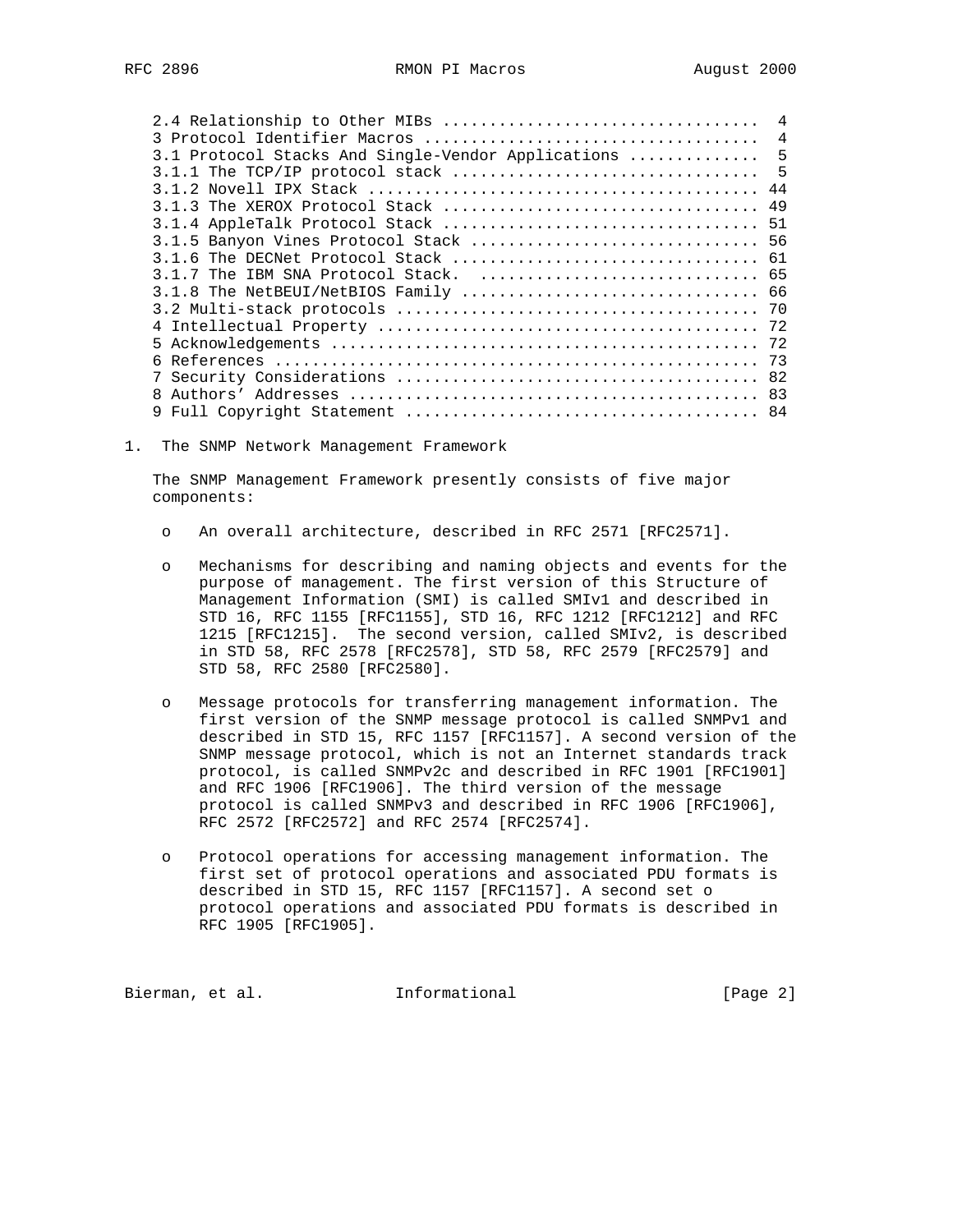o A set of fundamental applications described in RFC 2573 [RFC2573] and the view-based access control mechanism described in RFC 2575 [RFC2575].

 A more detailed introduction to the current SNMP Management Framework can be found in RFC 2570 [RFC2570].

 Managed objects are accessed via a virtual information store, termed the Management Information Base or MIB. Objects in the MIB are defined using the mechanisms defined in the SMI.

This memo does not specify a MIB module.

2. Overview

 The RMON-2 MIB [RFC2021] uses hierarchically formatted OCTET STRINGs to globally identify individual protocol encapsulations in the protocolDirTable.

 This guide contains examples of protocol identifier encapsulations, which can be used to describe valid protocolDirTable entries. The syntax of the protocol identifier descriptor is defined in the RMON Protocol Identifier Reference [RFC2895].

 This document is not intended to be an authoritative reference on the protocols described herein. Refer to the Official Internet Standards document [RFC2600], the Assigned Numbers document [RFC1700], or other appropriate RFCs, IEEE documents, etc. for complete and authoritative protocol information.

 This is the the second revision of this document, and is intended to replace Section 5 of the first RMON-2 Protocol Identifiers document [RFC2074].

 The RMONMIB working group has decided to discontinue maintenance of this Protocol Identifier Macro repository document, due to a lack of contributions from the RMON vendor community. This document is published as an aid in implementation of the protocolDirTable.

## 2.1. Terms

 Refer to the RMON Protocol Identifier Reference [RFC2895] for definitions of terms used to describe the Protocol Identifier Macro and aspects of protocolDirTable INDEX encoding.

Bierman, et al. **Informational** [Page 3]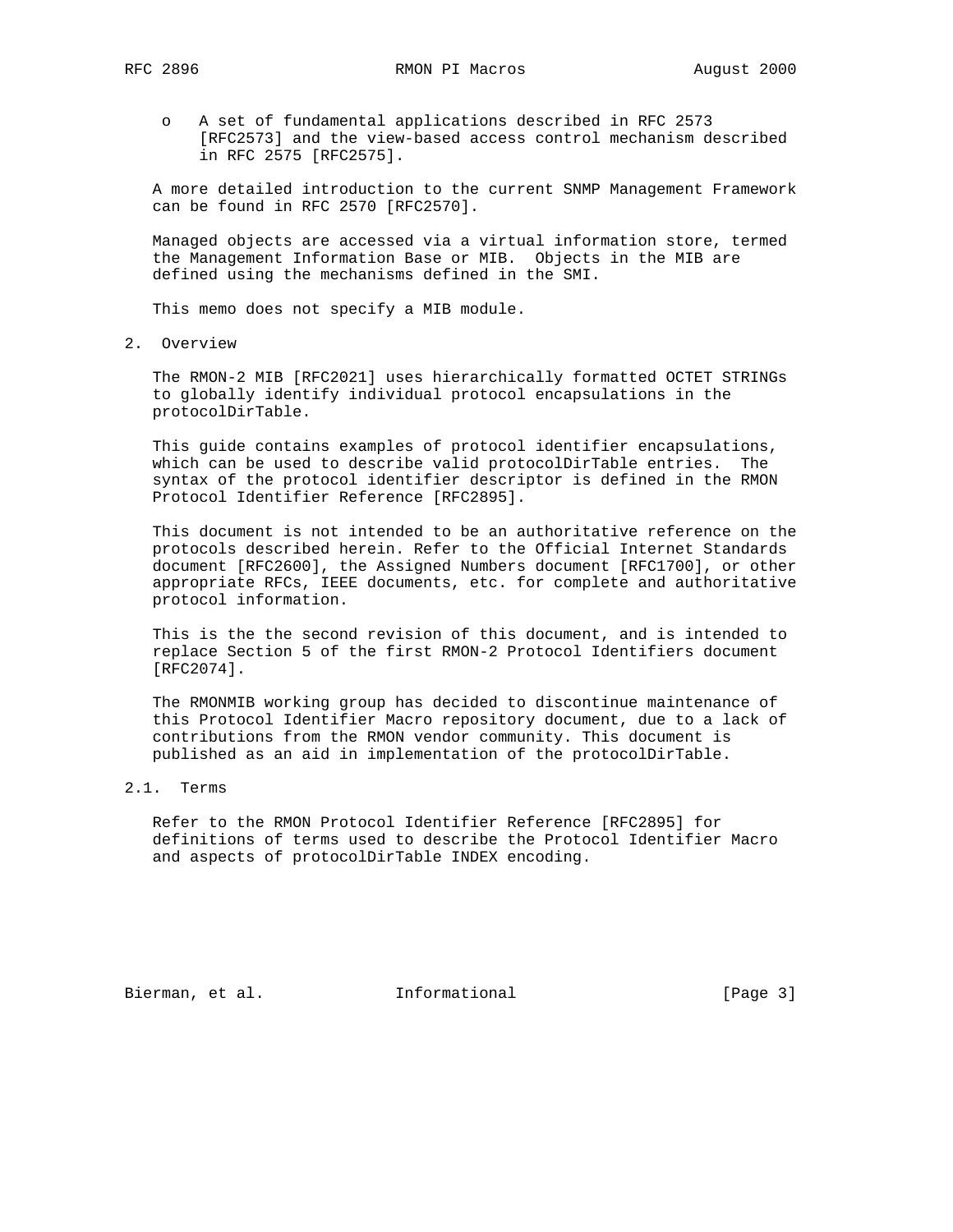2.2. Relationship to the Remote Network Monitoring MIB

 This document is intended to describe some protocol identifier macros, which can be converted to valid protocolDirTable INDEX values, using the mapping rules defined in the RMON Protocol Identifier Reference [RFC2895].

 This document is not intended to limit the protocols that may be identified for counting in the RMON-2 MIB. Many protocol encapsulations, not explicitly identified in this document, may be present in an actual implementation of the protocolDirTable. Also, implementations of the protocolDirTable may not include all the protocols identified in the example section below.

### 2.3. Relationship to the RMON Protocol Identifier Reference

 This document is intentionally separated from the normative reference document defining protocolDirTable INDEX encoding rules and the protocol identifier macro syntax [RFC2895]. This allows frequent updates to this document without any republication of MIB objects or protocolDirTable INDEX encoding rules. Note that the base layer and IANA assigned protocol identifier macros are located in Reference document, since these encoding values are defined by the RMONMIB WG.

 Protocol Identifier macros submitted from the RMON working group and community at large (to the RMONMIB WG mailing list at ' rmonmib@cisco.com') will be collected and added to this document.

 Macros submissions will be collected in the IANA's MIB files under the directory "ftp://ftp.isi.edu/mib/rmonmib/rmon2\_pi\_macros/" and in the RMONMIB working group mailing list message archive file "ftp://ftpeng.cisco.com/ftp/rmonmib/rmonmib".

## 2.4. Relationship to Other MIBs

 The RMON Protocol Identifier Macros document is intended for use with the RMON Protocol Identifier Reference [RFC2895] and the RMON-2 MIB protocolDirTable [RFC2021]. It is not relevant to any other MIB, or intended for use with any other MIB.

3. Protocol Identifier Macros

 This section contains protocol identifier macros for some well-known protocols, although some of them may no longer be in use. These macros reference the base layer identifiers found in section 4 of the RMON Protocol Identifier Reference [RFC2895]. These identifiers are listed below:

Bierman, et al. **Informational** [Page 4]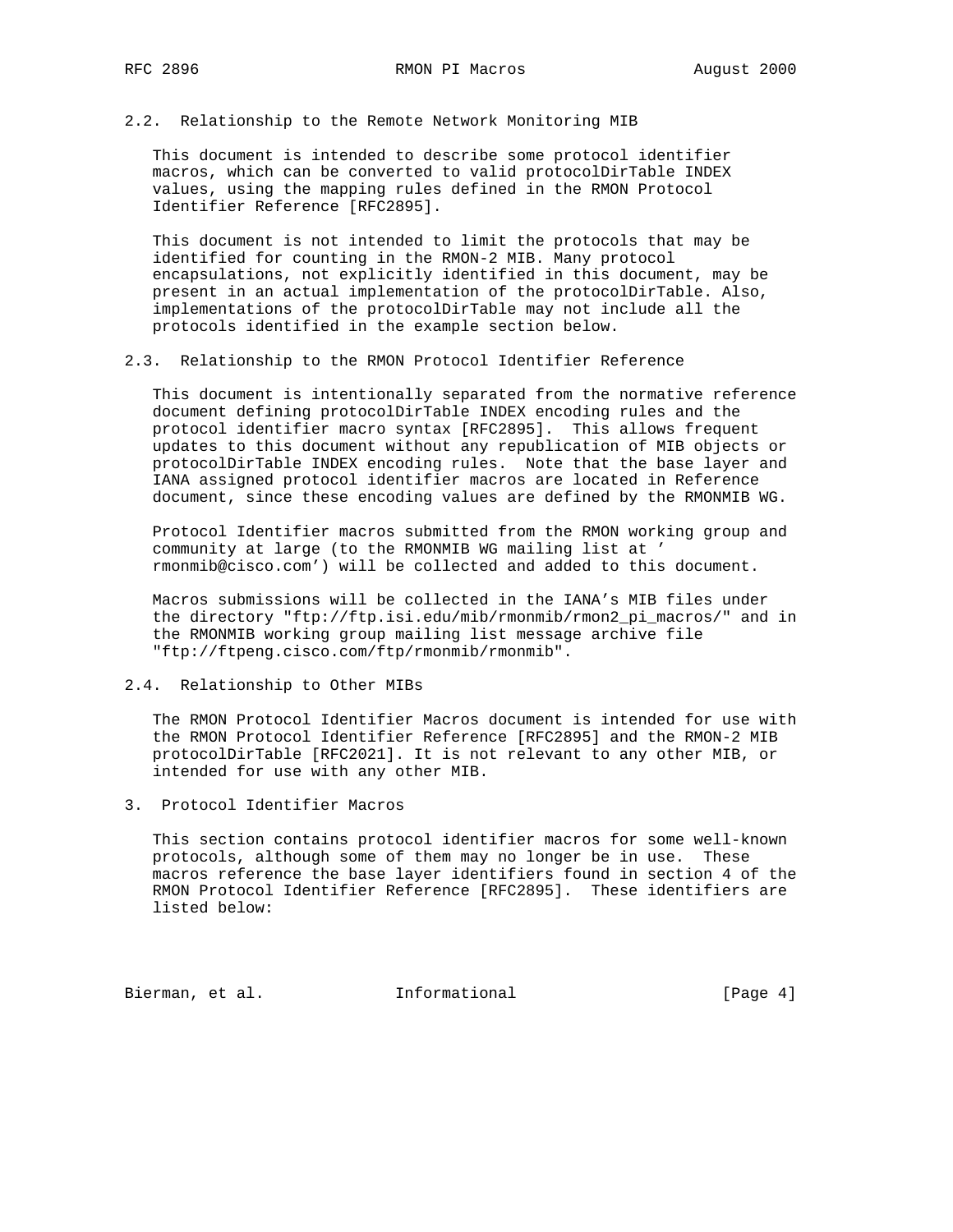ether2 llc snap vsnap ianaAssigned 802-1Q

 Refer to the RMON Protocol Identifier Reference [RFC2895] for the protocol identifier macro definitions for these protocols.

3.1. Protocol Stacks And Single-Vendor Applications

 Network layer protocol identifier macros contain additional information about the network layer, and is found immediately following a base layer-identifier in a protocol identifier.

 The ProtocolDirParameters supported at the network layer are ' countsFragments(0)', and 'tracksSessions(1). An agent may choose to implement a subset of these parameters.

 The protocol-name should be used for the ProtocolDirDescr field. The ProtocolDirType ATTRIBUTES used at the network layer are ' hasChildren(0)' and 'addressRecognitionCapable(1)'. Agents may choose to implement a subset of these attributes for each protocol, and therefore limit which tables the indicated protocol can be present (e.g. protocol distribution, host, and matrix tables).

 The following protocol-identifier macro declarations are given for example purposes only. They are not intended to constitute an exhaustive list or an authoritative source for any of the protocol information given. However, any protocol that can encapsulate other protocols must be documented here in order to encode the children identifiers into protocolDirID strings. Leaf protocols should be documented as well, but an implementation can identify a leaf protocol even if it isn't listed here (as long as the parent is documented).

3.1.1. The TCP/IP protocol stack

```
arp PROTOCOL-IDENTIFIER
    PARAMETERS { }
    ATTRIBUTES { }
     DESCRIPTION
        "An Address Resolution Protocol message (request or response).
        This protocol does not include Reverse ARP (RARP) packets, which
        are counted separately."
     REFERENCE
        "RFC 826 [RFC826] defines the Address Resolution Protocol."
```
Bierman, et al. 1nformational (Page 5)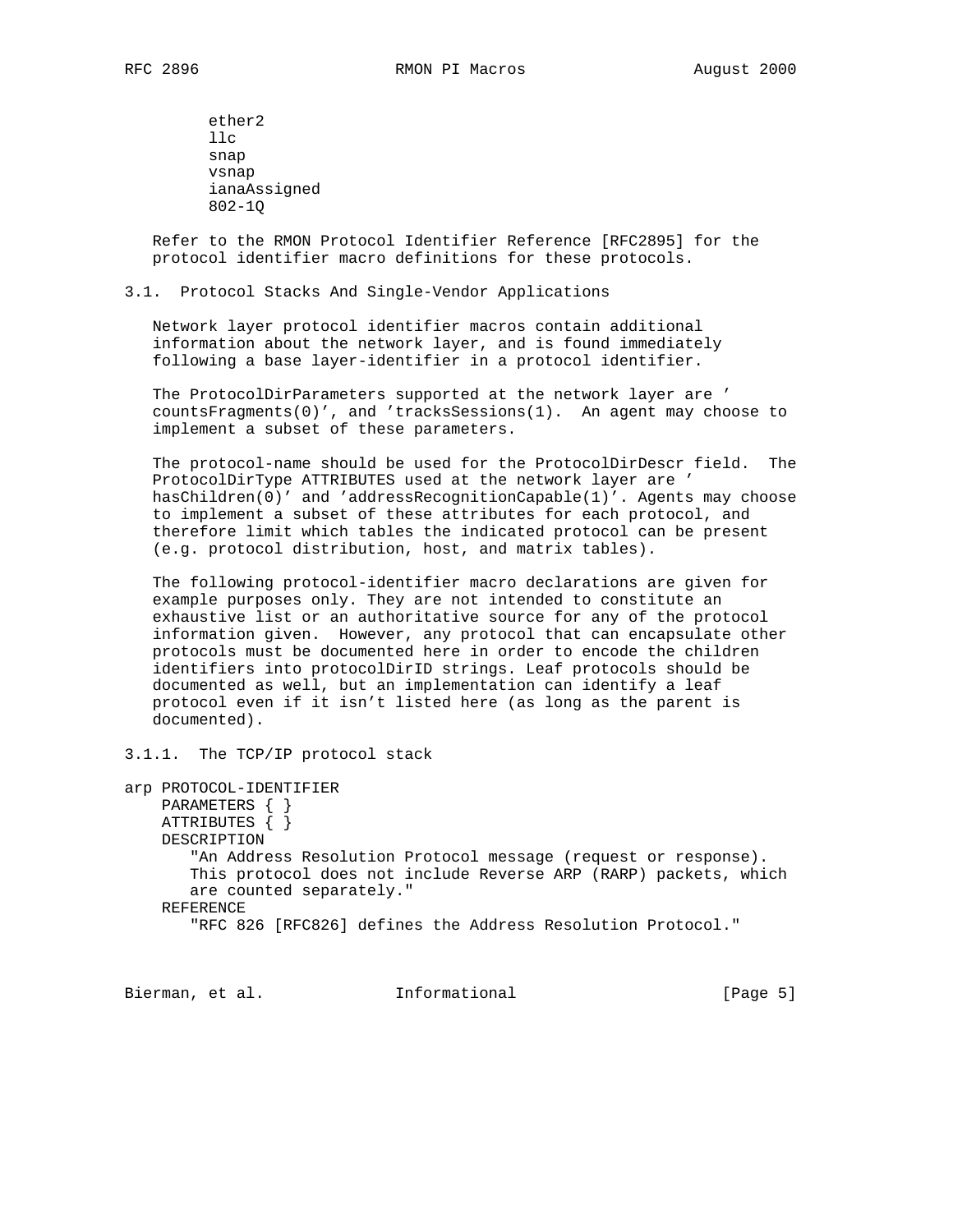::= { ether2 0x806, -- [ 0.0.8.6 ] snap 0x806, 802-1Q 0x806 -- [ 0.0.8.6 ] } ip PROTOCOL-IDENTIFIER PARAMETERS { countsFragments(0) -- This parameter applies to all child -- protocols. } ATTRIBUTES { hasChildren(0), addressRecognitionCapable(1) } DESCRIPTION "The protocol identifiers for the Internet Protocol (IP). Note that IP may be encapsulated within itself, so more than one of the following identifiers may be present in a particular protocolDirID string." CHILDREN "Children of 'ip' are selected by the value in the Protocol field (one octet), as defined in the PROTOCOL NUMBERS table within the Assigned Numbers Document. The value of the Protocol field is encoded in an octet string as [  $0.0.0.a$  ], where 'a' is the protocol field. Children of 'ip' are encoded as [ 0.0.0.a ], and named as 'ip a' where 'a' is the protocol field value. For example, a protocolDirID-fragment value of: 0.0.0.1.0.0.8.0.0.0.0.1 defines an encapsulation of ICMP (ether2.ip.icmp)" ADDRESS-FORMAT "4 octets of the IP address, in network byte order. Each ip packet contains two addresses, the source address and the destination address." DECODING "Note: ether2.ip.ipip4.udp is a different protocolDirID than ether2.ip.udp, as identified in the protocolDirTable. As such, two different local protocol index values will be assigned by the agent. E.g. (full INDEX values shown): ether2.ip.ipip4.udp = 16.0.0.0.1.0.0.8.0.0.0.0.4.0.0.0.17.4.0.0.0.0 ether2.ip.udp = 12.0.0.0.1.0.0.8.0.0.0.0.17.3.0.0.0 " REFERENCE

Bierman, et al. **Informational** [Page 6]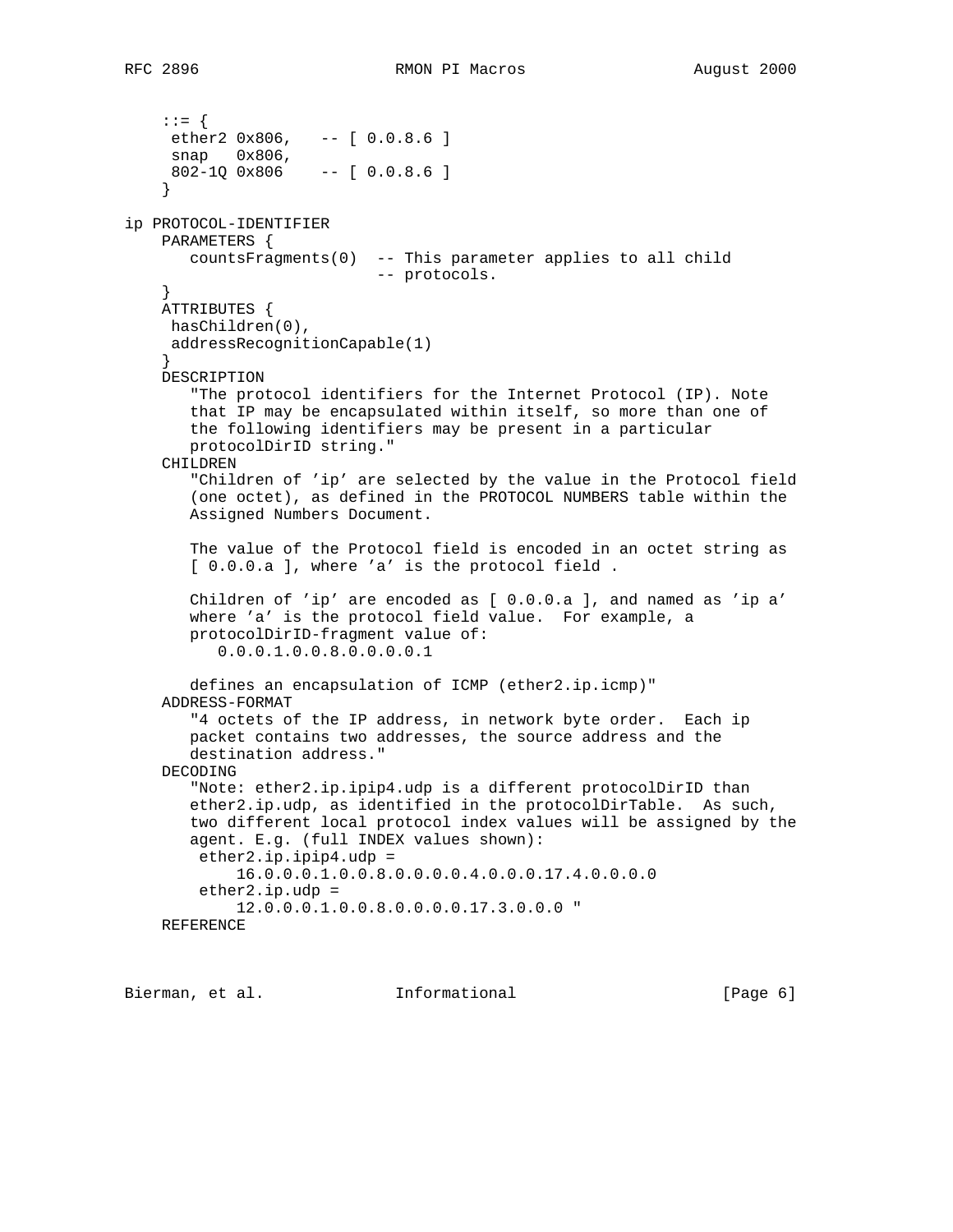```
 "RFC 791 [RFC791] defines the Internet Protocol; The following
       URL defines the authoritative repository for the PROTOCOL NUMBERS
       Table:
         ftp://ftp.isi.edu/in-notes/iana/assignments/protocol-numbers"
    ::= {
       ether2 0x0800,
11c 0x06,
snap 0x0800,
-- ip 4, 4 * represented by the ipip4 macro
 -- ip 94, ** represented by the ipip macro
802-1Q 0x0800, - [0.0.8.0] 802-1Q 0x02000006 -- 1Q-LLC [2.0.0.6]
    }
  -- ****************************************************************
- - -- Children of IP
- - -- ****************************************************************
icmp PROTOCOL-IDENTIFIER
    PARAMETERS { }
    ATTRIBUTES { }
    DESCRIPTION
       "Internet Message Control Protocol"
    REFERENCE
       "RFC 792 [RFC792] defines the Internet Control Message Protocol."
    ::= {
    ip 1,
     ipip4 1,
     ipip 1
    }
igmp PROTOCOL-IDENTIFIER
    PARAMETERS { }
    ATTRIBUTES { }
    DESCRIPTION
       "Internet Group Management Protocol; IGMP is used by IP hosts to
       report their host group memberships to any immediately-
       neighboring multicast routers."
    REFERENCE
       "Appendix A of Host Extensions for IP Multicasting [RFC1112]
       defines the Internet Group Management Protocol."
    ::= {
     ip 2,
     ipip4 2,
     ipip 2
```
Bierman, et al. **Informational** [Page 7]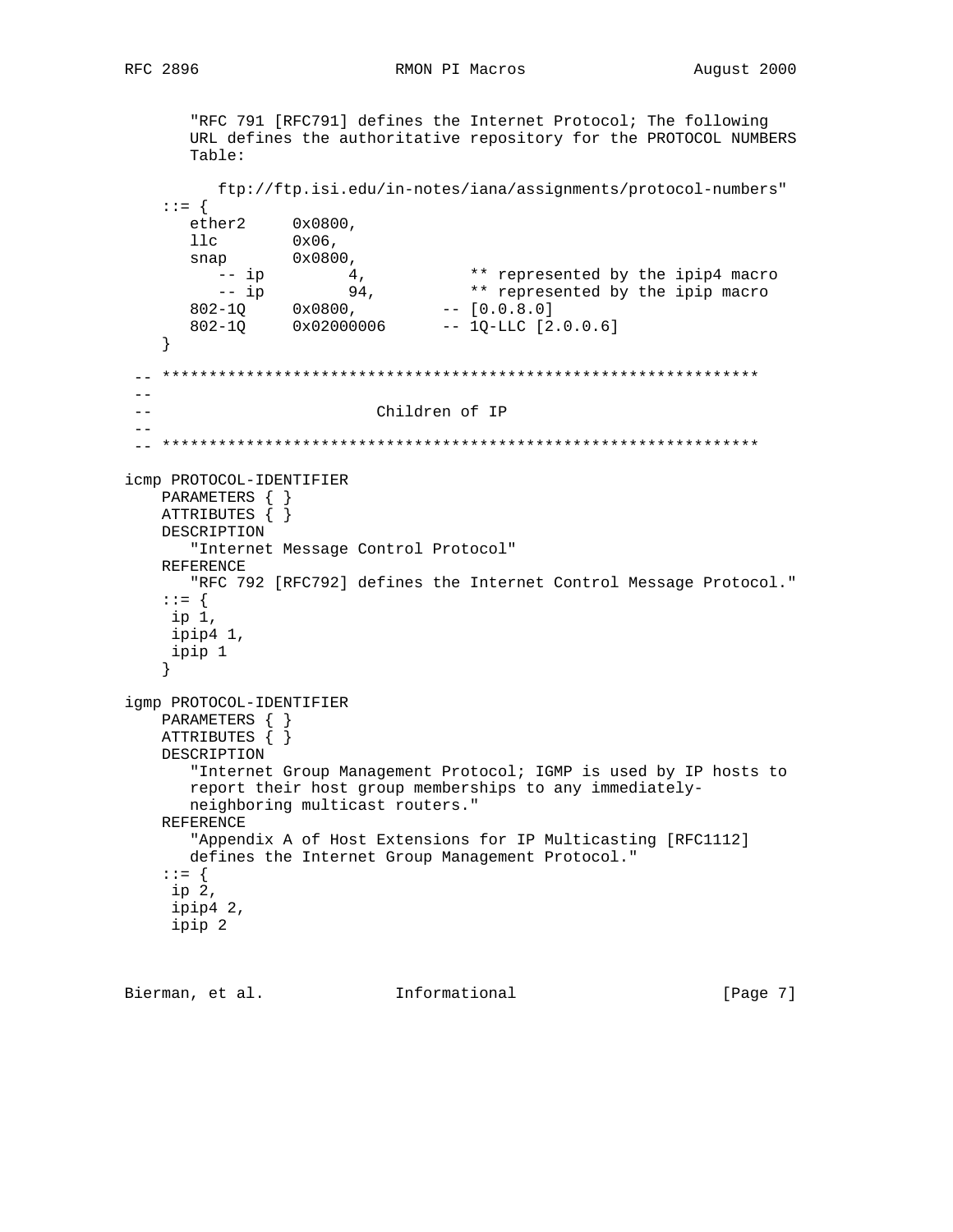```
 }
ggp PROTOCOL-IDENTIFIER
    PARAMETERS { }
     ATTRIBUTES { }
     DESCRIPTION
        "Gateway-to-Gateway Protocol; DARPA Internet Gateway
        (historical)"
     REFERENCE
        "RFC 823 [RFC823] defines the Gateway-to-Gateway Protocol."
     ::= {
     ip 3,
      ipip4 3,
      ipip 3
     }
ipip4 PROTOCOL-IDENTIFIER
     PARAMETERS { }
     ATTRIBUTES {
     hasChildren(0),
      addressRecognitionCapable(1)
     }
     DESCRIPTION
        "IP in IP Tunneling"
     CHILDREN
        "Children of 'ipip4' are selected and encoded in the same manner
        as children of IP."
     ADDRESS-FORMAT
        "The 'ipip4' address format is the same as the IP address
        format."
     DECODING
        "Note: ether2.ip.ipip4.udp is a different protocolDirID than
        ether2.ip.udp, as identified in the protocolDirTable. As such,
        two different local protocol index values will be assigned by the
        agent. E.g. (full INDEX values shown):
         ether2.ip.ipip4.udp =
             16.0.0.0.1.0.0.8.0.0.0.0.4.0.0.0.17.4.0.0.0.0
        ether2.ip.udp = 12.0.0.0.1.0.0.8.0.0.0.0.17.3.0.0.0 "
     REFERENCE
        "RFC 1853 [RFC1853] defines IP in IP over Protocol 4."
     ::= {
     ip 4,
      ipip4 4,
      ipip 4
     }
st PROTOCOL-IDENTIFIER
```
Bierman, et al. **Informational** [Page 8]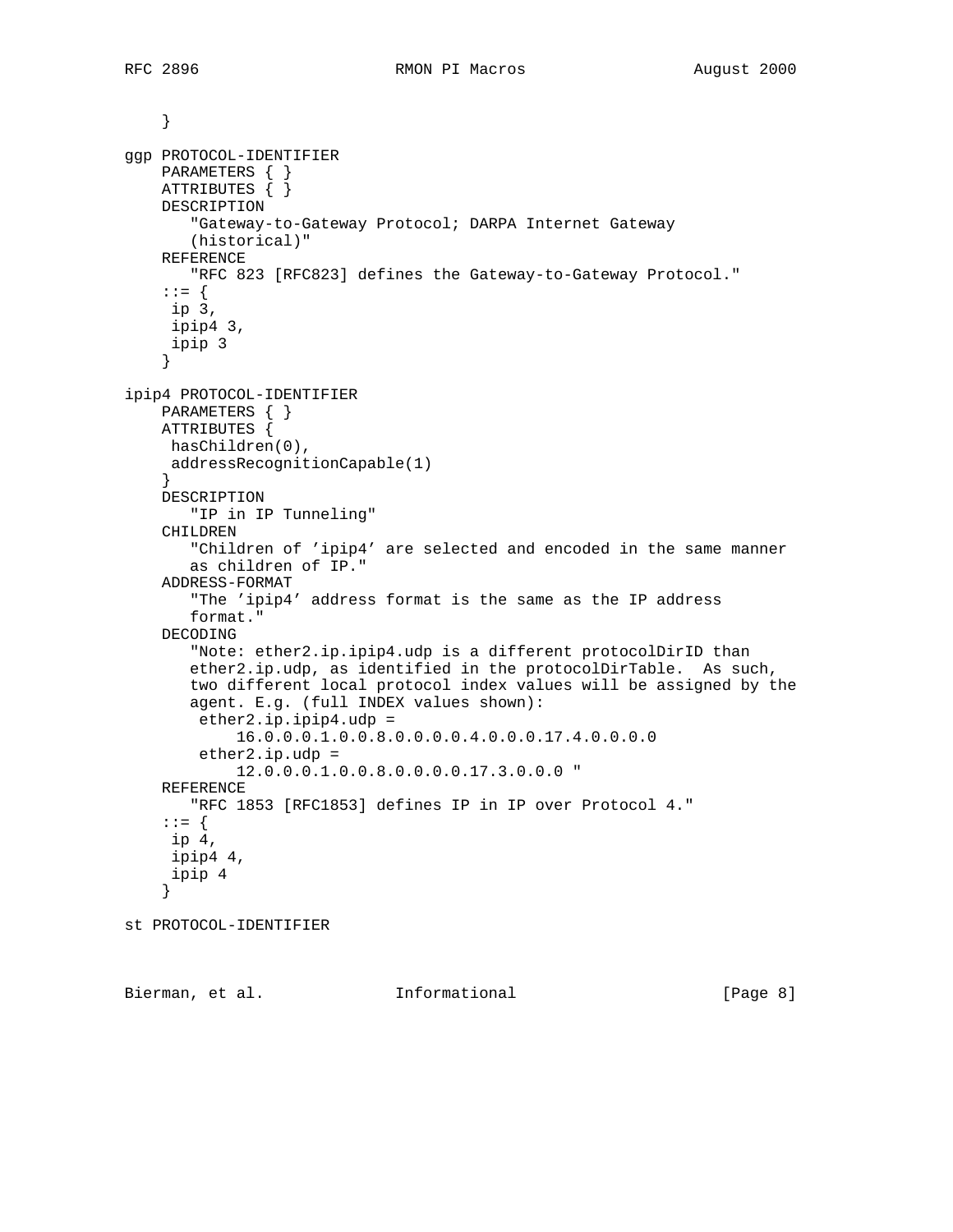```
 PARAMETERS { }
     ATTRIBUTES { }
     DESCRIPTION
        "Internet Stream Protocol Version 2 (ST2); (historical) ST2 is an
        experimental resource reservation protocol intended to provide
        end-to-end real-time guarantees over an internet."
     REFERENCE
        "RFC 1819 [RFC1819] defines version 2 of the Internet Stream
       Protocol."
     ::= {
     ip 5,
     ipip4 5,
      ipip 5
     }
tcp PROTOCOL-IDENTIFIER
    PARAMETERS { }
    ATTRIBUTES {
      hasChildren(0)
 }
     DESCRIPTION
        "Transmission Control Protocol"
     CHILDREN
        "Children of TCP are identified by the 16 bit Source or
        Destination Port value as specified in RFC 793. They are encoded
        as [ 0.0.a.b], where 'a' is the MSB and 'b' is the LSB of the
        port value. Both bytes are encoded in network byte order. For
        example, a protocolDirId-fragment of:
            0.0.0.1.0.0.8.0.0.0.0.6.0.0.0.23
        identifies an encapsulation of the telnet protocol
        (ether2.ip.tcp.telnet)"
     REFERENCE
        "RFC 793 [RFC793] defines the Transmission Control Protocol.
        The following URL defines the authoritative repository for
        reserved and registered TCP port values:
          ftp://ftp.isi.edu/in-notes/iana/assignments/port-numbers"
     ::= {
     ip 6,
     ipip4 6,
     ipip 6
     }
egp PROTOCOL-IDENTIFIER
    PARAMETERS { }
   ATTRIBUTES \{\}
```
Bierman, et al. Informational [Page 9]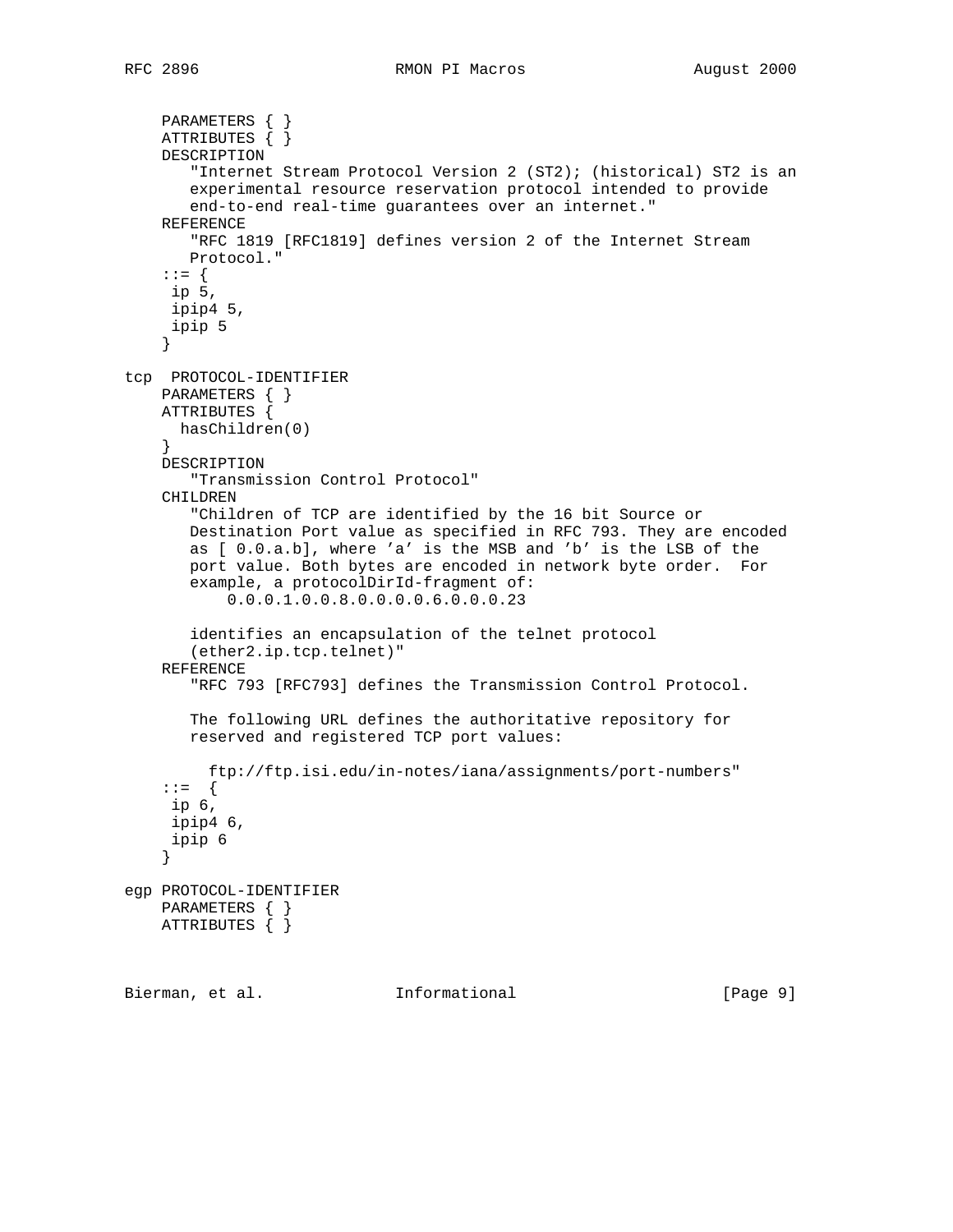```
 DESCRIPTION
        "Exterior Gateway Protocol (historical)"
     REFERENCE
        "RFC 904 [RFC904] defines the Exterior Gateway Protocol."
     ::= {
     ip 8,
     ipip4 8,
     ipip 8
     }
igp PROTOCOL-IDENTIFIER
    PARAMETERS { }
    ATTRIBUTES \{\} DESCRIPTION
       "Any private interior gateway."
     REFERENCE
       "[RFC1700]"
     ::= {
     ip 9,
     ipip4 9,
     ipip 9
     }
nvp2 PROTOCOL-IDENTIFIER
    PARAMETERS { }
     ATTRIBUTES { }
     DESCRIPTION
        "NVP-II; Network Voice Protocol"
     REFERENCE
       "RFC 741 [RFC741] defines the Network Voice Protocol"
     ::= {
     ip 11,
     ipip4 11,
     ipip 11
     }
pup PROTOCOL-IDENTIFIER
    PARAMETERS { }
     ATTRIBUTES { }
     DESCRIPTION
       "PUP Protocol"
     REFERENCE
       "Xerox"
     ::= {
     ip 12,
     ipip4 12,
      ipip 12
     }
```
Bierman, et al. 1nformational [Page 10]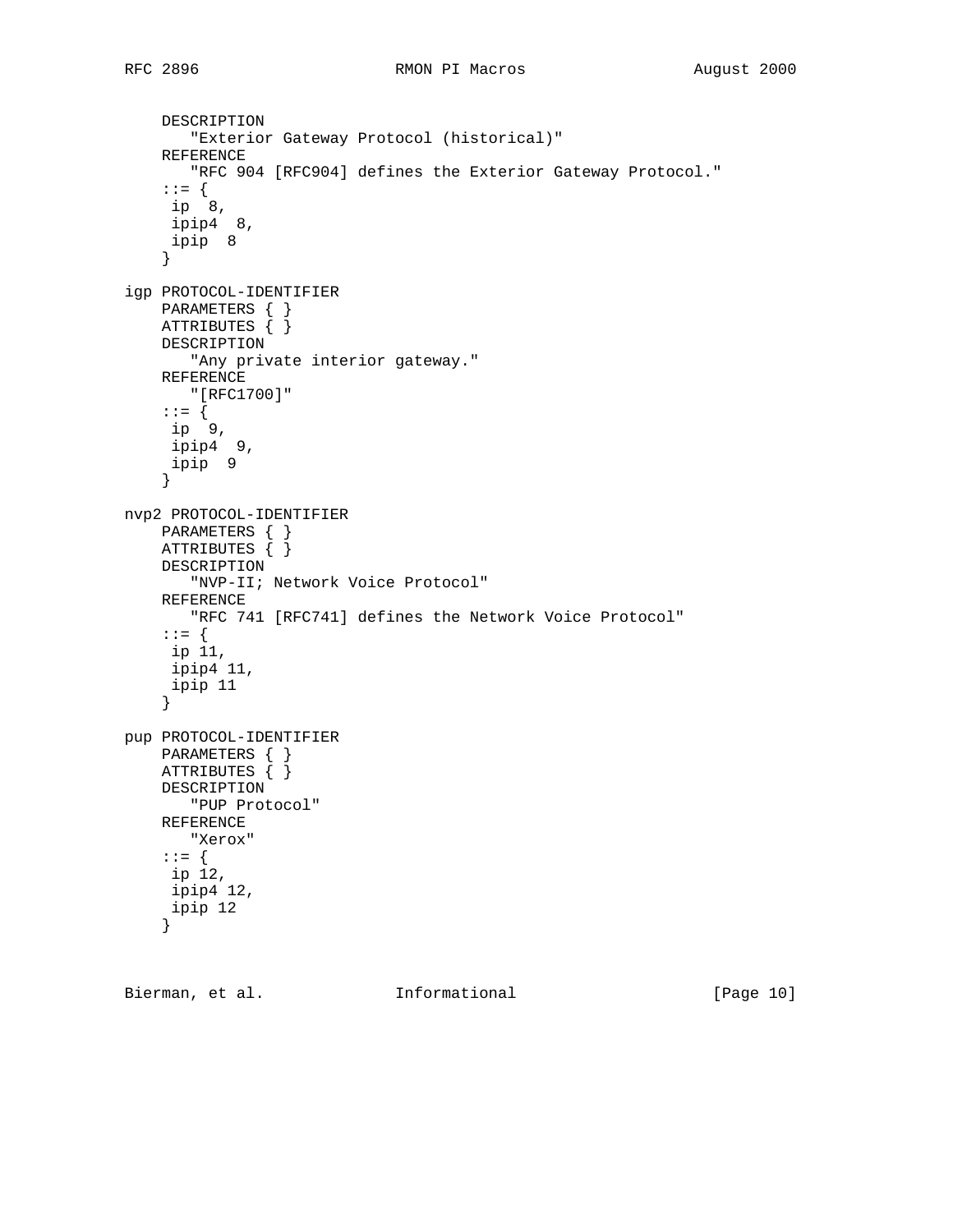```
xnet PROTOCOL-IDENTIFIER
    PARAMETERS { }
     ATTRIBUTES { }
     DESCRIPTION
        "Cross Net Debugger (historical)"
     REFERENCE
       "[IEN158]"
     ::= {
     ip 15,
     ipip4 15,
      ipip 15
     }
chaos PROTOCOL-IDENTIFIER
     PARAMETERS { }
     ATTRIBUTES { }
     DESCRIPTION
       "CHAOS Protocol; historical"
     REFERENCE
       "J. Noel Chiappa <JNC@XX.LCS.MIT.EDU>"
     ::= {
     ip 16,
     ipip4 16,
     ipip 16
     }
udp PROTOCOL-IDENTIFIER
     PARAMETERS { }
     ATTRIBUTES {
     hasChildren(0)
     }
     DESCRIPTION
        "User Datagram Protocol"
     CHILDREN
        "Children of UDP are identified by the 16 bit Source or
        Destination Port value as specified in RFC 768. They are encoded
        as [ 0.0.a.b ], where 'a' is the MSB and 'b' is the LSB of the
        port value. Both bytes are encoded in network byte order. For
        example, a protocolDirId-fragment of:
            0.0.0.1.0.0.8.0.0.0.0.17.0.0.0.161
        identifies an encapsulation of SNMP (ether2.ip.udp.snmp)"
     REFERENCE
        "RFC 768 [RFC768] defines the User Datagram Protocol.
        The following URL defines the authoritative repository for
        reserved and registered UDP port values:
Bierman, et al.             Informational             [Page 11]
```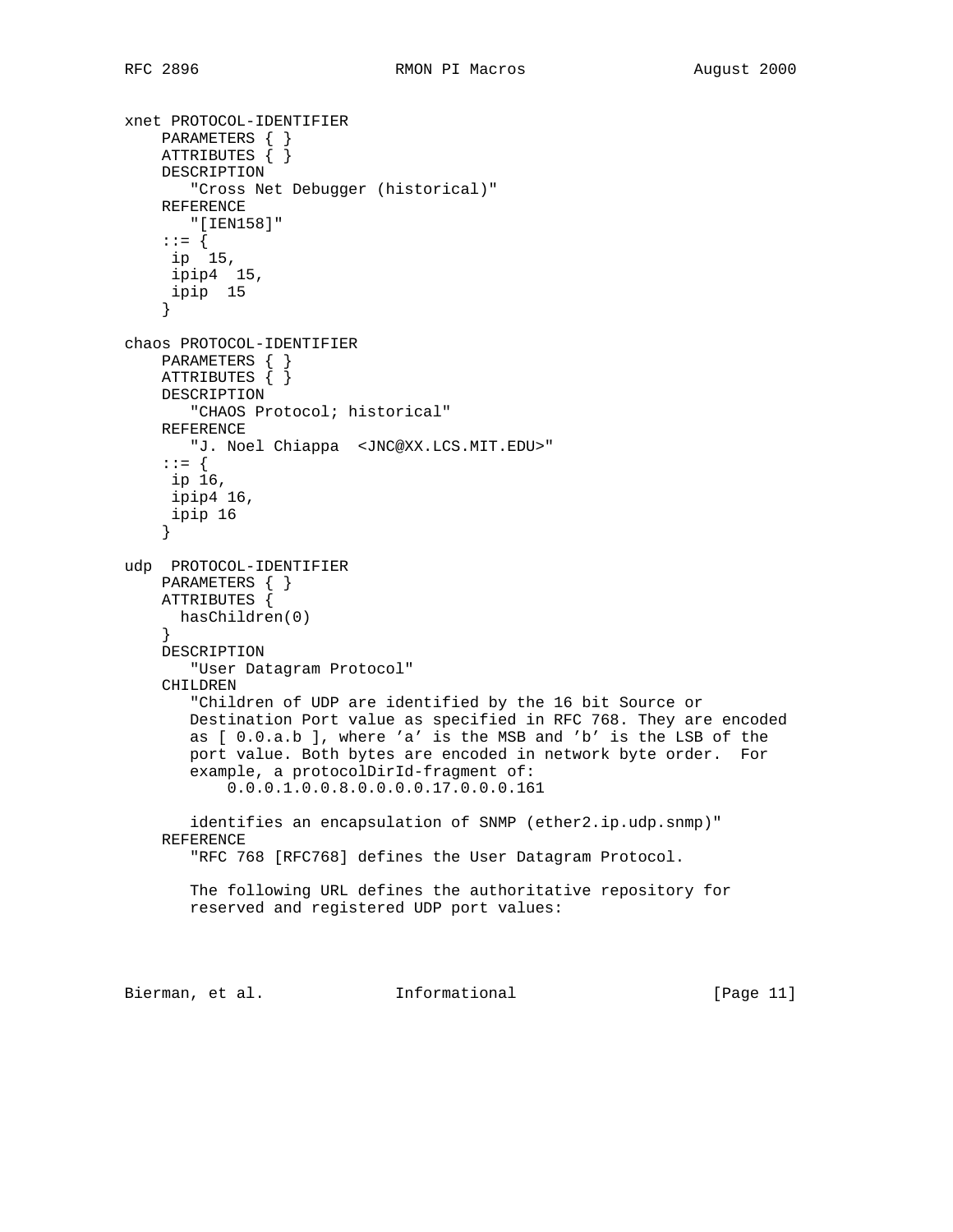```
 ftp://ftp.isi.edu/in-notes/iana/assignments/port-numbers"
    ::= {
     ip 17,
     ipip4 17,
     ipip 17
     }
mux PROTOCOL-IDENTIFIER
    PARAMETERS { }
    ATTRIBUTES { }
    DESCRIPTION
       "Multiplexing Protocol (historical)"
     REFERENCE
       "IEN-90 [IEN-90] defines the Multiplexing Protocol"
     ::= {
     ip 18,
     ipip4 18,
     ipip 18
     }
hmp PROTOCOL-IDENTIFIER
    PARAMETERS { }
    ATTRIBUTES { }
    DESCRIPTION
        "Host Monitoring Protocol; historical"
     REFERENCE
       "RFC 869 [RFC869] defines the Host Monitoring Protocol"
: := \{ ip 20,
     ipip4 20,
     ipip 20
     }
xns-idp PROTOCOL-IDENTIFIER
    PARAMETERS { }
   ATTRIBUTES \{\} DESCRIPTION
       "XEROX NS IDP"
    REFERENCE
       "Xerox Corporation"
     ::= {
     ip 22,
     ipip4 22,
     ipip 22
     }
rdp PROTOCOL-IDENTIFIER
    PARAMETERS { }
Bierman, et al. Informational [Page 12]
```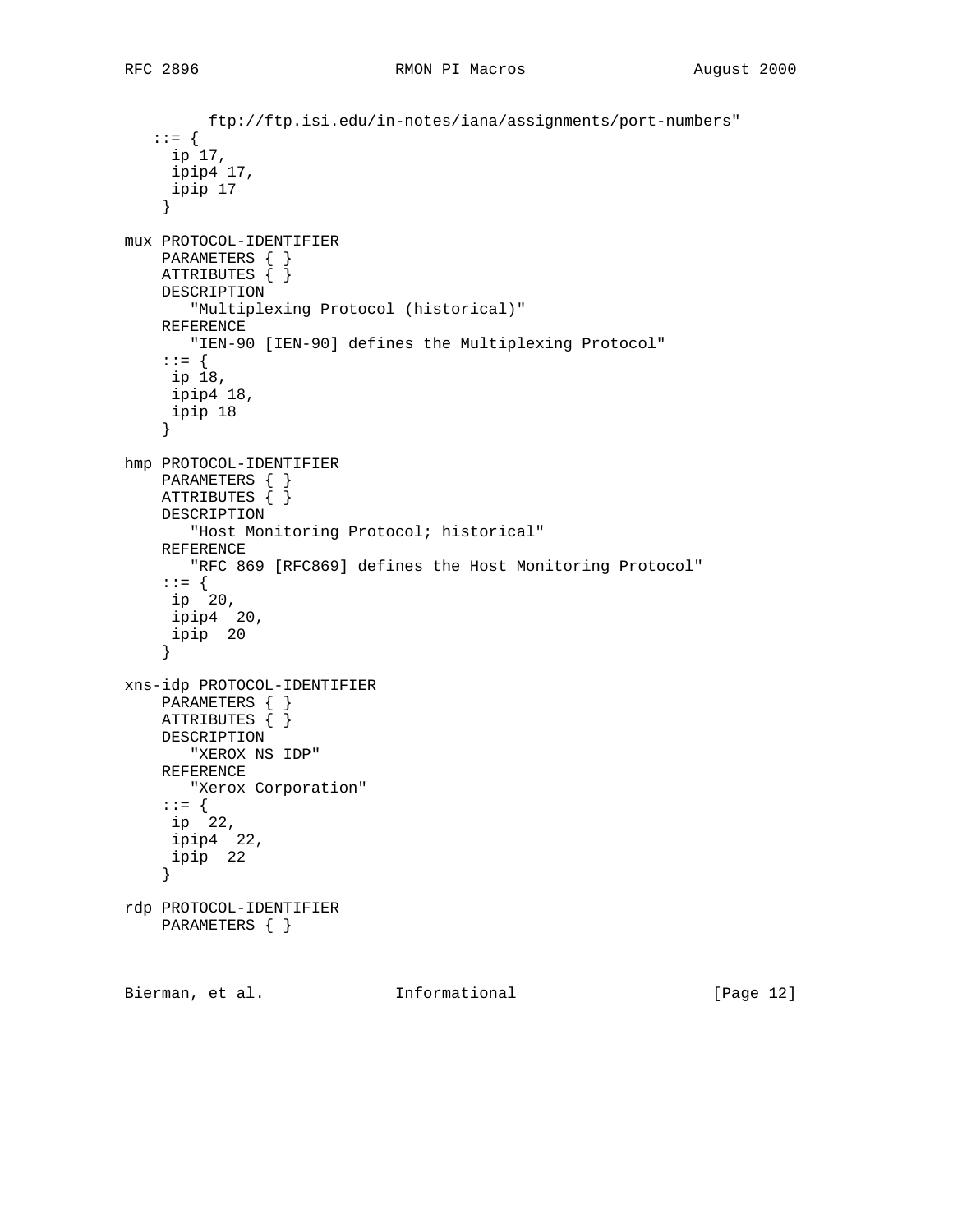```
 ATTRIBUTES { }
     DESCRIPTION
        "Reliable Data Protocol"
     REFERENCE
        "RFC 908 [RFC908] defines the original protocol; RFC 1151
        [RFC1151] defines version 2 of the Reliable Data Protocol."
     ::= {
     ip 27,
     ipip4 27,
     ipip 27
     }
irtp PROTOCOL-IDENTIFIER
     PARAMETERS { }
     ATTRIBUTES { }
     DESCRIPTION
        "Internet Reliable Transaction Protocol"
     REFERENCE
        "RFC 938 [RFC938] defines the Internet Reliable Transaction
       Protocol functional and interface specification."
     ::= {
     ip 28,
     ipip4 28,
      ipip 28
     }
iso-tp4 PROTOCOL-IDENTIFIER
     PARAMETERS { }
     ATTRIBUTES { }
     DESCRIPTION
        "ISO Transport Protocol Specification"
     REFERENCE
        "RFC 905 [RFC905] defines the ISO Transport Protocol
        Specification; ISO DP 8073"
     ::= {
      ip 29,
      ipip4 29,
      ipip 29
     }
netblt PROTOCOL-IDENTIFIER
    PARAMETERS { }
     ATTRIBUTES { }
     DESCRIPTION
        "Bulk Data Transfer Protocol; historical"
     REFERENCE
        "RFC 998 [RFC998] defines NETBLT: A Bulk Data Transfer Protocol."
     ::= {
```
Bierman, et al. **Informational** [Page 13]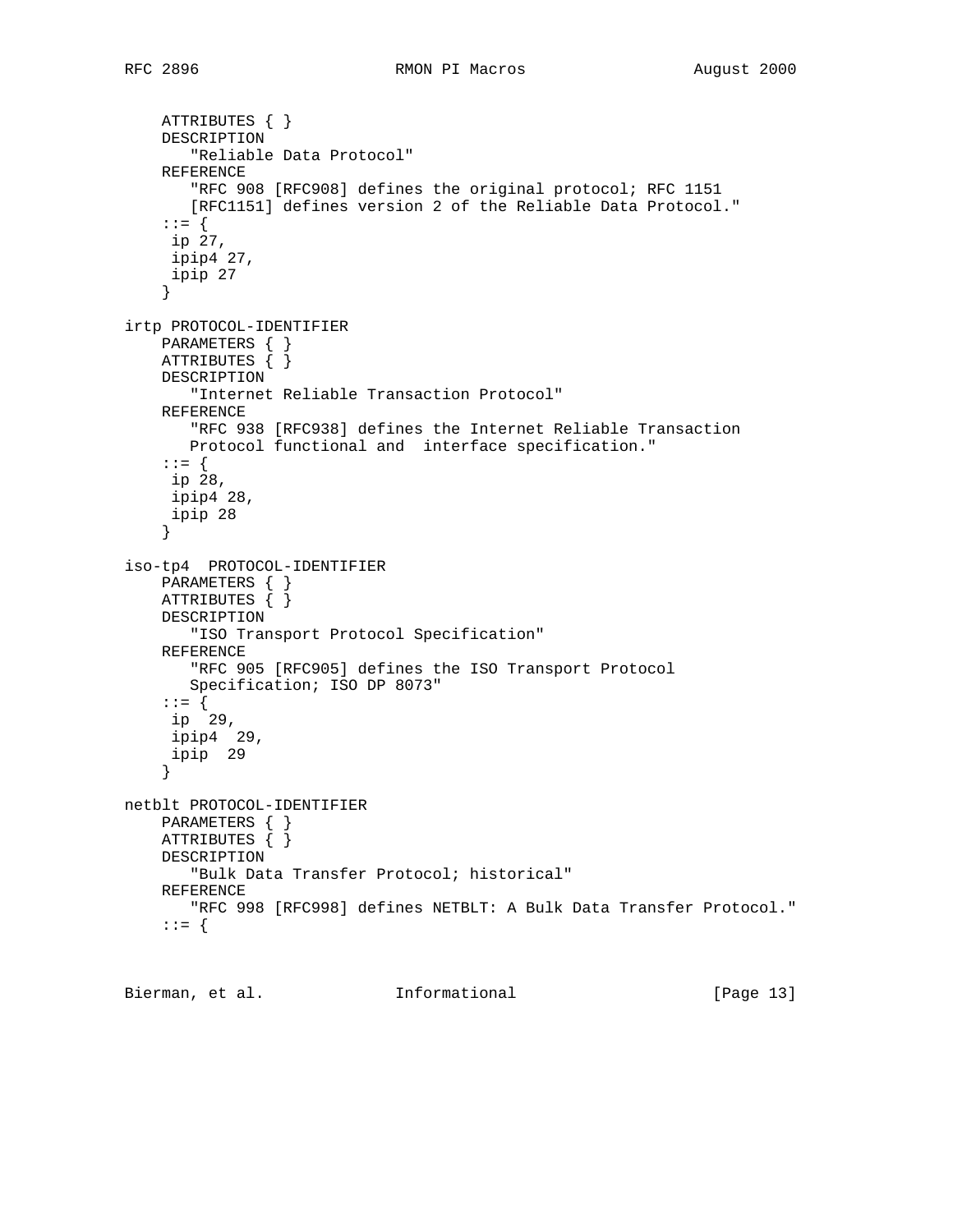ip 30, ipip4 30, ipip 30 } mfe-nsp PROTOCOL-IDENTIFIER PARAMETERS { } ATTRIBUTES { } DESCRIPTION "MFE Network Services Protocol; historical" REFERENCE "Shuttleworth, B., 'A Documentary of MFENet, a National Computer Network', UCRL-52317, Lawrence Livermore Labs, Livermore, California, June 1977." ::= { ip 31, ipip4 31, ipip 31 } idpr PROTOCOL-IDENTIFIER PARAMETERS { } ATTRIBUTES { } DESCRIPTION "Inter-Domain Policy Routing Protocol" REFERENCE "RFC 1479 [RFC1479] defines Version 1 of the Inter-Domain Policy Routing Protocol." ::= { ip 35, ipip4 35, ipip 35 } idpr-cmtp PROTOCOL-IDENTIFIER PARAMETERS { } ATTRIBUTES { } DESCRIPTION "IDPR Control Message Transport Protocol" REFERENCE "RFC 1479 [RFC1479] defines Version 1 of the Inter-Domain Policy Routing Protocol." ::= { ip 38, ipip4 38, ipip 38 }

Bierman, et al. **Informational** [Page 14]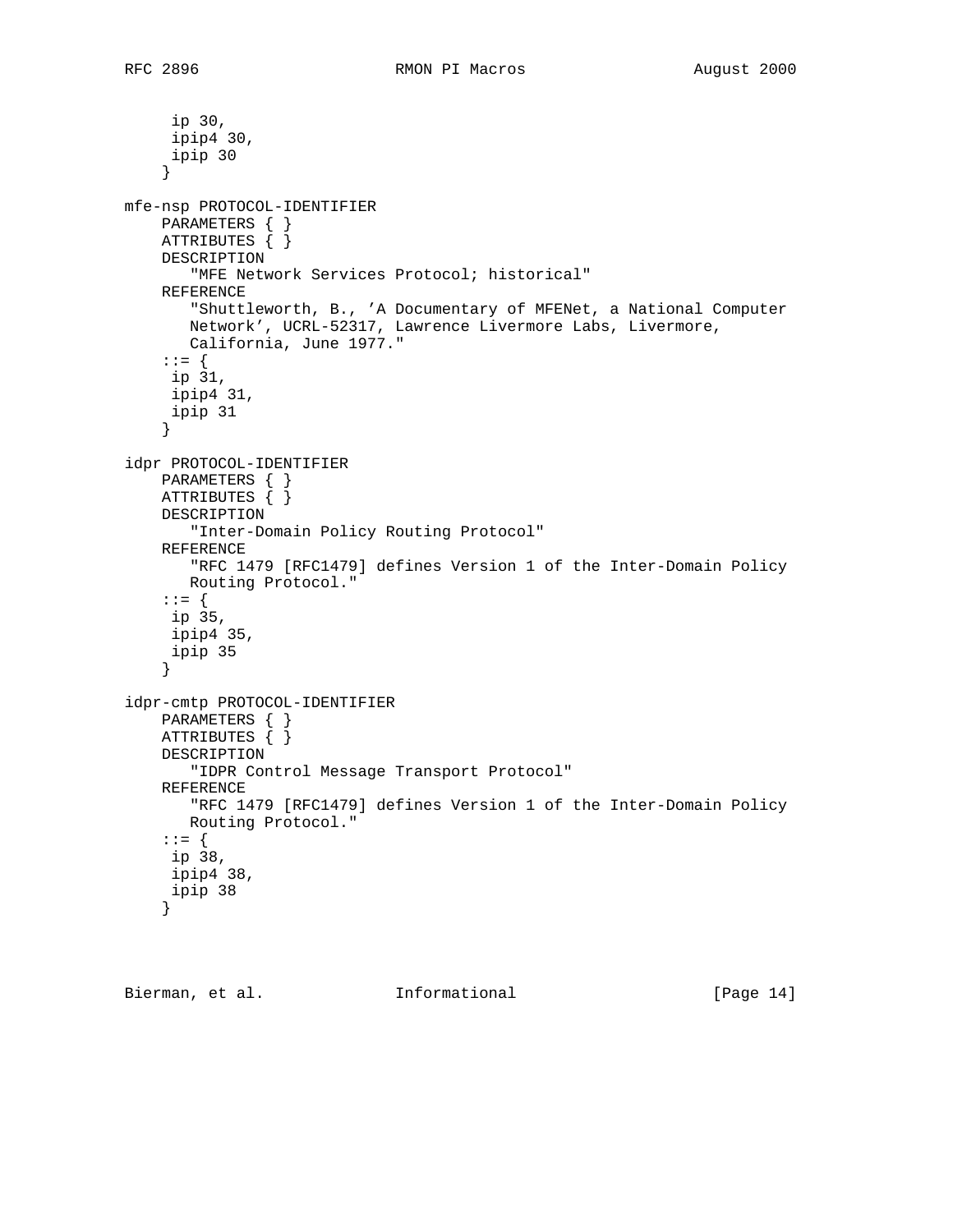```
sdrp PROTOCOL-IDENTIFIER
 PARAMETERS { }
 ATTRIBUTES { }
     DESCRIPTION
        "Source Demand Routing Protocol"
     REFERENCE
        "RFC 1940 [RFC1940] defines version 1 of the Source Demand
       Routing: Packet Format and Forwarding Specification"
     ::= {
     ip 42,
      ipip4 42,
      ipip 42
     }
idrp PROTOCOL-IDENTIFIER
     PARAMETERS { }
     ATTRIBUTES { }
     DESCRIPTION
        "Inter-Domain Routing Protocol"
     REFERENCE
        "RFC 1745 [RFC1745] defines BGP4/IDRP for IP."
     ::= {
      ip 45,
      ipip4 45,
      ipip 45
     }
rsvp PROTOCOL-IDENTIFIER
     PARAMETERS { }
     ATTRIBUTES { }
     DESCRIPTION
        "Resource Reservation Setup Protocol"
     REFERENCE
        "Resource ReSerVation Protocol (RSVP); Version 1 Functional
         Specification [RFC2205]."
     ::= {
     ip 46,
      ipip4 46,
      ipip 46
     }
gre PROTOCOL-IDENTIFIER
    PARAMETERS { }
     ATTRIBUTES { }
     DESCRIPTION
        "General Routing Encapsulation"
     REFERENCE
         "RFC 1701 [RFC1701] defines Generic Routing Encapsulation (GRE);
```
Bierman, et al. Informational [Page 15]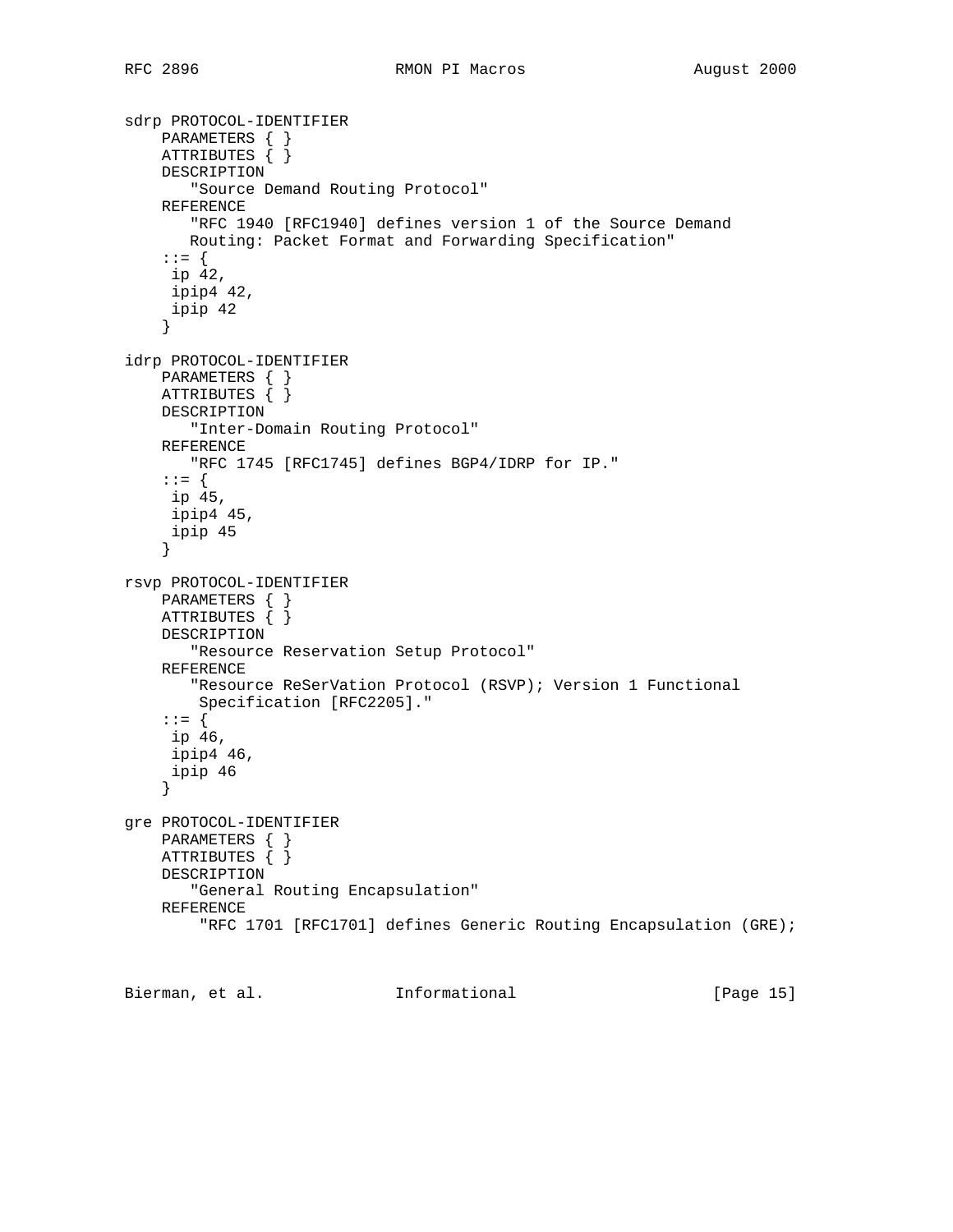```
 RFC 1702 [RFC1702] defines Generic Routing Encapsulation over
        IPv4 networks"
     ::= {
      ip 47,
      ipip4 47,
      ipip 47
     }
nhrp PROTOCOL-IDENTIFIER
    PARAMETERS { }
     ATTRIBUTES { }
     DESCRIPTION
        "NBMA Next Hop Resolution Protocol (NHRP)"
     REFERENCE
        "RFC 2332 [RFC2332] defines the Next Hop Resolution Protocol."
     ::= {
     ip 54,
     ipip4 54,
     ipip 54
     }
priv-host PROTOCOL-IDENTIFIER
     PARAMETERS { }
    ATTRIBUTES \{ \} DESCRIPTION
        "Pseudo-protocol reserved for any internal host protocol."
     REFERENCE
        "[RFC1700]"
     ::= {
     ip 61,
     ipip4 61,
     ipip 61
     }
priv-net PROTOCOL-IDENTIFIER
    PARAMETERS { }
     ATTRIBUTES { }
     DESCRIPTION
        "Pseudo-protocol reserved for any local network protocol."
     REFERENCE
        "[RFC1700]"
     ::= {
     ip 63,
     ipip4 63,
     ipip 63
     }
priv-distfile PROTOCOL-IDENTIFIER
```
Bierman, et al. **Informational** [Page 16]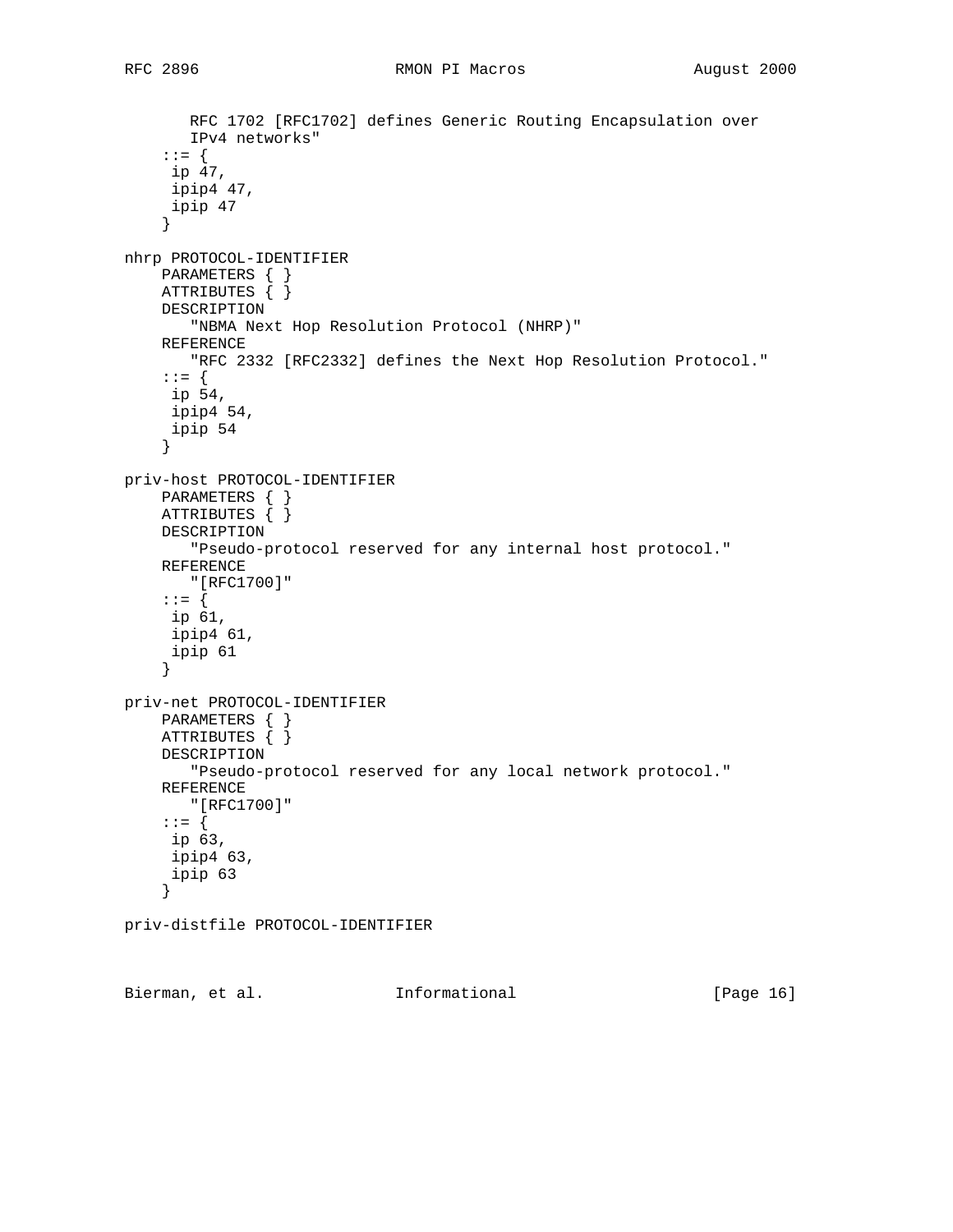```
 PARAMETERS { }
     ATTRIBUTES { }
     DESCRIPTION
        "Pseudo-protocol reserved for any distributed file system."
     REFERENCE
        "[RFC1700]"
     ::= {
     ip 68,
     ipip4 68,
     ipip 68
     }
dgp PROTOCOL-IDENTIFIER
     PARAMETERS { }
     ATTRIBUTES { }
     DESCRIPTION
        "Dissimilar Gateway Protocol"
     REFERENCE
        "M/A-COM Government Systems, 'Dissimilar Gateway Protocol
        Specification, Draft Version', Contract no. CS901145, November
       16, 1987."
     ::= {
      ip 86,
      ipip4 86,
      ipip 86
     }
igrp PROTOCOL-IDENTIFIER
     PARAMETERS { }
     ATTRIBUTES { }
     DESCRIPTION
        "IGRP; Cisco routing protocol"
     REFERENCE
        "Cisco Systems, Inc."
     ::= {
     ip 88,
      ipip4 88,
      ipip 88
     }
ospf PROTOCOL-IDENTIFIER
    PARAMETERS { }
     ATTRIBUTES { }
     DESCRIPTION
        "Open Shortest Path First Interior GW Protocol (OSPFIGP)."
     REFERENCE
        "RFC 1583 [RFC1583] defines version 2 of the OSPF protocol."
     ::= {
```
Bierman, et al. **Informational** [Page 17]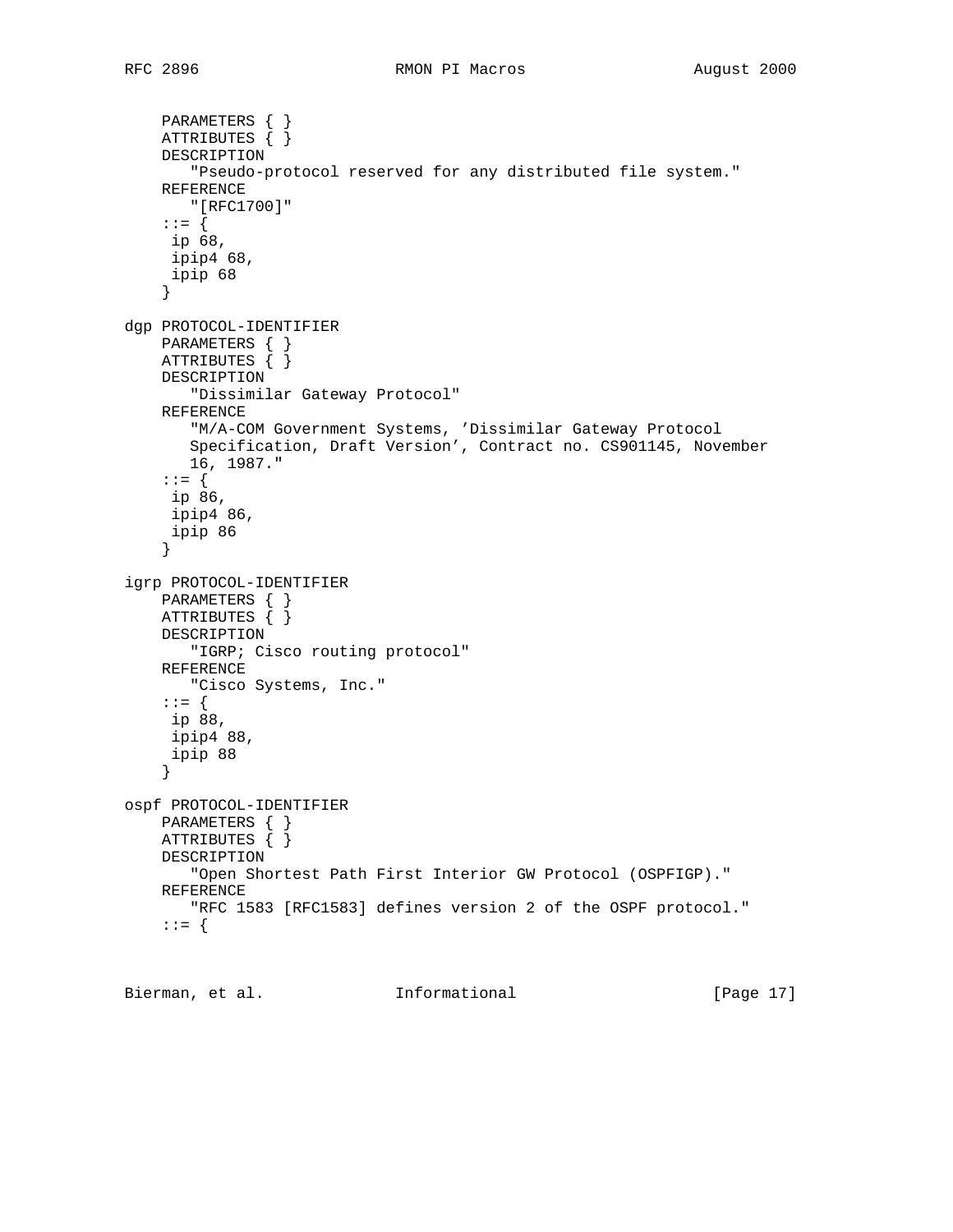ip 89, ipip4 89, ipip 89 } mtp PROTOCOL-IDENTIFIER PARAMETERS { } ATTRIBUTES { } DESCRIPTION "Multicast Transport Protocol" REFERENCE "RFC 1301 [RFC1301] defines the Multicast Transport Protocol." ::= { ip 92, ipip4 92, ipip 92 } ax-25 PROTOCOL-IDENTIFIER PARAMETERS { } ATTRIBUTES { } DESCRIPTION "AX.25 Frame Encapsulation" REFERENCE "RFC 1226 [RFC1226] defines Internet Protocol Encapsulation of AX.25 Frames." ::= { ip 93, ipip4 93, ipip 93 } ipip PROTOCOL-IDENTIFIER PARAMETERS { } ATTRIBUTES { hasChildren(0), addressRecognitionCapable(1) } DESCRIPTION "IP-within-IP Encapsulation Protocol" CHILDREN "Children of 'ipip' are selected and encoded in the same manner as children of IP." ADDRESS-FORMAT "The 'ipip' address format is the same as the IP address format." DECODING "Note: ether2.ip.ipip.udp is a different protocolDirID than ether2.ip.udp, as identified in the protocolDirTable. As such,

Bierman, et al. Informational [Page 18]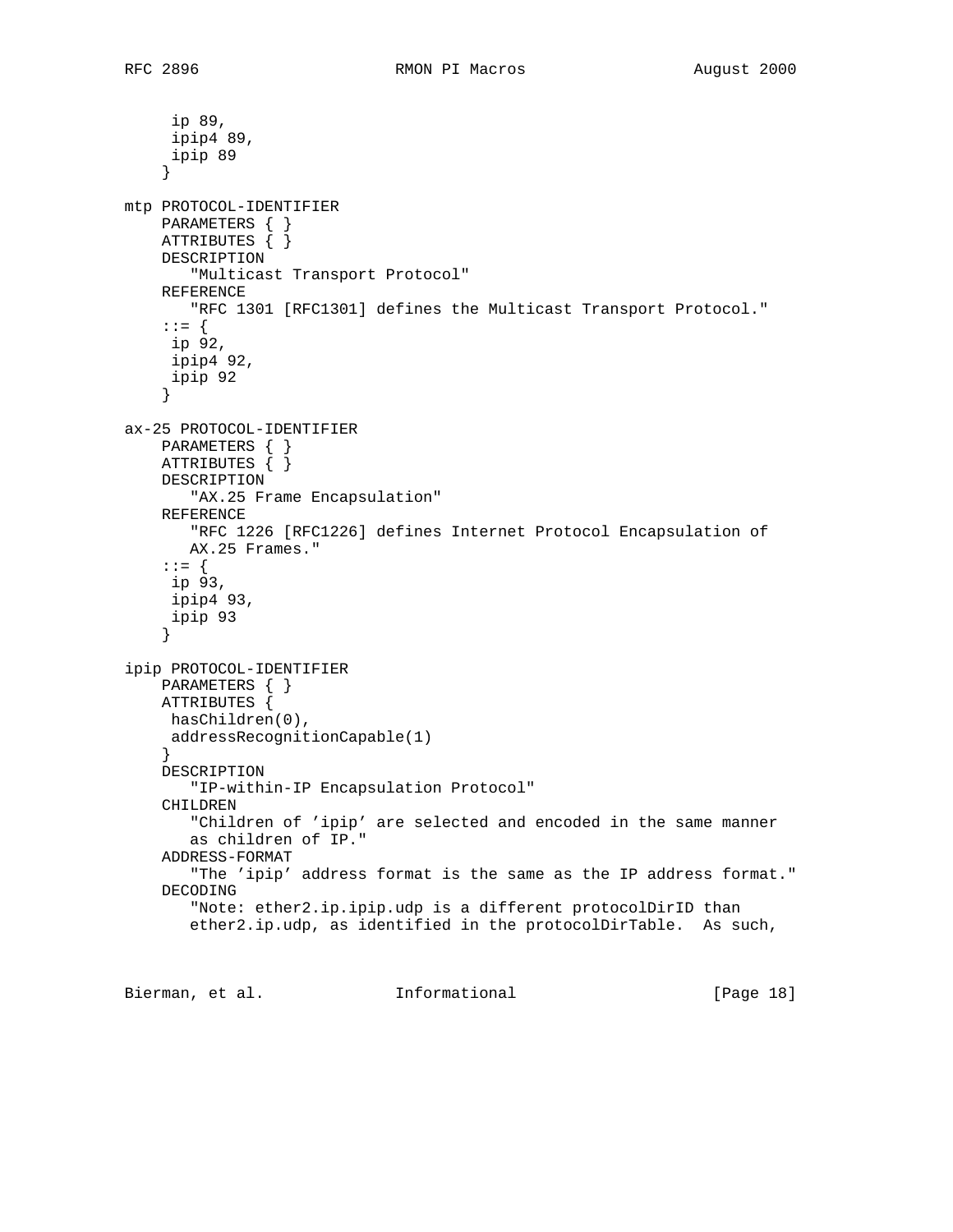```
 two different local protocol index values will be assigned by the
        agent. E.g. (full INDEX values shown):
         ether2.ip.ipip.udp =
             16.0.0.0.1.0.0.8.0.0.0.0.94.0.0.0.17.4.0.0.0.0
         ether2.ip.udp =
             12.0.0.0.1.0.0.8.0.0.0.0.17.3.0.0.0 "
     REFERENCE
        "RFC 2003 [RFC2003] defines IP Encapsulation within IP."
     ::= {
     ip 94,
     ipip4 94,
     ipip 94
     }
encap PROTOCOL-IDENTIFIER
     PARAMETERS { }
     ATTRIBUTES { }
     DESCRIPTION
        "Encapsulation Header; A Scheme for an Internet Encapsulation
        Protocol: Version 1"
     REFERENCE
        "RFC 1241 [RFC1241] defines version 1 of the ENCAP Protocol."
     ::= {
     ip 98,
     ipip4 98,
      ipip 98
     }
priv-encript PROTOCOL-IDENTIFIER
     PARAMETERS { }
     ATTRIBUTES { }
     DESCRIPTION
        "Pseudo-protocol reserved for any private encryption scheme."
     REFERENCE
       "[RFC1700]"
     ::= {
     ip 99,
     ipip4 99,
     ipip 99
     }
  -- ****************************************************************
 - - -- Children of UDP and TCP
 - - -- ****************************************************************
tcpmux PROTOCOL-IDENTIFIER
```
Bierman, et al. Informational [Page 19]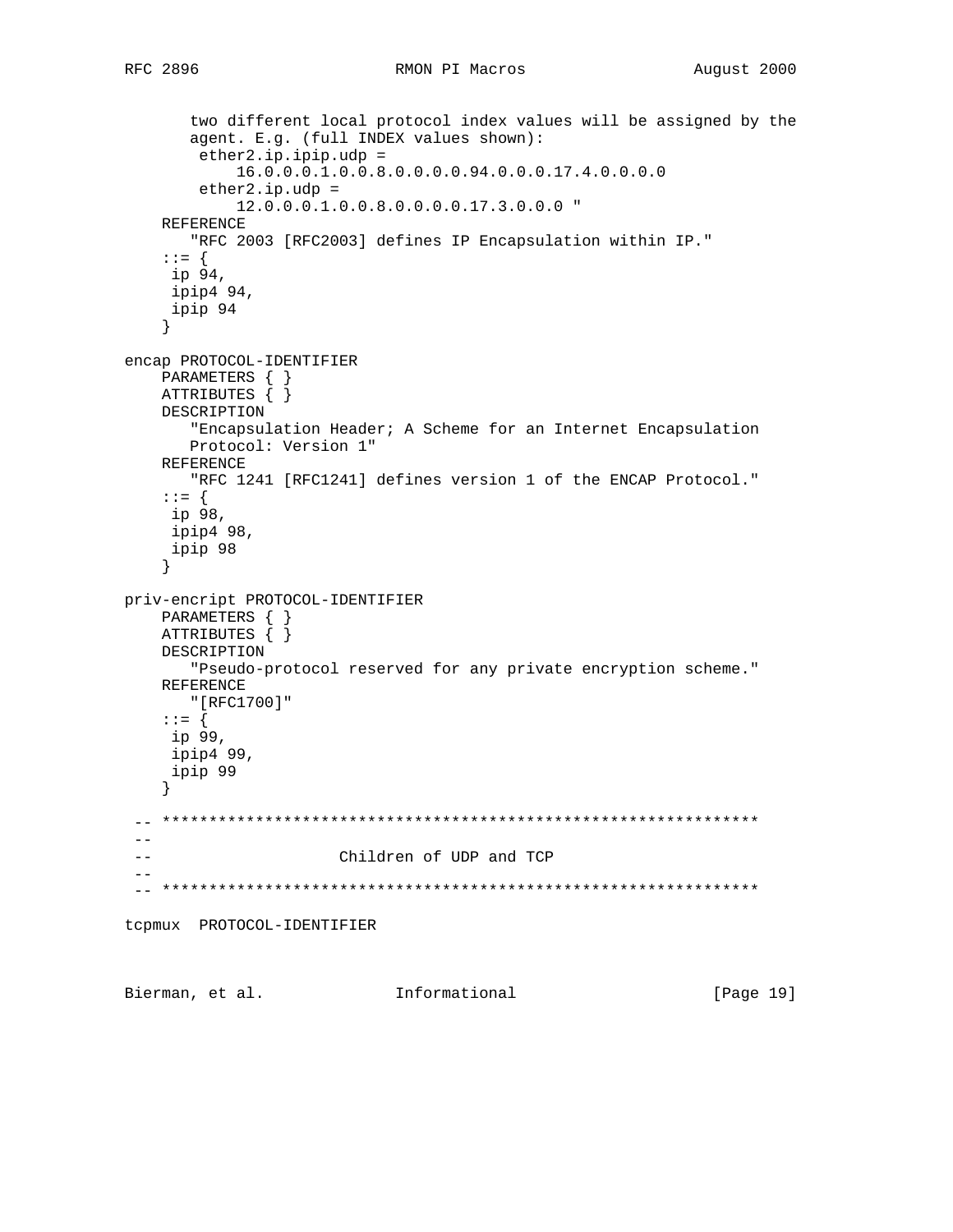PARAMETERS { } ATTRIBUTES { } DESCRIPTION "TCP Port Service Multiplexer Port." REFERENCE "RFC 1078 [RFC1078] defines the TCP Port Service Multiplexer Protocol."  $::= \{ \text{top } 1 \}$ rje PROTOCOL-IDENTIFIER PARAMETERS { } ATTRIBUTES { } DESCRIPTION "Remote Job Entry Protocol; RJE Logger Port; (historical)." REFERENCE "RFC 407 [RFC407] defines the Remote Job Entry Protocol."  $::= \{ \text{top } 5 \}$ echo PROTOCOL-IDENTIFIER PARAMETERS { } ATTRIBUTES { } DESCRIPTION "Echo Protocol for debugging TCP and UDP transports." REFERENCE "RFC 862 [RFC862] defines the Echo Protocol." ::= { tcp 7, udp 7 } discard PROTOCOL-IDENTIFIER PARAMETERS { } ATTRIBUTES { } DESCRIPTION "Discard Protocol for debugging TCP and UDP transports." REFERENCE "RFC 863 [RFC863] defines the Discard Protocol." ::= { tcp 9, udp 9 } systat PROTOCOL-IDENTIFIER PARAMETERS { } ATTRIBUTES { } DESCRIPTION "Retrieve the Active Users list; a debugging tool for TCP and UDP transports." REFERENCE "RFC 866 [RFC866] defines the Active Users Protocol."

Bierman, et al. **Informational** [Page 20]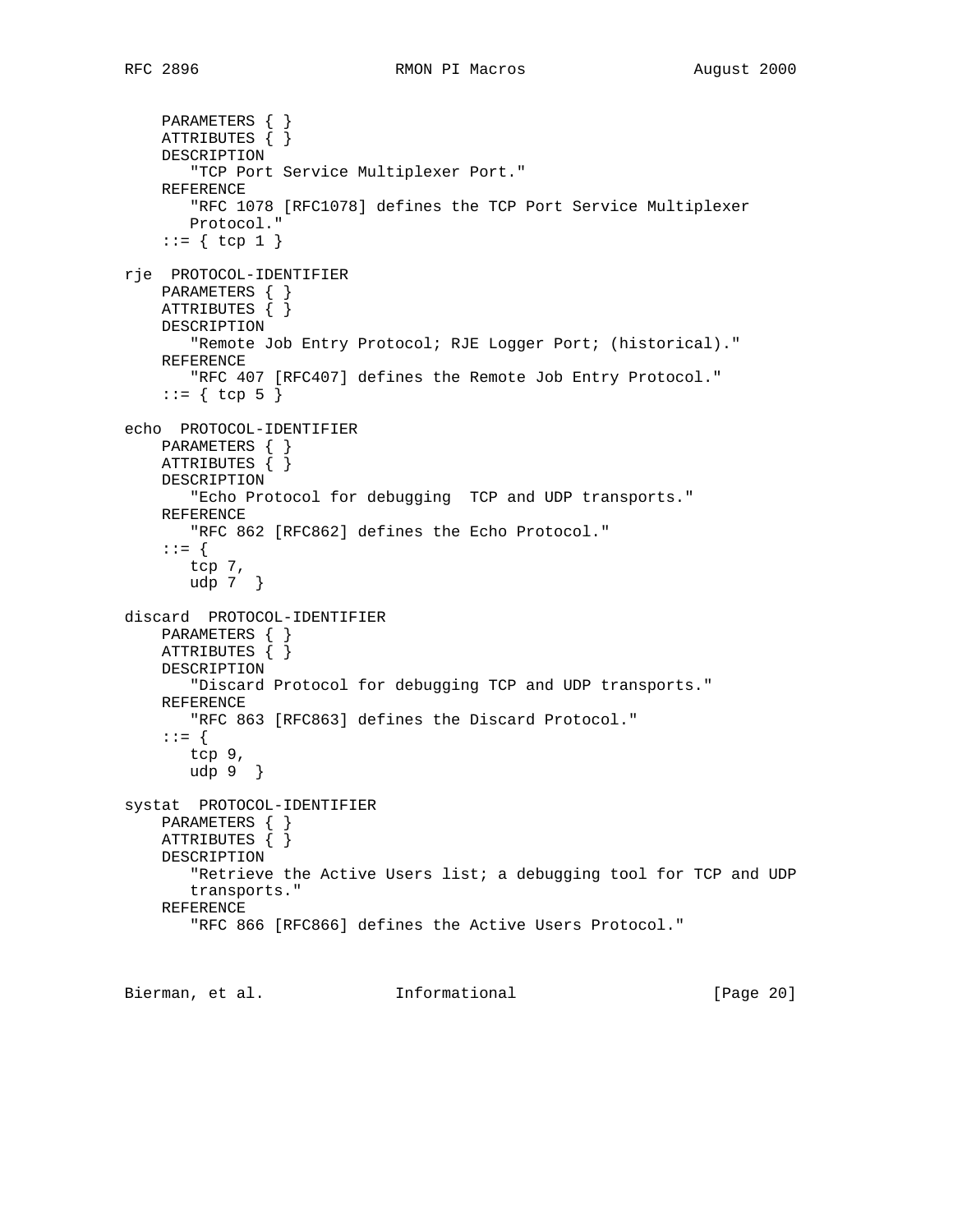```
 ::= {
        tcp 11,
        udp 11 }
daytime PROTOCOL-IDENTIFIER
     PARAMETERS { }
     ATTRIBUTES { }
     DESCRIPTION
        "Retrieve the current time of day; a debugging tool for TCP and
       UDP transports."
     REFERENCE
        "RFC 867 [RFC867] defines the Daytime Protocol."
     ::= {
        tcp 13,
        udp 13 }
qotd PROTOCOL-IDENTIFIER
    PARAMETERS { }
    ATTRIBUTES { }
     DESCRIPTION
        "Quote of the Day Protocol; retrieve a short message (up to 512
        bytes); a debugging tool for TCP and UDP transports."
     REFERENCE
        "RFC 865 [RFC865] defines the Quote of the Day Protocol."
     ::= {
        tcp 17,
       udp 17 }
msp PROTOCOL-IDENTIFIER
     PARAMETERS { }
     ATTRIBUTES { }
     DESCRIPTION
        "Message Send Protocol"
     REFERENCE
        "RFC 1312 [RFC1312] defines the Message Send Protocol."
     ::= {
        tcp 18,
        udp 18 }
chargen PROTOCOL-IDENTIFIER
    PARAMETERS { }
     ATTRIBUTES { }
     DESCRIPTION
        "Character Generator Protocol; a debugging tool for TCP and UDP
        transports."
     REFERENCE
        "RFC 864 [RFC864] defines the Character Generator Protocol."
```
Bierman, et al. Informational [Page 21]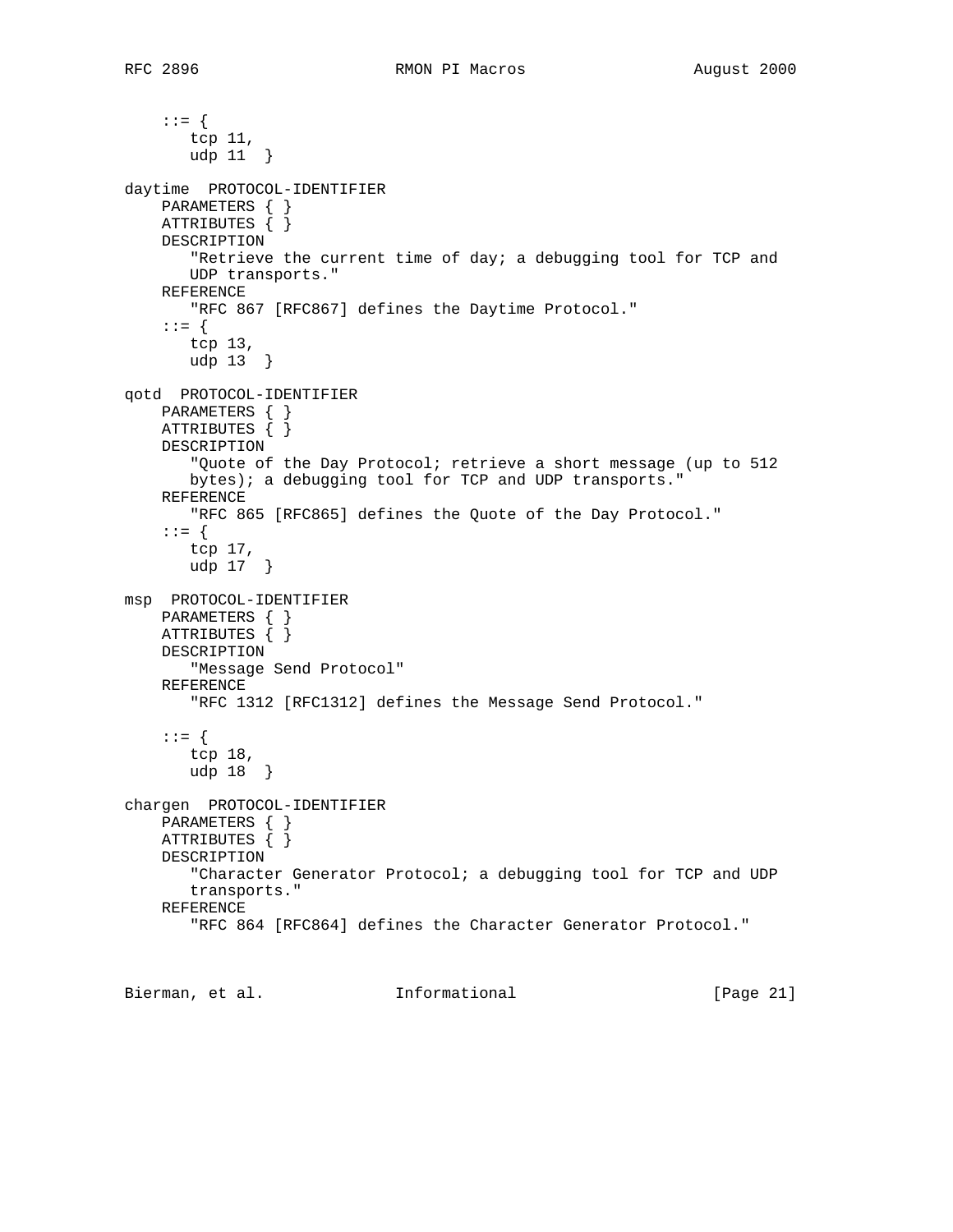::= { tcp 19, udp 19 } ftp-data PROTOCOL-IDENTIFIER PARAMETERS { } ATTRIBUTES { } DESCRIPTION "The File Transfer Protocol Data Port; the FTP Server process default data-connection port. " REFERENCE "RFC 959 [RFC959] defines the File Transfer Protocol. Refer to section 3.2 of [RFC959] for details on FTP data connections."  $::=$  { tcp 20 } ftp PROTOCOL-IDENTIFIER PARAMETERS { } ATTRIBUTES { } DESCRIPTION "The File Transfer Protocol Control Port; An FTP client initiates an FTP control connection by sending FTP commands from user port (U) to this port." REFERENCE "RFC 959 [RFC959] defines the File Transfer Protocol."  $::= \{ \text{top } 21 \}$ telnet PROTOCOL-IDENTIFIER PARAMETERS { } ATTRIBUTES { } DESCRIPTION "The Telnet Protocol; The purpose of the TELNET Protocol is to provide a fairly general, bi-directional, eight-bit byte oriented communications facility. Its primary goal is to allow a standard method of interfacing terminal devices and terminal-oriented processes to each other. " REFERENCE "RFC 854 [RFC854] defines the basic Telnet Protocol."  $::=$  { tcp 23 } priv-mail PROTOCOL-IDENTIFIER PARAMETERS { } ATTRIBUTES { } DESCRIPTION "Pseudo-protocol reserved for any private mail system." REFERENCE "[RFC1700]" ::=  $\{ \text{tcp } 24,$ udp 24 }

Bierman, et al. **Informational** [Page 22]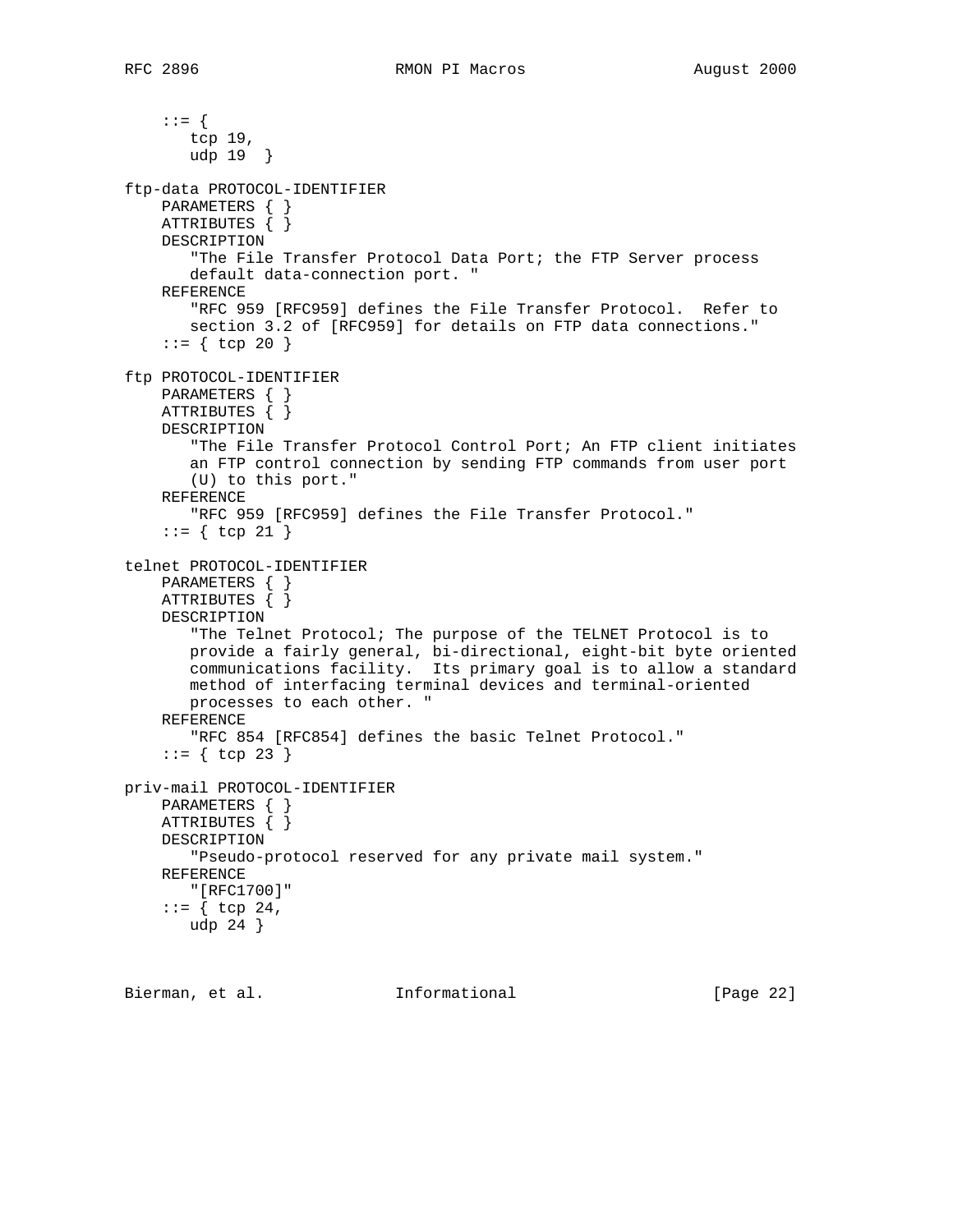```
smtp PROTOCOL-IDENTIFIER
 PARAMETERS { }
 ATTRIBUTES { }
     DESCRIPTION
        "The Simple Mail Transfer Protocol; SMTP control and data
        messages are sent on this port."
     REFERENCE
        "RFC 821 [RFC821] defines the basic Simple Mail Transfer
        Protocol."
    ::= { tcp 25 }
priv-print PROTOCOL-IDENTIFIER
     PARAMETERS { }
     ATTRIBUTES { }
     DESCRIPTION
        "Pseudo-protocol reserved for any private printer server."
     REFERENCE
        "[RFC1700]"
    ::= \{ \text{top } 35, \text{ } \} udp 35 }
time PROTOCOL-IDENTIFIER
     PARAMETERS { }
     ATTRIBUTES { }
     DESCRIPTION
        "Time Protocol"
     REFERENCE
        "RFC 868 [RFC868] defines the Time Protocol."
    ::= \{ \text{tcp } 37, \} udp 37 }
rap PROTOCOL-IDENTIFIER
    PARAMETERS { }
     ATTRIBUTES { }
     DESCRIPTION
        "Route Access Protocol"
     REFERENCE
        "RFC 1476 [RFC1476] defines the Internet Route Access Protocol."
     ::= { tcp 38 }
rlp PROTOCOL-IDENTIFIER
     PARAMETERS { }
     ATTRIBUTES { }
     DESCRIPTION
        "Resource Location Protocol"
     REFERENCE
        "RFC 887 [RFC887] defines the Resource Location Protocol."
    ::= { udp 39 }
```
Bierman, et al. **Informational** [Page 23]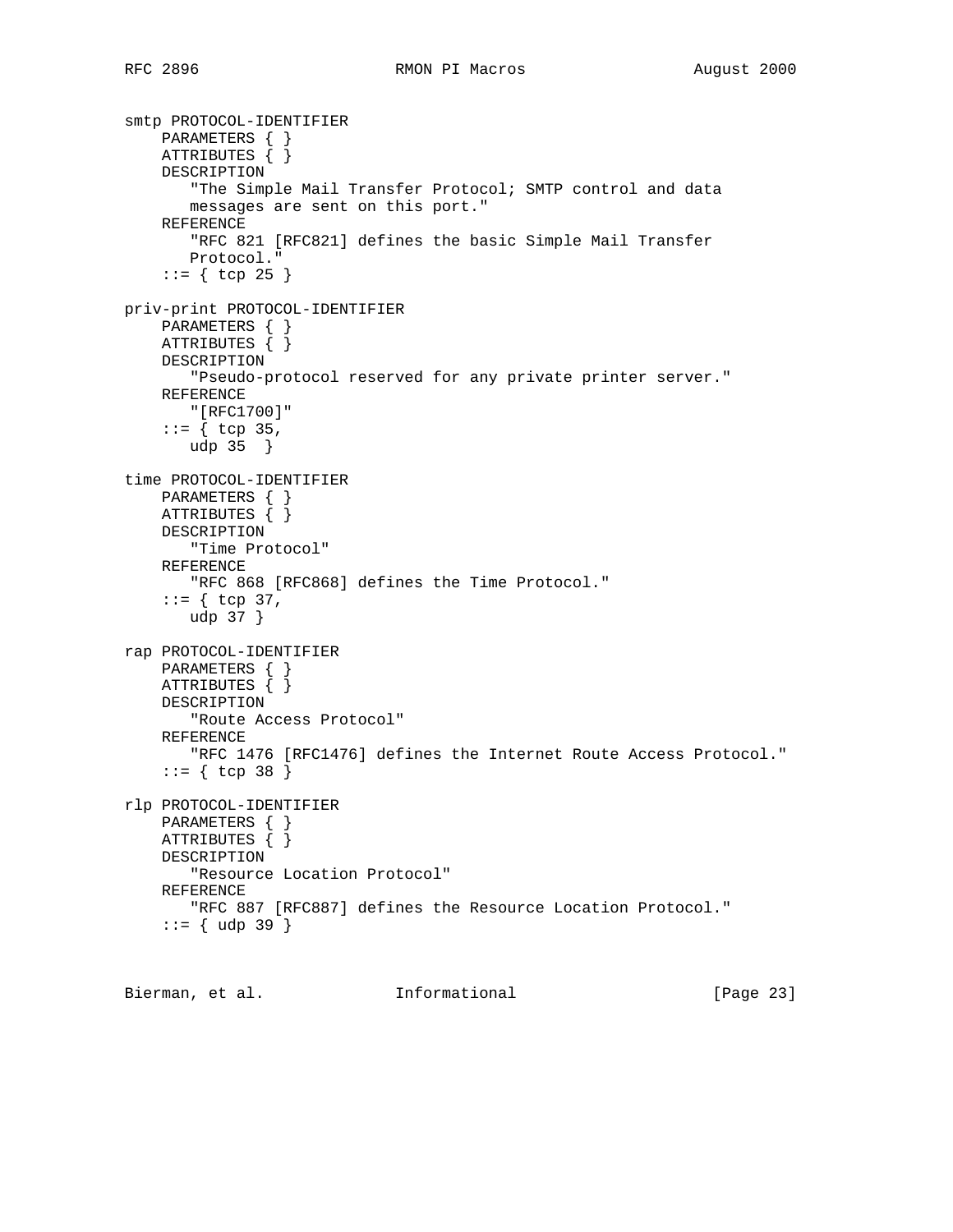```
graphics PROTOCOL-IDENTIFIER
 PARAMETERS { }
 ATTRIBUTES { }
     DESCRIPTION
        "Graphics Protocol"
     REFERENCE
        "RFC 493 [RFC493] defines the Graphics Protocol."
    ::= \{ \text{top } 41, \} udp 41 }
nameserver PROTOCOL-IDENTIFIER
    PARAMETERS { }
     ATTRIBUTES { }
     DESCRIPTION
        "Host Name Server Protocol"
     REFERENCE
       "IEN 116 [IEN116] defines the Internet Name Server."
    ::= \{ udp 42 \}nicname PROTOCOL-IDENTIFIER
    PARAMETERS { }
     ATTRIBUTES { }
     DESCRIPTION
        "NICNAME/WHOIS Protocol"
     REFERENCE
        "RFC 954 [RFC954] defines the NICNAME/Who Is Protocol."
    ::= { tcp 43 }
mpm-flags PROTOCOL-IDENTIFIER
     PARAMETERS { }
    ATTRIBUTES { }
     DESCRIPTION
        "MPM FLAGS Protocol; (historical)."
     REFERENCE
        "RFC 759 [RFC759] defines the Message Processing Module."
    ::= { tcp 44 }
mpm PROTOCOL-IDENTIFIER
    PARAMETERS { }
     ATTRIBUTES { }
     DESCRIPTION
        "Message Processing Module -- Receiver; (historical)."
     REFERENCE
       "RFC 759 [RFC759] defines the Message Processing Module."
    ::= { tcp 45 }
mpm-snd PROTOCOL-IDENTIFIER
    PARAMETERS { }
```
Bierman, et al. **Informational** [Page 24]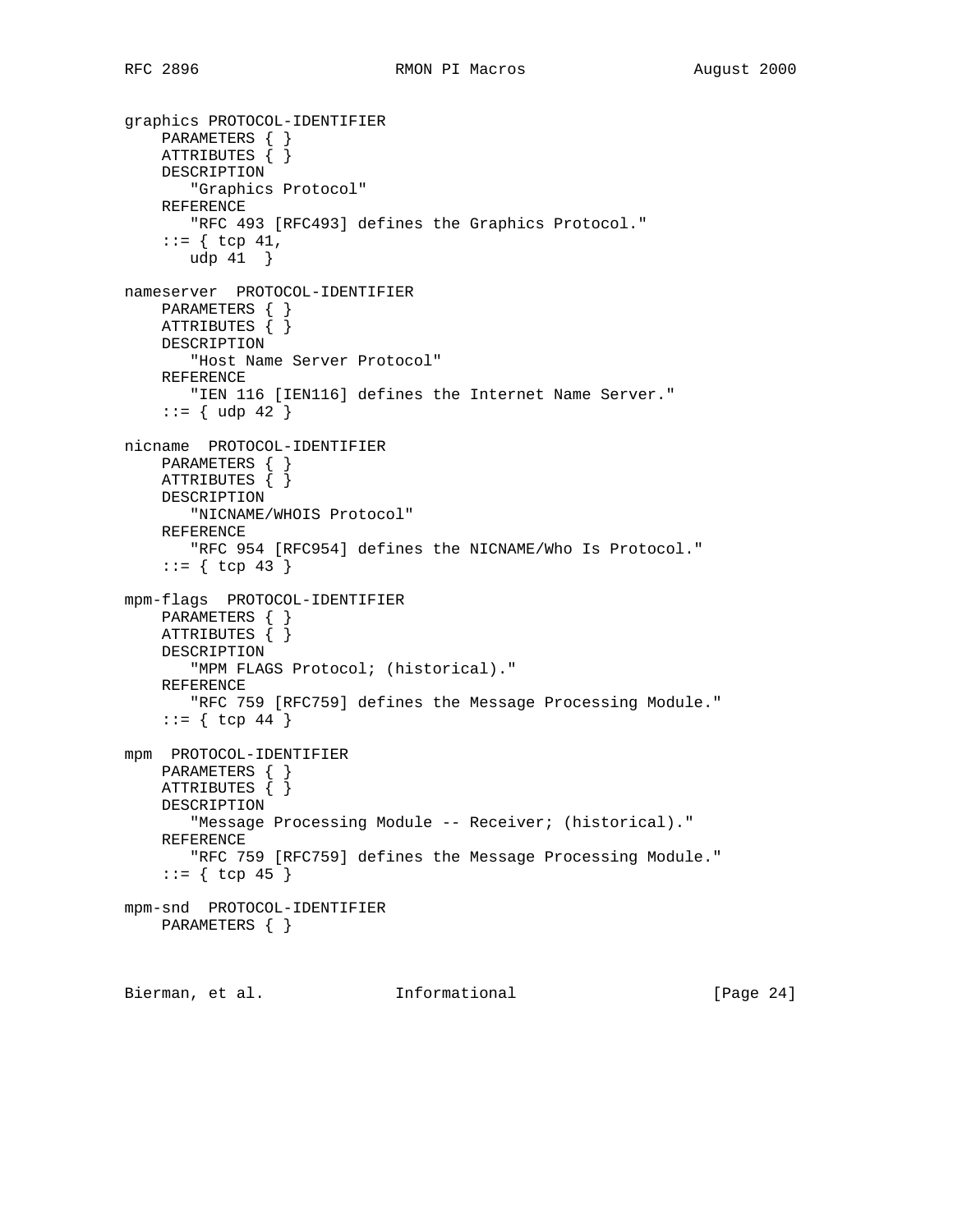# RFC 2896 **RMON PI Macros August 2000**

```
 ATTRIBUTES { }
     DESCRIPTION
        "Message Processing Module -- Default Send; (historical)."
     REFERENCE
        "RFC 759 [RFC759] defines the Message Processing Module."
    ::= { tcp 46 }
tacacs PROTOCOL-IDENTIFIER
     PARAMETERS { }
     ATTRIBUTES { }
     DESCRIPTION
       "Login Host Protocol (TACACS)"
     REFERENCE
       "An Access Control Protocol, Sometimes Called TACACS [RFC1492]."
    ::= { tcp 49 }
re-mail-ck PROTOCOL-IDENTIFIER
     PARAMETERS { }
     ATTRIBUTES { }
     DESCRIPTION
        "Remote Mail Checking Protocol"
     REFERENCE
       "RFC 1339 [RFC1339] defines the Remote Mail Checking Protocol."
    ::= { udp 50 }
xns-time PROTOCOL-IDENTIFIER
     PARAMETERS { }
     ATTRIBUTES { }
     DESCRIPTION
        "XNS Time Protocol"
     REFERENCE
       "Xerox Corporation"
    ::= \{ \text{top } 52, \} udp 52 }
domain PROTOCOL-IDENTIFIER
     PARAMETERS { }
     ATTRIBUTES { }
     DESCRIPTION
        "Domain Name Service Protocol; DNS may be transported by either
        UDP [RFC768] or TCP [RFC793]. If the transport is UDP, DNS
        requests restricted to 512 bytes in length may be sent to this
        port."
     REFERENCE
        "RFC 1035 [RFC1035] defines the Bootstrap Protocol."
    ::= \{ udp 53, tcp 53 }
```
Bierman, et al. **Informational** [Page 25]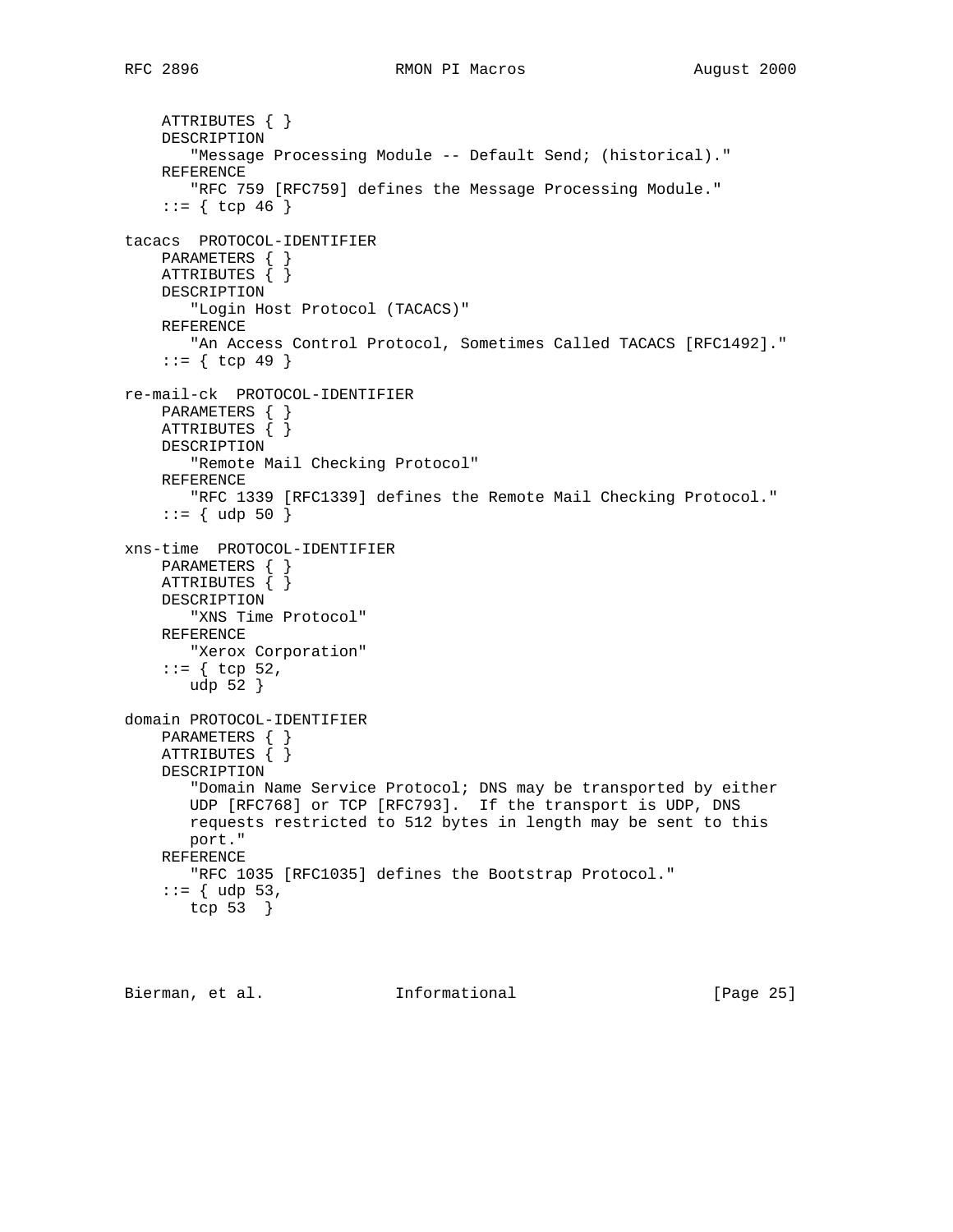```
xns-ch PROTOCOL-IDENTIFIER
 PARAMETERS { }
 ATTRIBUTES { }
     DESCRIPTION
        "XNS Clearinghouse"
     REFERENCE
       "Xerox Corporation"
    ::= \{ \text{top } 54, \} udp 54 }
xns-auth PROTOCOL-IDENTIFIER
    PARAMETERS { }
     ATTRIBUTES { }
     DESCRIPTION
        "XNS Authentication Protocol"
     REFERENCE
       "Xerox Corporation"
    ::= { tcp 56,
       udp 56 }
priv-term PROTOCOL-IDENTIFIER
    PARAMETERS { }
     ATTRIBUTES { }
     DESCRIPTION
        "Pseudo-protocol reserved for any private terminal access
        protocol."
     REFERENCE
        "[RFC1700]"
     ::= { tcp 57,
       udp 57 }
xns-mail PROTOCOL-IDENTIFIER
    PARAMETERS { }
     ATTRIBUTES { }
     DESCRIPTION
        "XNS Mil Protocol"
     REFERENCE
       "Xerox Corporation"
     ::= { tcp 58,
        udp 58 }
priv-file PROTOCOL-IDENTIFIER
     PARAMETERS { }
     ATTRIBUTES { }
     DESCRIPTION
        "Pseudo-protocol reserved for any private file service."
     REFERENCE
        "[RFC1700]"
```
Bierman, et al. **Informational** [Page 26]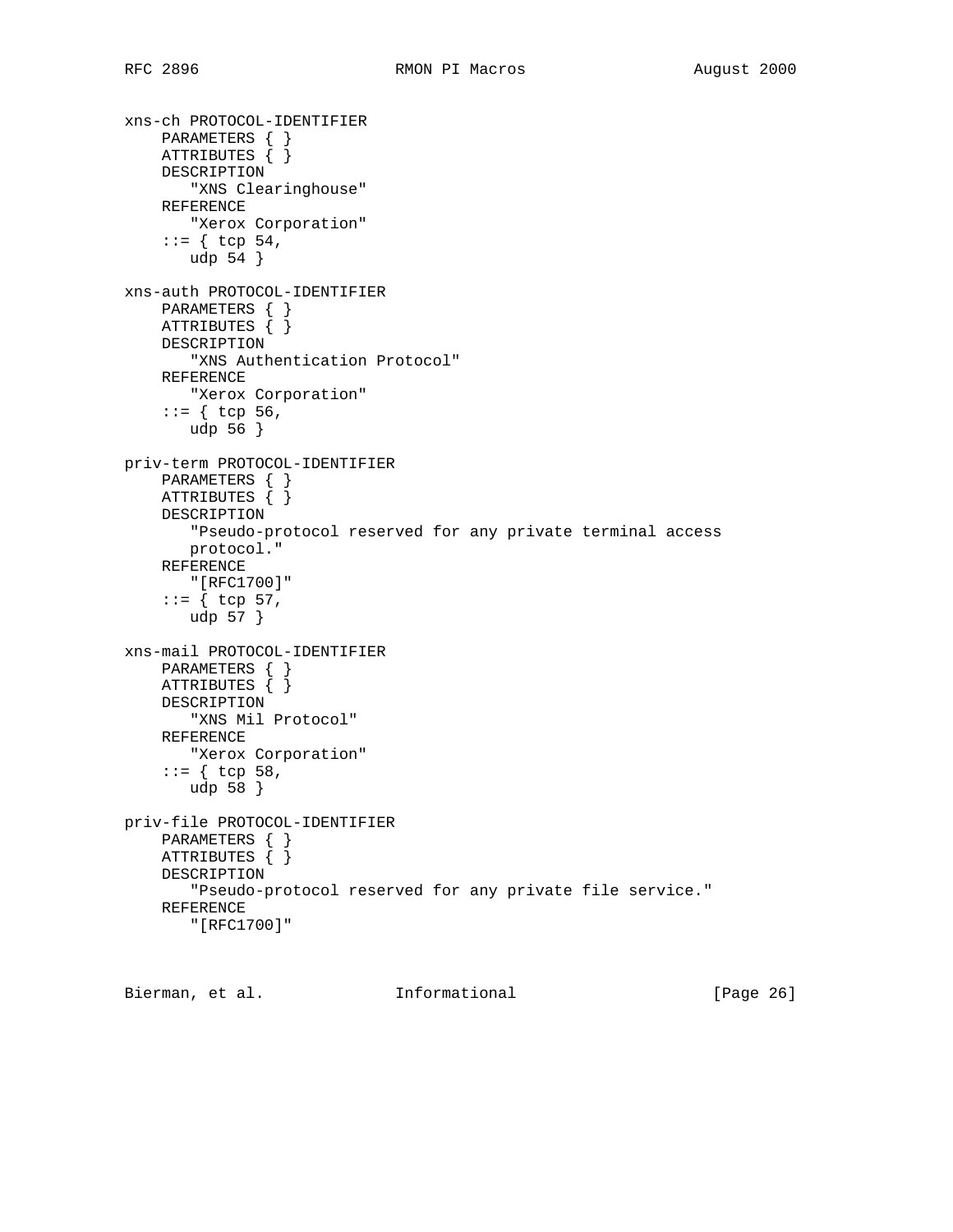```
 ::= { tcp 59,
        udp 59 }
tacacs-ds PROTOCOL-IDENTIFIER
     PARAMETERS { }
     ATTRIBUTES { }
     DESCRIPTION
        "Default Server Port; TACACS Access Control Protocol Database
        Service."
     REFERENCE
        "RFC 1492 [RFC1492] defines the TACACS Protocol."
    ::= { tcp 65 }
sqlnet PROTOCOL-IDENTIFIER
     PARAMETERS { }
     ATTRIBUTES { }
     DESCRIPTION
       "Oracle SQL*NET"
     REFERENCE
       "Oracle Corporation"
    ::= { tcp 66 }
bootps PROTOCOL-IDENTIFIER
     PARAMETERS { }
    ATTRIBUTES \{\} DESCRIPTION
        "Bootstrap Protocol Server Protocol; BOOTP Clients send requests
        (usually broadcast) to the bootps port."
     REFERENCE
        "RFC 951 [RFC951] defines the Bootstrap Protocol."
     ::= { udp 67 }
bootpc PROTOCOL-IDENTIFIER
    PARAMETERS { }
    ATTRIBUTES { }
     DESCRIPTION
        "Bootstrap Protocol Client Protocol; BOOTP Server replies are
        sent to the BOOTP Client using this destination port."
     REFERENCE
        "RFC 951 [RFC951] defines the Bootstrap Protocol."
    ::= \{ udp 68 \}tftp PROTOCOL-IDENTIFIER
    PARAMETERS {
     tracksSessions(1)
     }
    ATTRIBUTES { }
    DESCRIPTION
```
Bierman, et al. **Informational** [Page 27]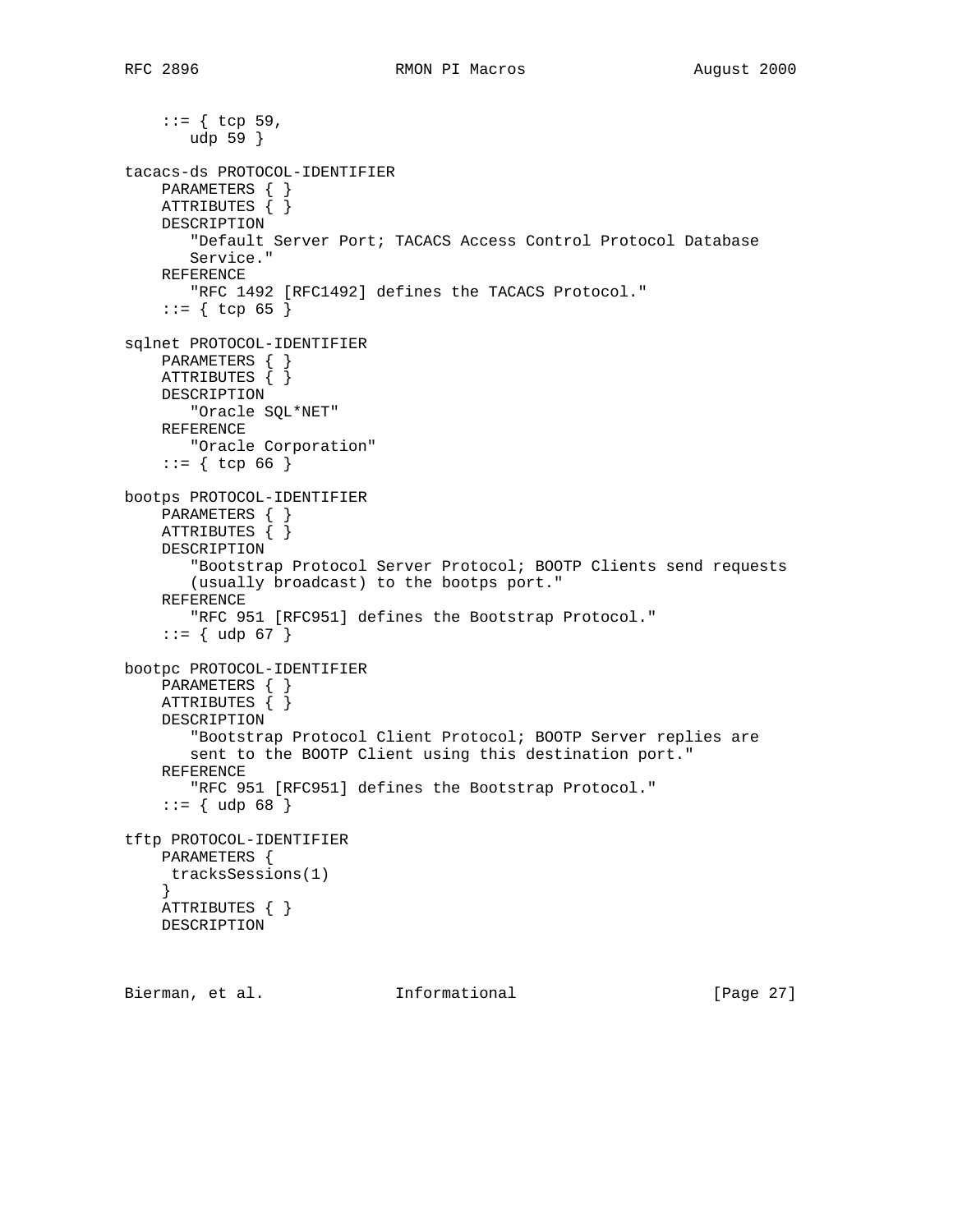```
 "Trivial File Transfer Protocol; Only the first packet of each
        TFTP transaction will be sent to port 69. If the tracksSessions
        attribute is set, then packets for each TFTP transaction will be
        attributed to tftp, instead of the unregistered port numbers that
        will be encoded in subsequent packets."
     REFERENCE
        "RFC 1350 [RFC1350] defines the TFTP Protocol (revision 2);
        RFC 1782 [RFC1782] defines TFTP Option Extensions;
         RFC 1783 [RFC1783] defines the TFTP Blocksize Option;
         RFC 1784 [RFC1784] defines TFTP Timeout Interval and Transfer
         Size Options."
    ::= { udp 69 }
gopher PROTOCOL-IDENTIFIER
     PARAMETERS { }
     ATTRIBUTES { }
     DESCRIPTION
        "Internet Gopher Protocol"
     REFERENCE
       "RFC 1436 [RFC1436] defines the Gopher Protocol."
    ::= { tcp 70 }
netrjs-1 PROTOCOL-IDENTIFIER
     PARAMETERS { }
    ATTRIBUTES \{\} DESCRIPTION
        "Remote Job Service Protocol; (historical)."
     REFERENCE
        "RFC 740 [RFC740] defines the NETRJS Protocol."
    ::= { tcp 71 }
netrjs-2 PROTOCOL-IDENTIFIER
     PARAMETERS { }
     ATTRIBUTES { }
     DESCRIPTION
        "Remote Job Service Protocol; (historical)."
     REFERENCE
       "RFC 740 [RFC740] defines the NETRJS Protocol."
    ::= { tcp 72 }
netrjs-3 PROTOCOL-IDENTIFIER
    PARAMETERS { }
     ATTRIBUTES { }
     DESCRIPTION
        "Remote Job Service Protocol; (historical)."
     REFERENCE
        "RFC 740 [RFC740] defines the NETRJS Protocol."
    ::= { tcp 73 }
```
Bierman, et al. **Informational** [Page 28]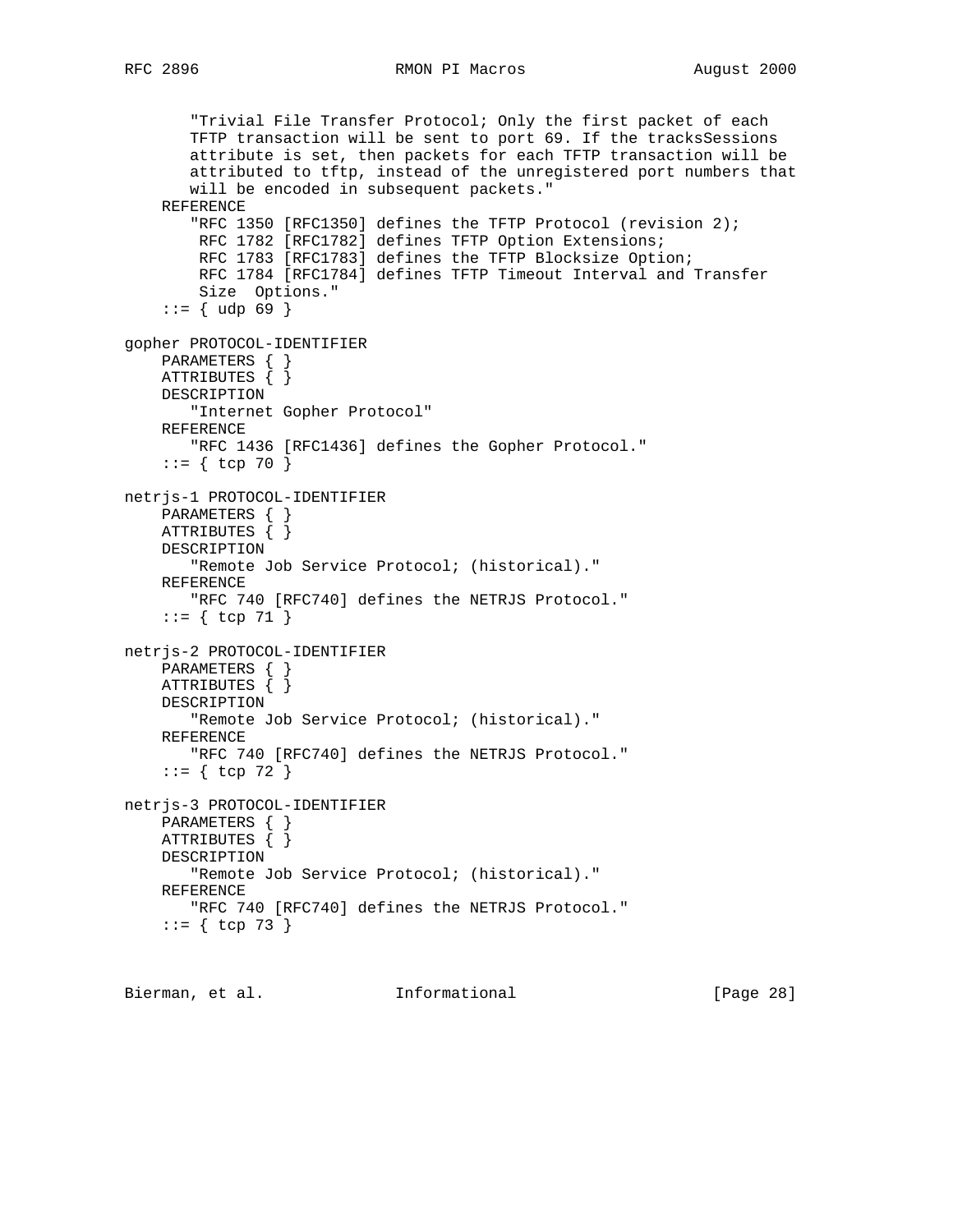```
netrjs-4 PROTOCOL-IDENTIFIER
 PARAMETERS { }
 ATTRIBUTES { }
     DESCRIPTION
        "Remote Job Service Protocol; (historical)."
     REFERENCE
        "RFC 740 [RFC740] defines the NETRJS Protocol."
    ::= { tcp 74 }
priv-dialout PROTOCOL-IDENTIFIER
     PARAMETERS { }
     ATTRIBUTES { }
     DESCRIPTION
        "Pseudo-protocol reserved for any private dial out service."
     REFERENCE
        "[RFC1700]"
    ::= \{ \text{top } 75, udp 75 }
priv-rje PROTOCOL-IDENTIFIER
     PARAMETERS { }
     ATTRIBUTES { }
     DESCRIPTION
        "Pseudo-protocol reserved for any private remote job entry
        service."
     REFERENCE
        "[RFC1700]"
    ::= \{ \text{top } 77, udp 77 }
finger PROTOCOL-IDENTIFIER
    PARAMETERS { }
     ATTRIBUTES { }
     DESCRIPTION
        "Finger User Information Protocol"
     REFERENCE
       "RFC 1288 [RFC1288] defines the finger protocol."
     ::= { tcp 79 }
www-http PROTOCOL-IDENTIFIER
    PARAMETERS { }
     ATTRIBUTES { }
     DESCRIPTION
        "Hypertext Transfer Protocol"
     REFERENCE
        "RFC 1945 [RFC1945] defines the Hypertext Transfer Protocol
(HTTP/1.0).
```
Bierman, et al. **Informational** [Page 29]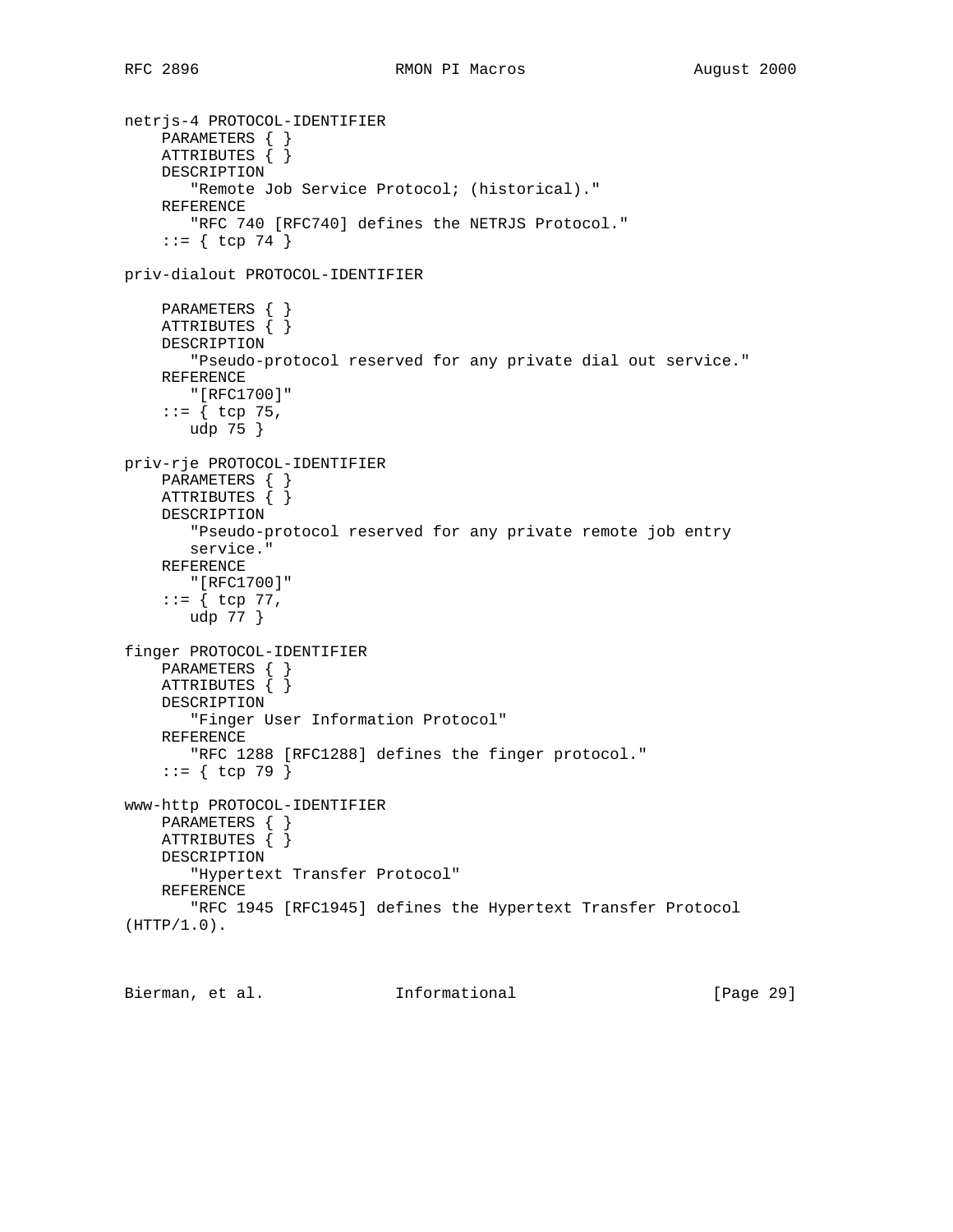RFC 2896 **RMON PI Macros August 2000** 

```
 RFC 2068 [RFC2068] defines the Hypertext Transfer Protocol
(HTTP/1.1).
         RFC 2069 [RFC2069] defines an Extension to HTTP: Digest Access
            Authentication.
         RFC 2109 [RFC2109] defines the HTTP State Management Mechanism.
         RFC 2145 [RFC2145] defines the use and interpretation of HTTP
            version numbers."
    ::= { tcp 80 }
priv-termlink PROTOCOL-IDENTIFIER
     PARAMETERS { }
     ATTRIBUTES { }
     DESCRIPTION
        "Pseudo-protocol reserved for any private terminal link
        protocol."
     REFERENCE
       "[RFC1700]"
    ::= { tcp 87,
       udp 87 }
kerberos PROTOCOL-IDENTIFIER
     PARAMETERS { }
    ATTRIBUTES \{ \} DESCRIPTION
        "The Kerberos Network Authentication Service (V5)"
     REFERENCE
        "RFC 1510 [RFC1510] defines the Kerberos protocol."
    ::= \{ udp 88 \}supdup PROTOCOL-IDENTIFIER
    PARAMETERS { }
     ATTRIBUTES { }
     DESCRIPTION
        "SUPDUP Display; (historical)"
     REFERENCE
        "RFC 734 [RFC734] defines the SUPDUP Protocol."
     ::= { tcp 95 }
dixie PROTOCOL-IDENTIFIER
     PARAMETERS { }
     ATTRIBUTES { }
     DESCRIPTION
        "DIXIE Directory Service"
     REFERENCE
        "RFC 1249 [RFC1249] defines the DIXIE Protocol."
    ::= \{ \text{top } 96, \} udp 96 }
```
Bierman, et al. 1nformational 1999 [Page 30]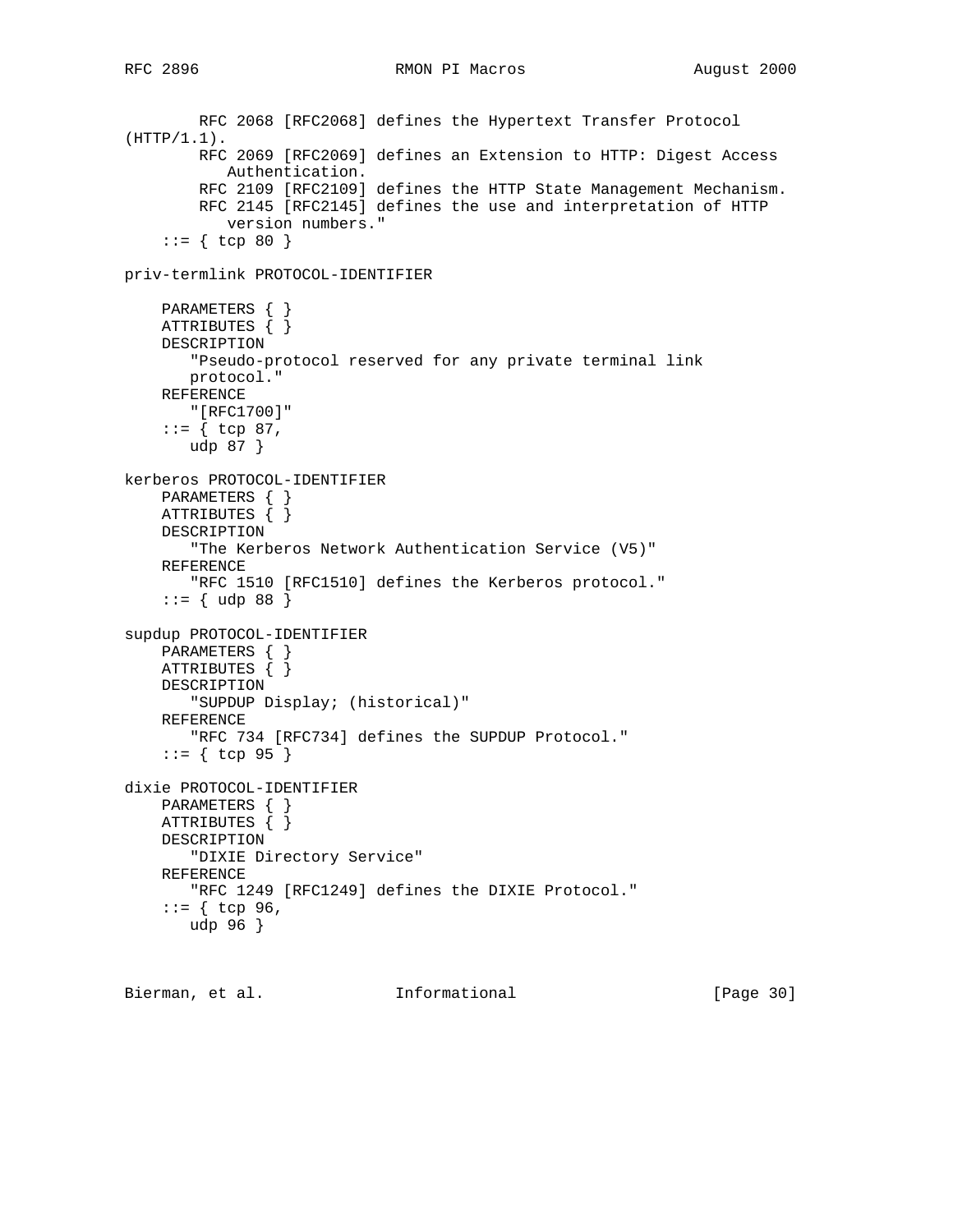```
hostname PROTOCOL-IDENTIFIER
 PARAMETERS { }
 ATTRIBUTES { }
     DESCRIPTION
        "NIC Internet Hostname Server Protocol; (historical)"
     REFERENCE
        "RFC 953 [RFC953] defines the Hostname Server Protocol."
     ::= { tcp 101 }
3com-tsmux PROTOCOL-IDENTIFIER
    PARAMETERS { }
    ATTRIBUTES { }
    DESCRIPTION
       "3COM-TSMUX"
     REFERENCE
        "3Com, Inc."
    ::= { tcp 106,
       udp 106 }
rtelnet PROTOCOL-IDENTIFIER
    PARAMETERS { }
     ATTRIBUTES { }
     DESCRIPTION
        "Remote User Telnet Protocol; (historical)."
     REFERENCE
       "RFC 818 [RFC818] defines the Remote User Telnet Service."
     ::= { tcp 107 }
pop2 PROTOCOL-IDENTIFIER
     PARAMETERS { }
    ATTRIBUTES { }
     DESCRIPTION
        "Post Office Protocol -- Version 2. Clients establish connections
       with POP2 servers by using this destination port number.
       Historical."
     REFERENCE
        "RFC 937 [RFC937] defines Version 2 of the Post Office Protocol."
     ::= { tcp 109 }
pop3 PROTOCOL-IDENTIFIER
    PARAMETERS { }
     ATTRIBUTES { }
     DESCRIPTION
        "Post Office Protocol -- Version 3. Clients establish connections
        with POP3 servers by using this destination port number."
     REFERENCE
        "RFC 1725 [RFC1725] defines Version 3 of the Post Office
        Protocol."
```
Bierman, et al. **Informational** [Page 31]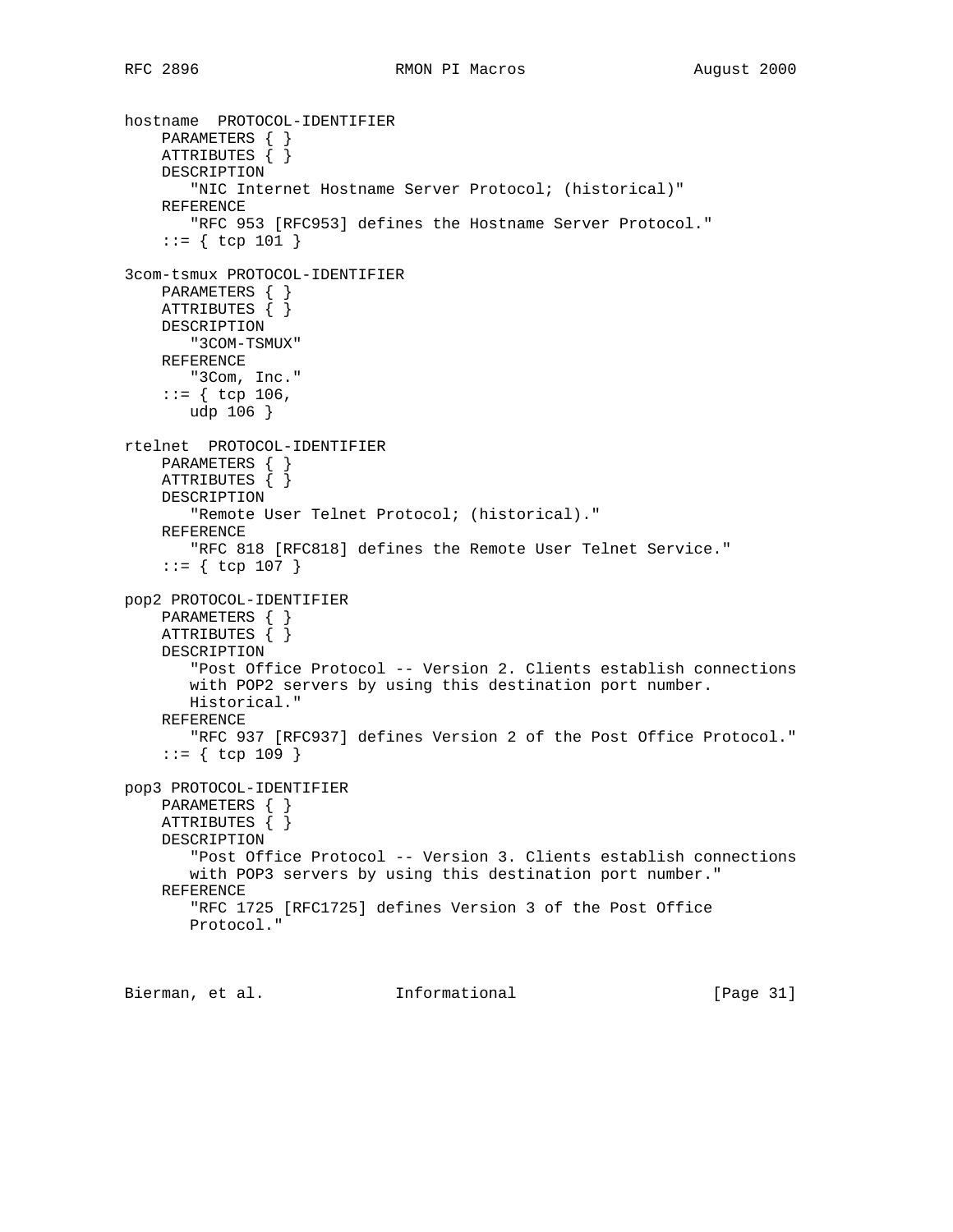```
::= { tcp 110,
      udp 110 } -- RFC defines tcp use
sunrpc PROTOCOL-IDENTIFIER
    PARAMETERS {
       tracksSessions(1) -- learn port mapping of programs
 }
    ATTRIBUTES {
       hasChildren(0) -- port mapper function numbers
 }
    DESCRIPTION
       "SUN Remote Procedure Call Protocol. Port mapper function
       requests are sent to this destination port."
    CHILDREN
       "Specific RPC functions are represented as children of the sunrpc
       protocol. Each 'RPC function protocol' is identified by its
       function number assignment. RPC function number assignments are
       defined by different naming authorities, depending on the
       function identifier value.
       From [RFC1831]:
       Program numbers are given out in groups of hexadecimal 20000000
       (decimal 536870912) according to the following chart:
0 - 1fffffff defined by rpc@sun.com
20000000 - 3fffffff defined by user
 40000000 - 5fffffff transient
 60000000 - 7fffffff reserved
 80000000 - 9fffffff reserved
              a0000000 - bfffffff reserved
              c0000000 - dfffffff reserved
             e0000000 - ffffffff reserved
       Children of 'sunrpc' are encoded as [ 0.0.0.111], the protocol
       identifier component for 'sunrpc', followed by [ a.b.c.d ], where
       a.b.c.d is the 32 bit binary RPC program number encoded in
       network byte order. For example, a protocolDirID-fragment value
       of:
           0.0.0.111.0.1.134.163
       defines the NFS function (and protocol).
       Children are named as 'sunrpc' followed by the RPC function
       number in base 10 format. For example, NFS would be named:
           'sunrpc 100003'."
    DECODING
       "The first packet of many SUNRPC transactions is sent to the
Bierman, et al. Informational [Page 32]
```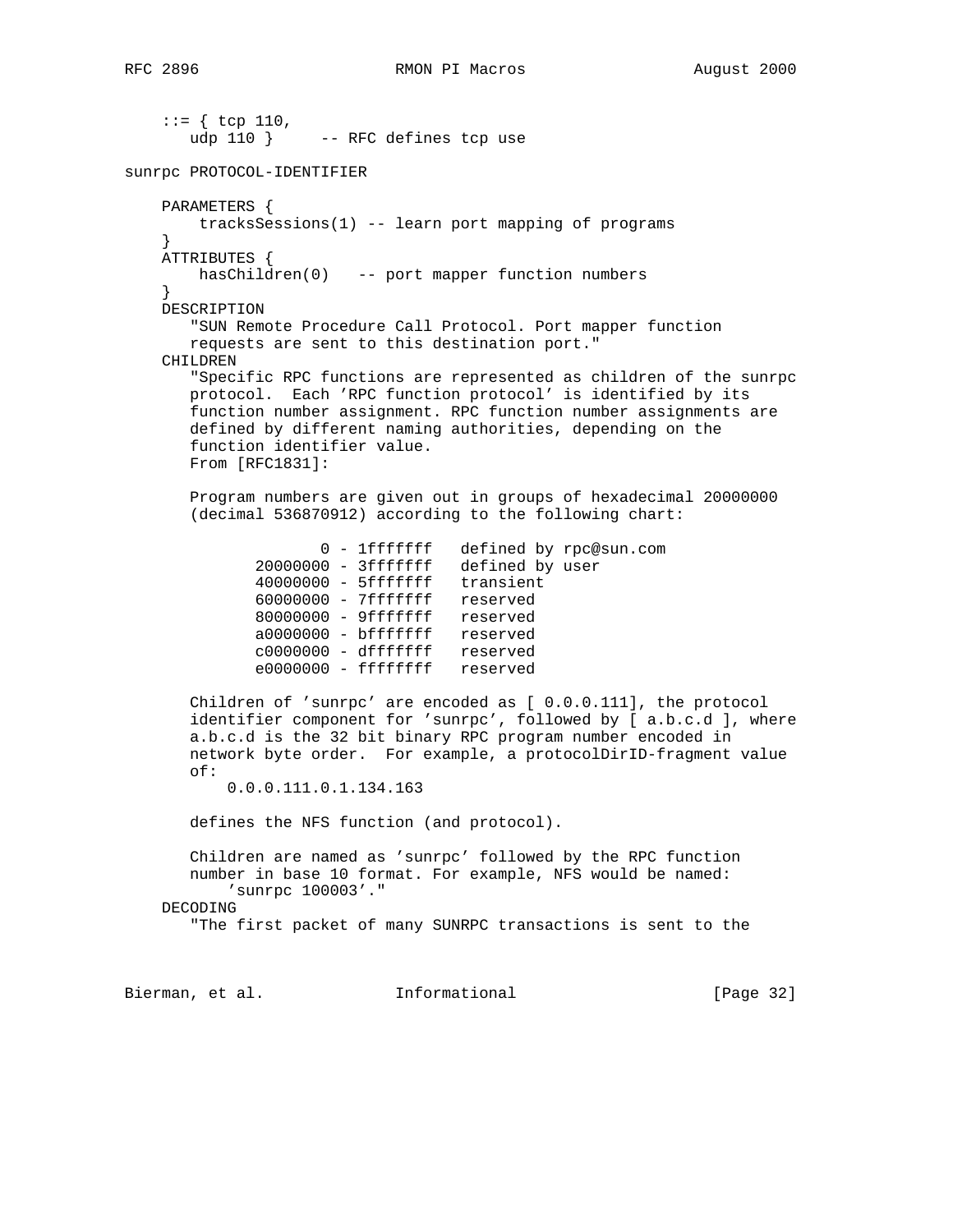port- mapper program, and therefore decoded statically by monitoring RFC portmap requests [RFC1831]. Any subsequent packets must be decoded and correctly identified by 'remembering' the port assignments used in each RPC function call (as identified according to the procedures in the RPC Specification Version 2 [RFC1831]).

 In some cases the port mapping for a particular protocol is well known and hard coded into the requesting client. In these cases the client will not send portmap requests; instead it will send the SUNRPC request directly to the well known port. These cases are rare and are being eliminated over time. NFS is the most significant SUNRPC program of this class. Such programs should still be declared as children of SUNRPC as described under CHILDREN above. How an implementation detects this behaviour and handles it is beyond the scope of this document.

```
 The 'tracksSessions(1)' PARAMETER bit is used to indicate whether
        the probe can (and should) monitor portmapper activity to
        correctly track SUNRPC connections."
     REFERENCE
        "RFC 1831 [RFC1831] defines the Remote Procedure Call Protocol
        Version 2. The authoritative list of RPC Functions is identified
        by the URL:
            ftp://ftp.isi.edu/in-notes/iana/assignments/sun-rpc-numbers"
    ::= \{ \text{top } 111, \} udp 111 }
auth PROTOCOL-IDENTIFIER
     PARAMETERS { }
     ATTRIBUTES { }
     DESCRIPTION
        "Authentication Service; Identification Protocol."
     REFERENCE
        "RFC 1413 [RFC1413] defines the Identification Protocol."
     ::= { tcp 113 }
sftp PROTOCOL-IDENTIFIER
     PARAMETERS { }
     ATTRIBUTES { }
     DESCRIPTION
        "Simple File Transfer Protocol; (historical)."
     REFERENCE
        "RFC 913 [RFC913] defines the Simple File Transfer Protocol."
     ::= { tcp 115 }
uucp-path PROTOCOL-IDENTIFIER
```
Bierman, et al. Informational [Page 33]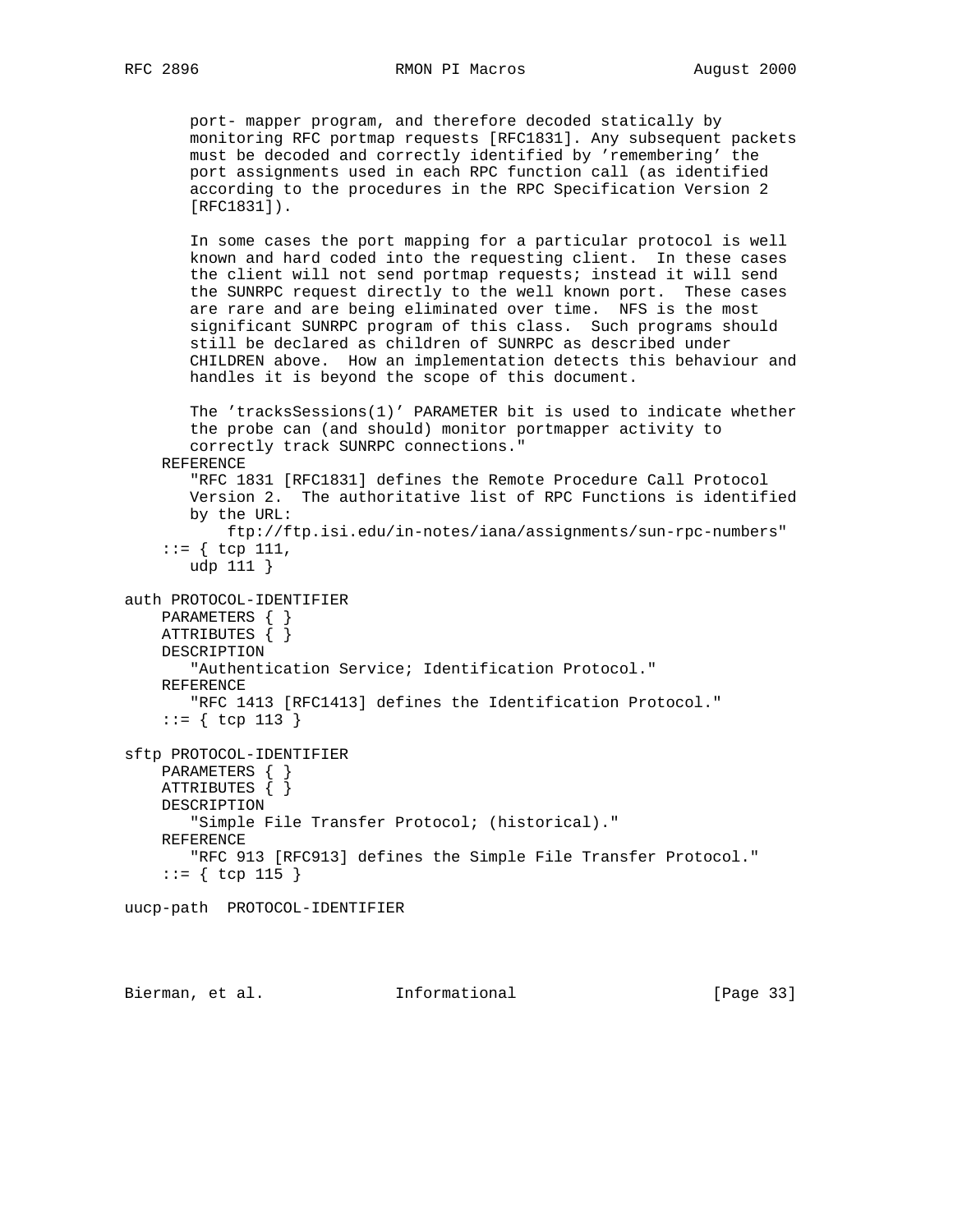```
 PARAMETERS { }
     ATTRIBUTES { }
     DESCRIPTION
        "UUCP Path Service"
     REFERENCE
        "RFC 915 [RFC915] defines the Network Mail Path Service."
     ::= { tcp 117 }
nntp PROTOCOL-IDENTIFIER
    PARAMETERS { }
     ATTRIBUTES { }
     DESCRIPTION
        "Network News Transfer Protocol"
     REFERENCE
        "RFC 977 [RFC977] defines the Network News Transfer Protocol."
     ::= { tcp 119 }
cfdptkt PROTOCOL-IDENTIFIER
    PARAMETERS { }
     ATTRIBUTES { }
     DESCRIPTION
        "CFDPTKT; Coherent File Distribution Protocol"
     REFERENCE
        "RFC 1235 [RFC1235] defines the Coherent File Distribution
        Protocol."
    ::= { udp 120 }
ntp PROTOCOL-IDENTIFIER
     PARAMETERS { }
    ATTRIBUTES \{ \} DESCRIPTION
        "Network Time Protocol"
     REFERENCE
        "RFC 1305 [RFC1305] defines version 3 of the Network Time
       Protocol."
     ::= { udp 123 }
pwdgen PROTOCOL-IDENTIFIER
     PARAMETERS { }
     ATTRIBUTES { }
     DESCRIPTION
        "Password Generator Protocol"
     REFERENCE
        "RFC 972 [RFC972] defines the Password Generator Protocol."
    ::= \{ \text{top } 129, \} udp 129 }
cisco-fna PROTOCOL-IDENTIFIER
```
Bierman, et al. **Informational** [Page 34]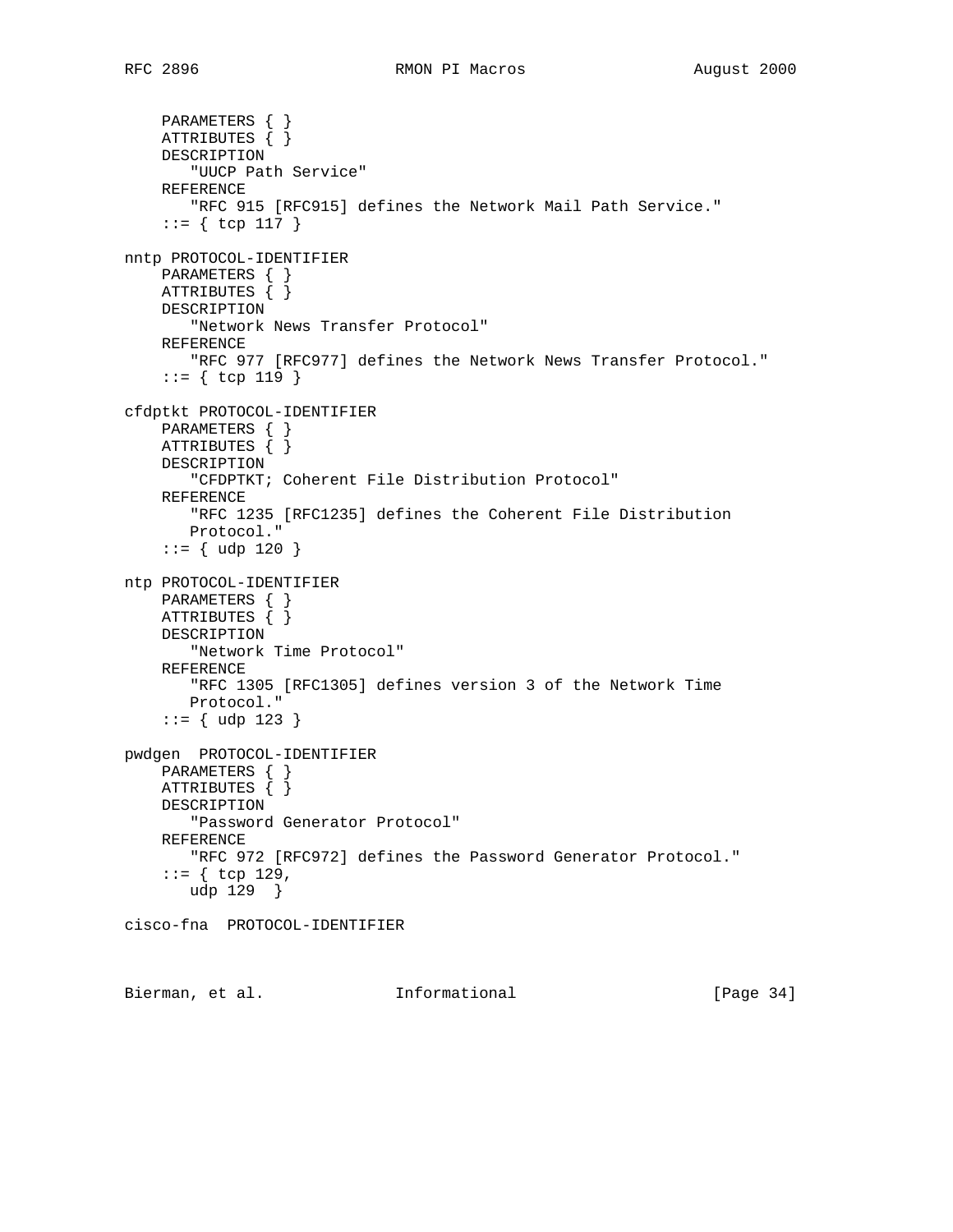```
 PARAMETERS { }
    ATTRIBUTES { }
    DESCRIPTION
        "cisco FNATIVE"
     REFERENCE
       "Cisco Systems, Inc."
    ::= { tcp 130,
       udp 130 }
cisco-tna PROTOCOL-IDENTIFIER
    PARAMETERS { }
    ATTRIBUTES { }
    DESCRIPTION
       "cisco TNATIVE"
     REFERENCE
       "Cisco Systems, Inc."
    ::= { tcp 131,
       udp 131 }
cisco-sys PROTOCOL-IDENTIFIER
    PARAMETERS { }
    ATTRIBUTES { }
    DESCRIPTION
       "cisco SYSMAINT"
     REFERENCE
       "Cisco Systems, Inc."
    ::= { tcp 132,
       udp 132 }
statsrv PROTOCOL-IDENTIFIER
    PARAMETERS { }
    ATTRIBUTES { }
    DESCRIPTION
        "Statistics Server; (historical)."
    REFERENCE
       "RFC 996 [RFC996] defines the Statistics Server Protocol."
    ::= { tcp 133,
       udp 133 }
  -- defined as nbt-name in IPX section
 -- netbios-ns 137/tcp NETBIOS Name Service
 -- netbios-ns 137/udp NETBIOS Name Service
  -- defined as nbt-data in IPX section
 -- netbios-dgm 138/tcp NETBIOS Datagram Service
 -- netbios-dgm 138/udp NETBIOS Datagram Service
  -- defined as nbt-session in IPX section
  -- netbios-ssn 139/tcp NETBIOS Session Service
Bierman, et al.             Informational             [Page 35]
```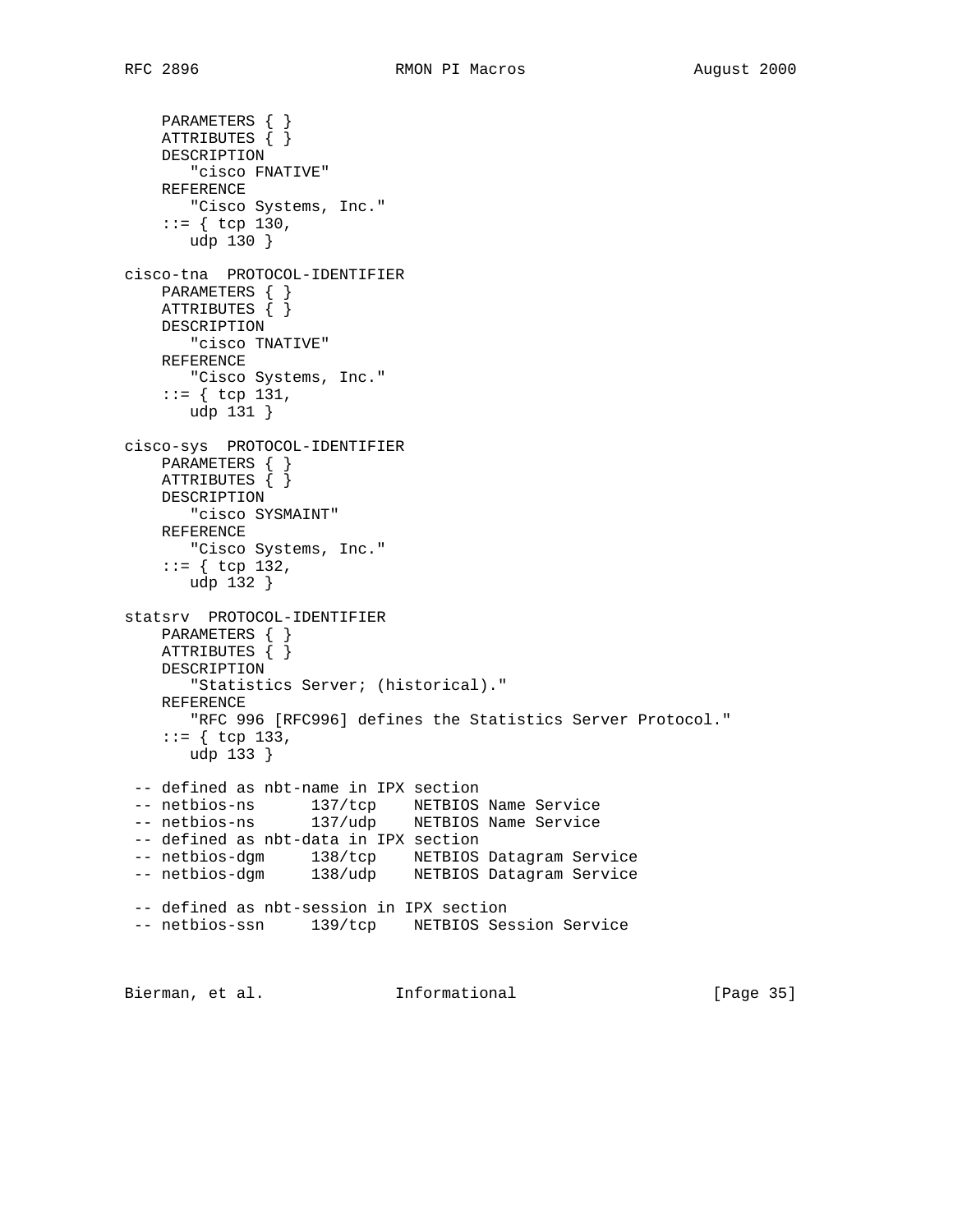```
 -- netbios-ssn 139/udp NETBIOS Session Service
imap2 PROTOCOL-IDENTIFIER
    PARAMETERS { }
    ATTRIBUTES { }
    DESCRIPTION
        "Interactive Mail Access Protocol v2;
        Internet Message Access Protocol v4 (IMAP4) also uses this
        server port."
     REFERENCE
        "RFC 1064 [RFC1064] defines Version 2 of the Interactive Mail
       Access
        Protocol.
        RFC 1730 [RFC1730] defines Version 4 of the Internet Message
       Access
         Protocol."
     ::= { tcp 143 }
iso-tp0 PROTOCOL-IDENTIFIER
     PARAMETERS { }
     ATTRIBUTES { }
     DESCRIPTION
        "ISO-IP0; ISO-TP0 bridge between TCP and X.25"
     REFERENCE
        "RFC 1086 [RFC1086] defines the ISO-TP0 protocol."
    ::= { tcp 146,
        udp 146 }
iso-ip PROTOCOL-IDENTIFIER
     PARAMETERS { }
     ATTRIBUTES { }
     DESCRIPTION
        "ISO-IP; Use of the Internet as a Subnetwork for Experimentation
        with the OSI Network Layer"
     REFERENCE
        "RFC 1070 [RFC1070] defines the ISO-IP Protocol."
     ::= { tcp 147,
        udp 147 }
hems PROTOCOL-IDENTIFIER
    PARAMETERS { }
    ATTRIBUTES { }
     DESCRIPTION
        "HEMS; High Level Entity Management System; (historical)."
     REFERENCE
        "RFC 1021 [RFC1021] defines HEMS."
     ::= { tcp 151 }
```

```
Bierman, et al. Informational [Page 36]
```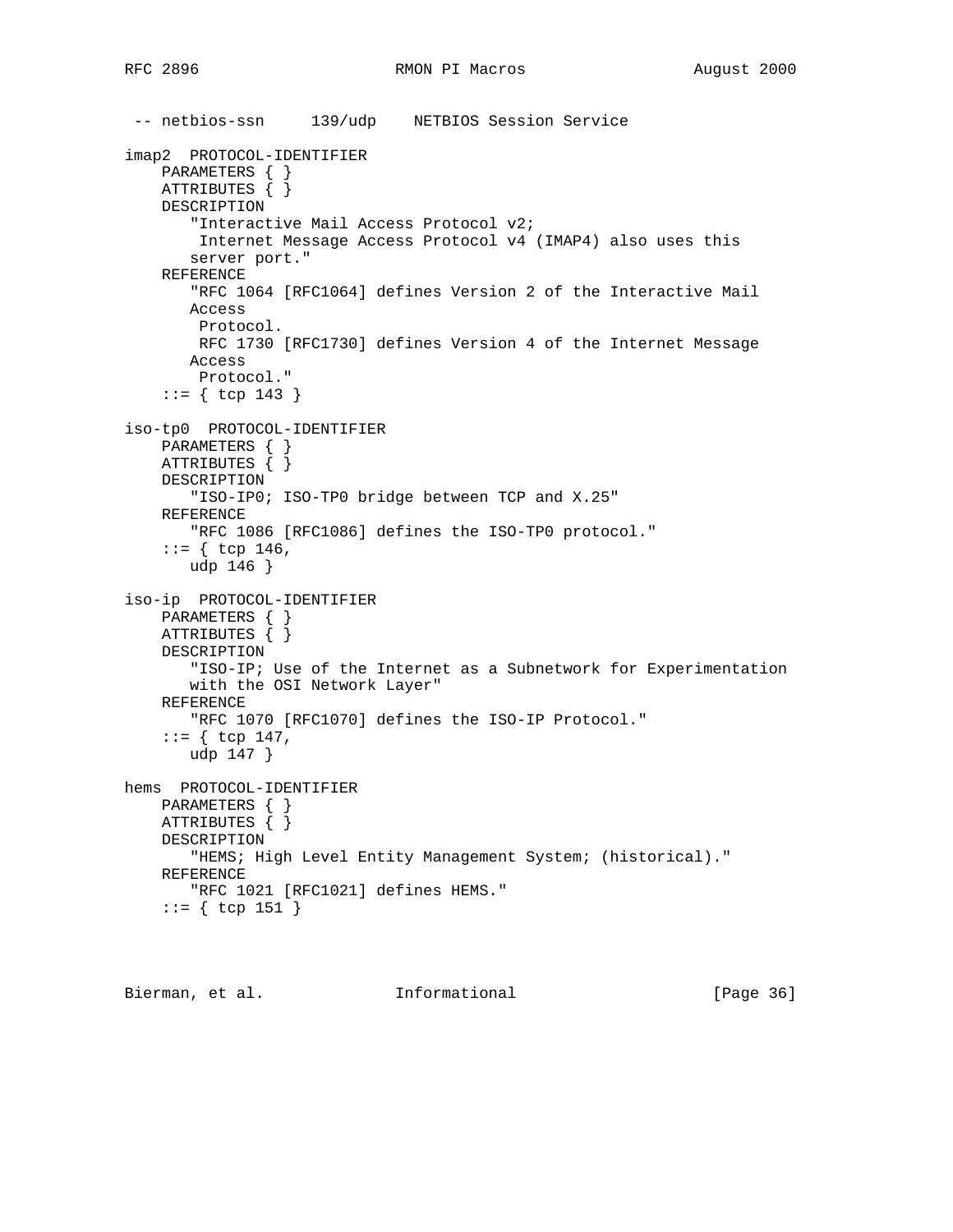```
bftp PROTOCOL-IDENTIFIER
 PARAMETERS { }
 ATTRIBUTES { }
    DESCRIPTION
        "Background File Transfer Program"
    REFERENCE
       "RFC 1068 [RFC1068] defines the Background File Transfer
       Program."
     ::= { tcp 152 }
sgmp PROTOCOL-IDENTIFIER
    PARAMETERS { }
   ATTRIBUTES \{\} DESCRIPTION
       "Simple Gateway Monitoring Protocol; (historical)."
    REFERENCE
       "RFC 1028 [RFC1028] defines the Simple Gateway Monitoring
       Protocol."
     ::= { udp 153 }
pcmail-srv PROTOCOL-IDENTIFIER
    PARAMETERS { }
    ATTRIBUTES { }
    DESCRIPTION
        "PCMail Server; Distributed Mail System Protocol (DMSP)"
    REFERENCE
        "RFC 1056 [RFC1056] defines the PCMAIL Protocol."
     ::= { tcp 158 }
sgmp-traps PROTOCOL-IDENTIFIER
    PARAMETERS { }
    ATTRIBUTES { }
    DESCRIPTION
        "Simple Gateway Monitoring Protocol Traps; (historical)."
    REFERENCE
       "RFC 1028 [RFC1028] defines the Simple Gateway Monitoring
       Protocol."
    ::= { udp 160 }
 -- snmp and snmptrap found in the Protocol-Independent section
-- snmp<br>-- snmptrap 162/udp SNMPTRAP
-- snmptrap 162/udp
cmip-man PROTOCOL-IDENTIFIER
   PARAMETERS { }
    ATTRIBUTES { }
    DESCRIPTION
Bierman, et al. Informational [Page 37]
```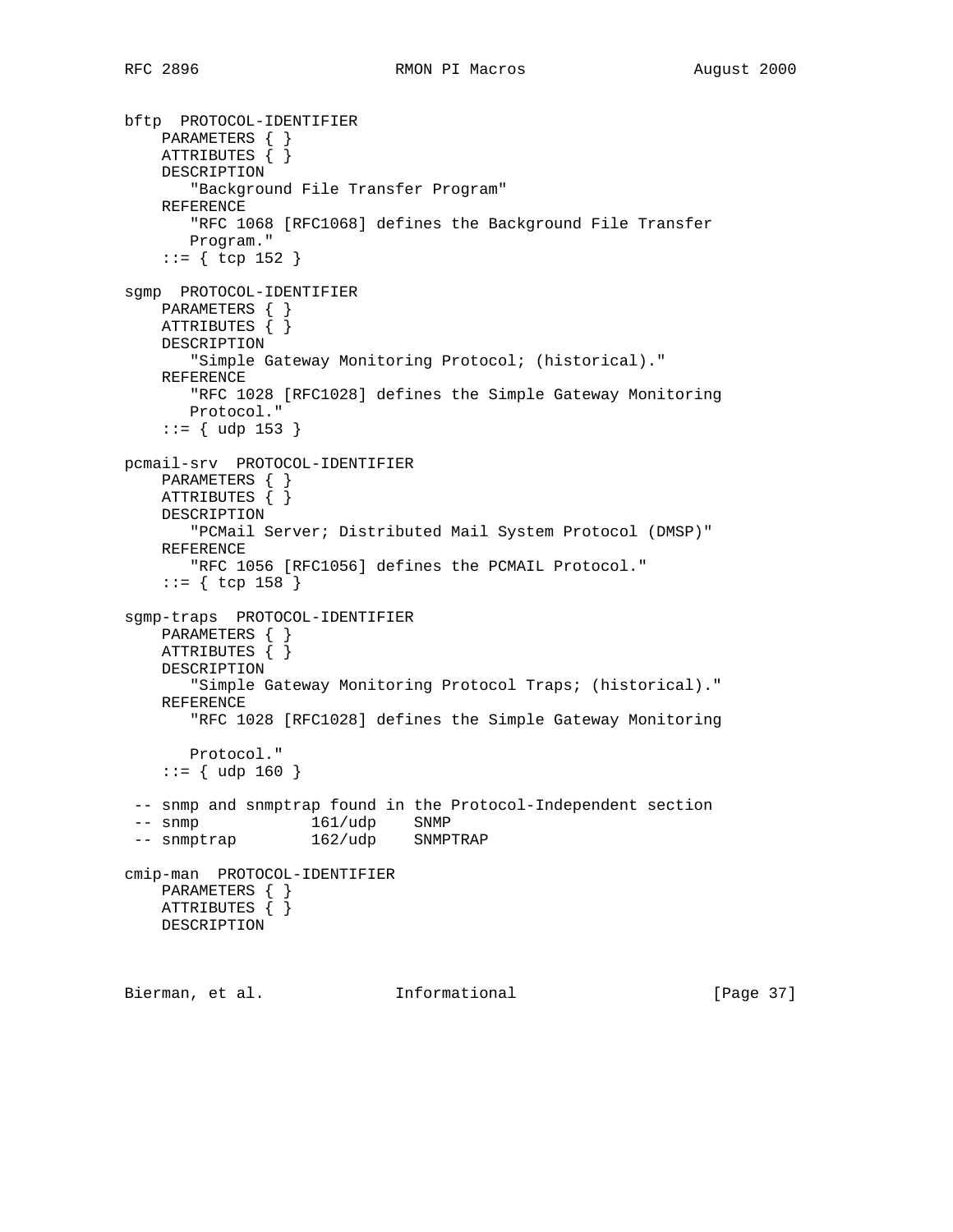```
 "CMIP/TCP (CMOT) Manager; (historical)."
     REFERENCE
        "RFC 1095 [RFC1095] defines the Common Management Information
        Services and Protocol over TCP/IP."
    ::= { tcp 163,
        udp 163 }
cmip-agent PROTOCOL-IDENTIFIER
     PARAMETERS { }
     ATTRIBUTES { }
     DESCRIPTION
        "CMIP/TCP (CMOT) Agent; (historical)."
     REFERENCE
        "RFC 1095 [RFC1095] defines the Common Management Information
        Services and Protocol over TCP/IP."
     ::= { tcp 164,
        udp 164 }
xdmcp PROTOCOL-IDENTIFIER
    PARAMETERS { }
    ATTRIBUTES { }
     DESCRIPTION
        "X Display Manager Control Protocol"
     REFERENCE
        "X11 Consortium"
    ::= { udp 177 }
bgp PROTOCOL-IDENTIFIER
    PARAMETERS { }
    ATTRIBUTES { }
     DESCRIPTION
        "Border Gateway Protocol"
     REFERENCE
        "RFC 1267 [RFC1267] defines version 3 of the Border Gateway
        Protocol."
     ::= { tcp 179 }
remote-kis PROTOCOL-IDENTIFIER
     PARAMETERS { }
     ATTRIBUTES { }
     DESCRIPTION
        "Remote-Knowbot Information Service (KIS)"
     REFERENCE
        "RFC 1739 [RFC1739] describes the KNOWBOT Protocol."
    ::= { tcp 185,
        udp 185 }
```
Bierman, et al. **Informational** [Page 38]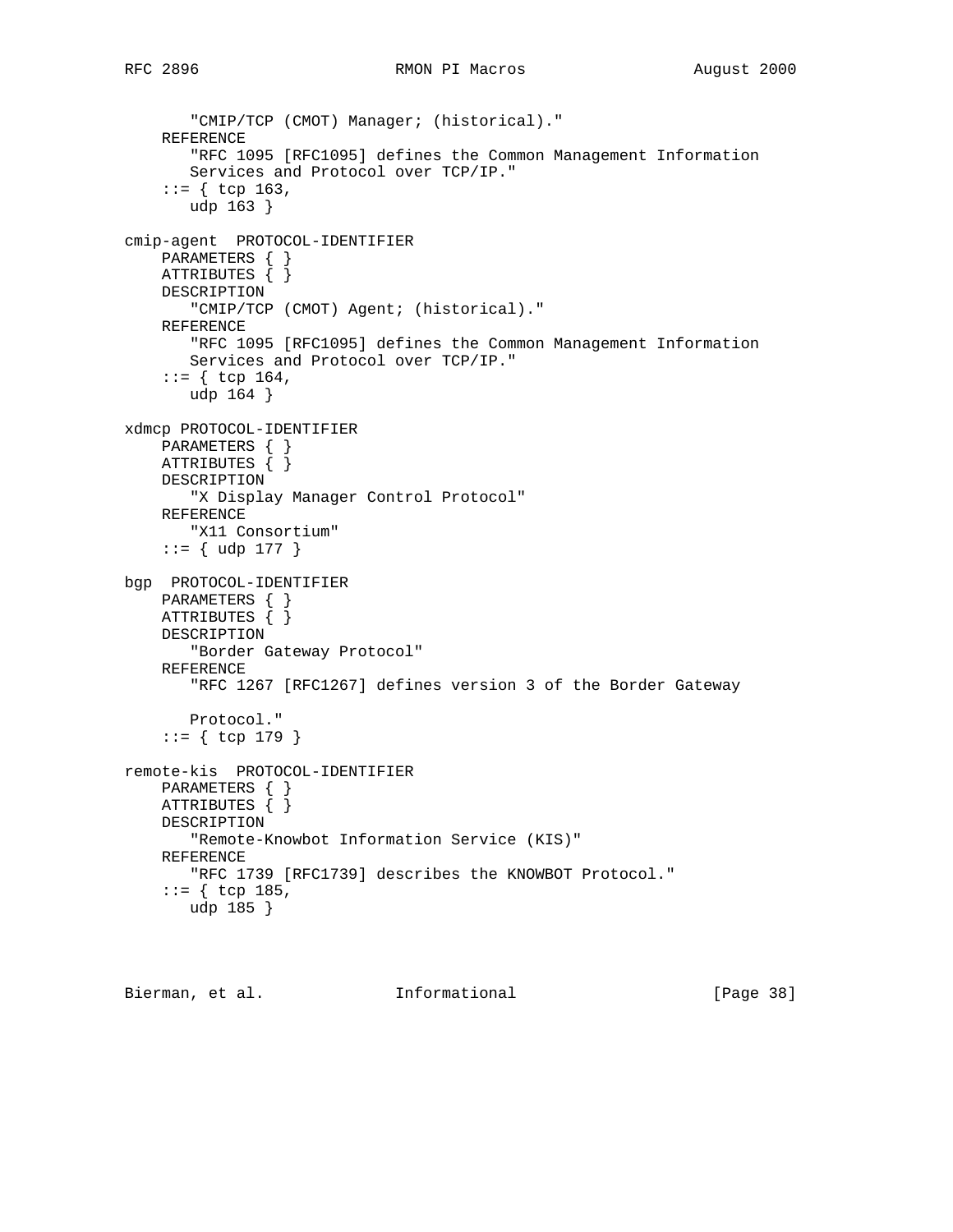```
kis PROTOCOL-IDENTIFIER
    PARAMETERS { }
    ATTRIBUTES { }
    DESCRIPTION
       "Knowbot Information Service (KIS)"
    REFERENCE
       "RFC 1739 [RFC1739] describes the KNOWBOT Protocol."
   ::= { tcp 186,
      udp 186 }
irc PROTOCOL-IDENTIFIER
    PARAMETERS { }
   ATTRIBUTES \{\} DESCRIPTION
       "Internet Relay Chat Protocol"
    REFERENCE
       "RFC 1459 [RFC1459] defines the Internet Relay Chat Protocol."
   ::= { tcp 194,
       udp 194 }
smux PROTOCOL-IDENTIFIER
    PARAMETERS { }
    ATTRIBUTES { }
    DESCRIPTION
       "SMUX; SNMP MUX Protocol and MIB; (historical)."
    REFERENCE
       "RFC 1227 [RFC1227] defines the SMUX Protocol."
    ::= { tcp 199 }
 - - -- AppleTalk applications are defined in the AppleTalk Stack section
 --
 -- at-rtmp 201/tcp AppleTalk Routing Maintenance
 -- at-rtmp 201/udp AppleTalk Routing Maintenance
 -- at-nbp 202/tcp AppleTalk Name Binding
 -- at-nbp 202/udp AppleTalk Name Binding
 -- at-3 203/tcp AppleTalk Unused
 -- at-3 203/udp AppleTalk Unused
 -- at-echo 204/tcp AppleTalk Echo
 -- at-echo 204/udp AppleTalk Echo
 -- at-5 205/tcp AppleTalk Unused
 -- at-5 205/udp AppleTalk Unused
 -- at-zis 206/tcp AppleTalk Zone Information
 -- at-zis 206/udp AppleTalk Zone Information
 -- at-7 207/tcp AppleTalk Unused
 -- at-7 207/udp AppleTalk Unused
 -- at-8 208/tcp AppleTalk Unused
 -- at-8 208/udp AppleTalk Unused
```
Bierman, et al. **Informational** [Page 39]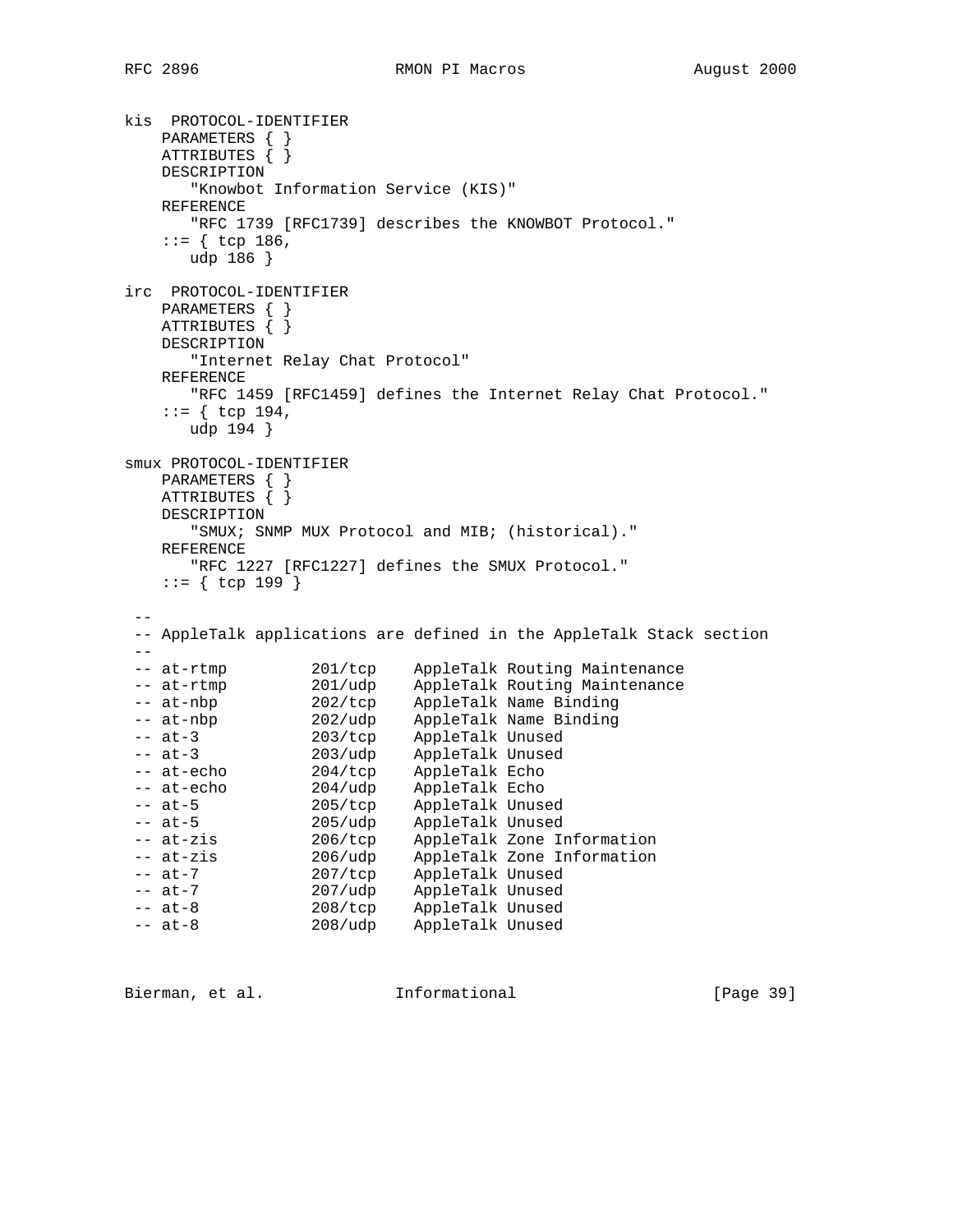```
z39-50 PROTOCOL-IDENTIFIER
 PARAMETERS { }
 ATTRIBUTES { }
     DESCRIPTION
        "ANSI Z39.50"
    REFERENCE
       "RFC 1729 [RFC1729] describes the Z39.50 Protocol."
    ::= { tcp 210 }
ipx-tunnel PROTOCOL-IDENTIFIER
     PARAMETERS { }
    ATTRIBUTES { }
    DESCRIPTION
       "Tunneling IPX Traffic through IP Networks"
     REFERENCE
        "RFC 1234 [RFC1234] defines the IPX Tunnel Protocol."
     ::= { udp 213 }
mpp PROTOCOL-IDENTIFIER
    PARAMETERS { }
    ATTRIBUTES { }
    DESCRIPTION
        "Netix Message Posting Protocol"
    REFERENCE
       "RFC 1204 [RFC1204] defines the Message Posting Protocol."
     ::= { tcp 218 }
imap3 PROTOCOL-IDENTIFIER
    PARAMETERS { }
    ATTRIBUTES { }
    DESCRIPTION
        "Interactive Mail Access Protocol v3; (historical)."
     REFERENCE
        "RFC 1203 [RFC1203] defines version 3 of the Interactive Mail
       Access Protocol."
     ::= { tcp 220 }
ldap PROTOCOL-IDENTIFIER
    PARAMETERS { }
    ATTRIBUTES { }
    DESCRIPTION
        "Lightweight Directory Access Protocol"
     REFERENCE
        "RFC 1777 [RFC1777] defines Lightweight Directory Access
        Protocol; RFC 1798 [RFC1798] defines Connection-less Lightweight
       X.500 Directory Access Protocol"
 ::= { tcp 389, -- RFC 1777
 udp 389 } -- RFC 1798
```
Bierman, et al. **Informational** [Page 40]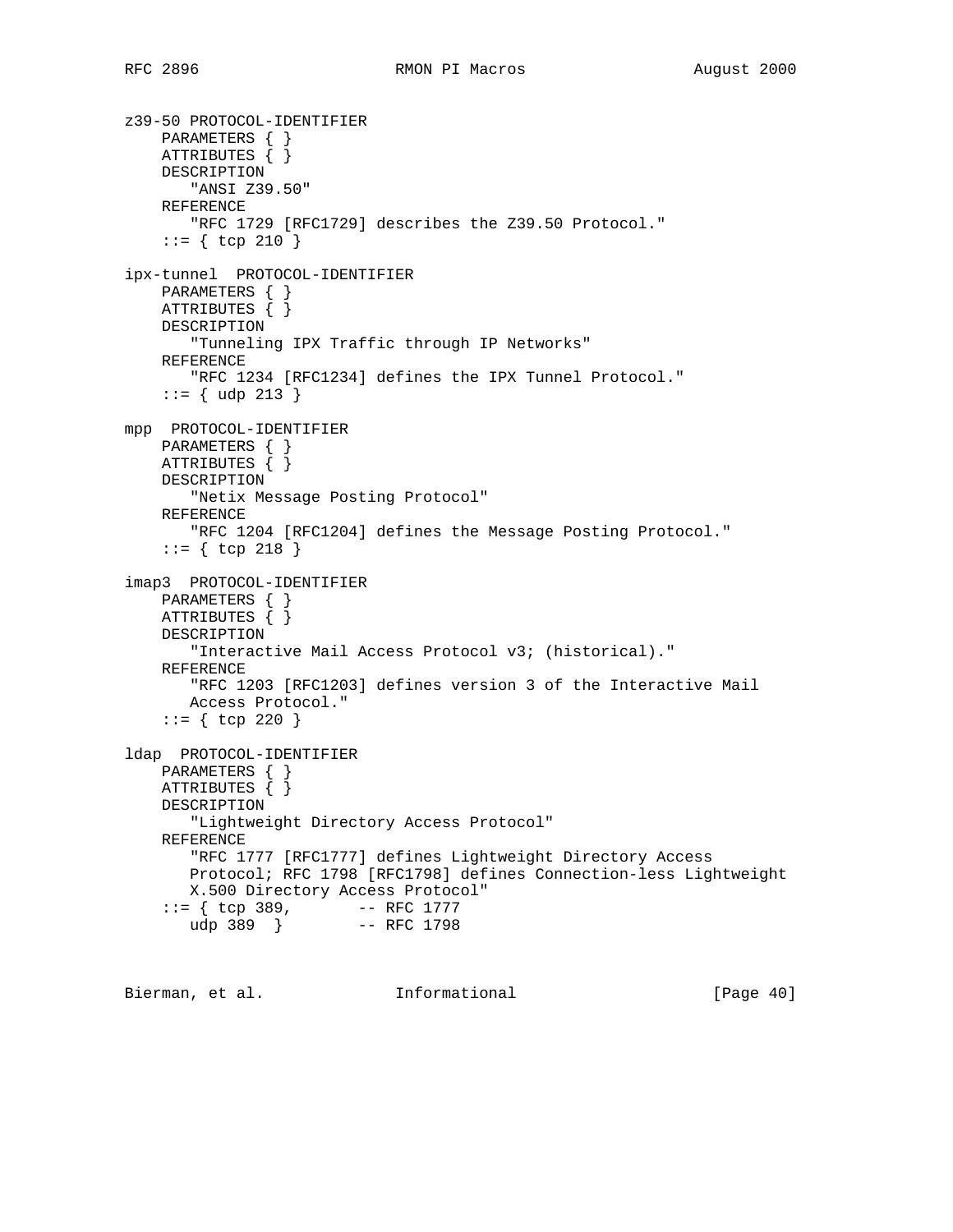```
mobileip-agent PROTOCOL-IDENTIFIER
     PARAMETERS { }
    ATTRIBUTES \{\} DESCRIPTION
        "IP Mobility Support"
     REFERENCE
       "RFC 2002 [RFC2002] defines the IP Mobility Support protocol."
    ::= { udp 434 }
https PROTOCOL-IDENTIFIER
     PARAMETERS { }
     ATTRIBUTES { }
     DESCRIPTION
        "Secure HTTP; HTTP over TLS/SSL"
     REFERENCE
        "Netscape; http://home.netscape.com/eng/ssl3/"
     ::= { tcp 443 }
smtps PROTOCOL-IDENTIFIER
    PARAMETERS { }
    ATTRIBUTES { }
     DESCRIPTION
        "SMTP protocol over TLS/SSL"
     REFERENCE
        "Netscape; http://home.netscape.com/eng/ssl3/"
    ::= { tcp 465 }
isakmp PROTOCOL-IDENTIFIER
     PARAMETERS { }
     ATTRIBUTES { }
     DESCRIPTION
        "Internet Security Association and Key Management Protocol
        (ISAKMP)"
     REFERENCE
        "RFC 2408 [RFC2408]"
    ::= { udp 500 }
login PROTOCOL-IDENTIFIER
     PARAMETERS { }
     ATTRIBUTES { }
     DESCRIPTION
        "BSD Rlogin; remote login a la telnet"
     REFERENCE
       "RFC 1282 [RFC1282] defines the BSD Rlogin Protocol."
     ::= { tcp 513 }
syslog PROTOCOL-IDENTIFIER
     PARAMETERS { }
```
Bierman, et al. **Informational** [Page 41]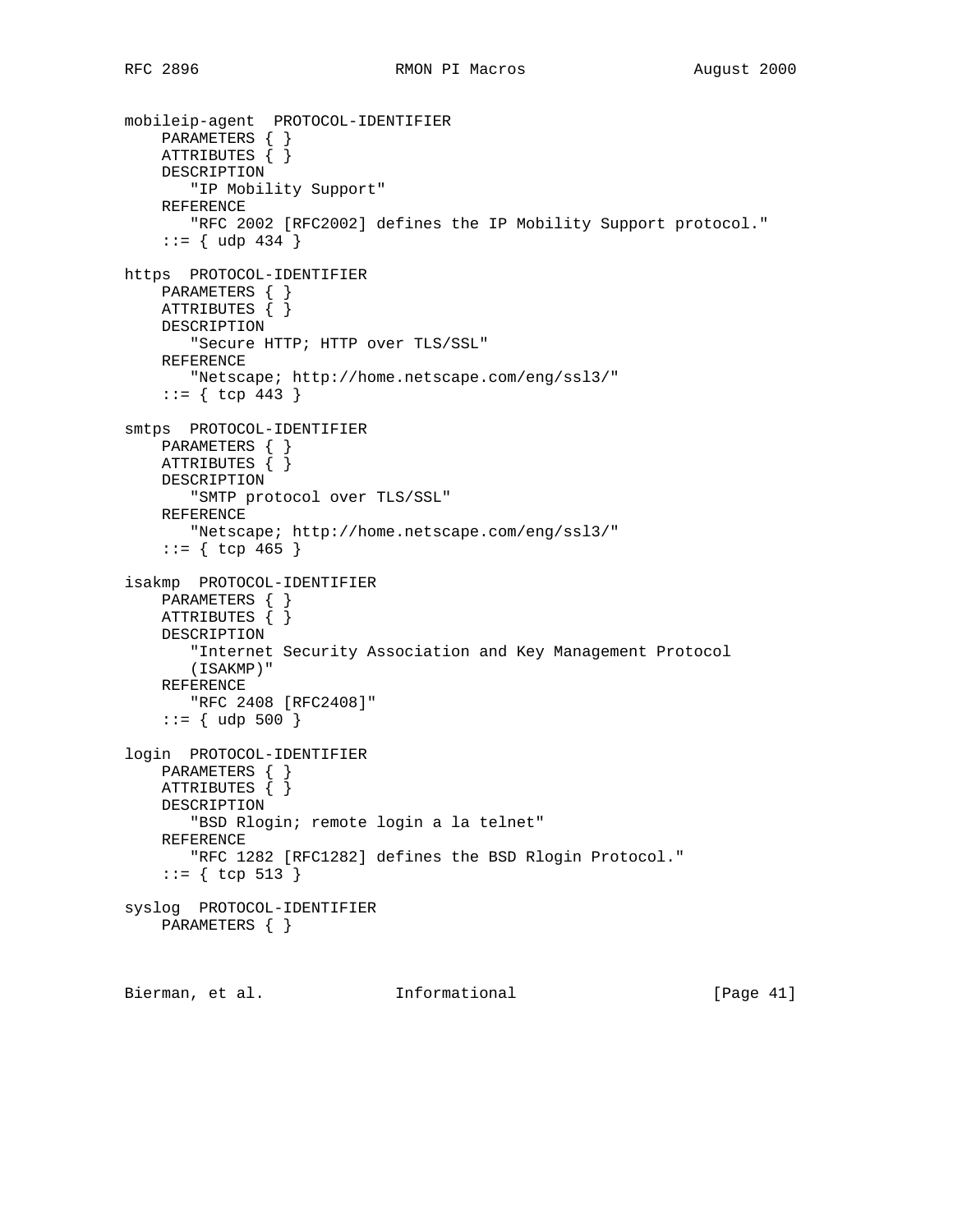```
 ATTRIBUTES { }
     DESCRIPTION
       "syslog"
     REFERENCE
       "[RFC1700]"
    ::= { udp 514 }
uucp PROTOCOL-IDENTIFIER
    PARAMETERS { }
    ATTRIBUTES { }
    DESCRIPTION
       "Unix-to-Unix copy protocol"
    REFERENCE
      "[RFC1700]"
    ::= { tcp 540 }
doom PROTOCOL-IDENTIFIER
    PARAMETERS { }
    ATTRIBUTES { }
    DESCRIPTION
       "DOOM Game;"
    REFERENCE
      " Id Software"
     ::= { tcp 666 }
radius PROTOCOL-IDENTIFIER
    PARAMETERS { }
     ATTRIBUTES { }
    DESCRIPTION
        "Remote Authentication Dial In User Service (RADIUS)"
    REFERENCE
       "RFC 2138 [RFC2138] defines the Radius protocol."
     ::= { udp 1812 }
radiusacct PROTOCOL-IDENTIFIER
    PARAMETERS { }
    ATTRIBUTES { }
    DESCRIPTION
       "RADIUS Accounting Protocol"
     REFERENCE
       "RFC 2139 [RFC2139] defines the Radius Accounting protocol."
     ::= { udp 1813 }
 --
  -- Portmapper Functions; Children of sunrpc
 -portmapper PROTOCOL-IDENTIFIER
Bierman, et al. Informational [Page 42]
```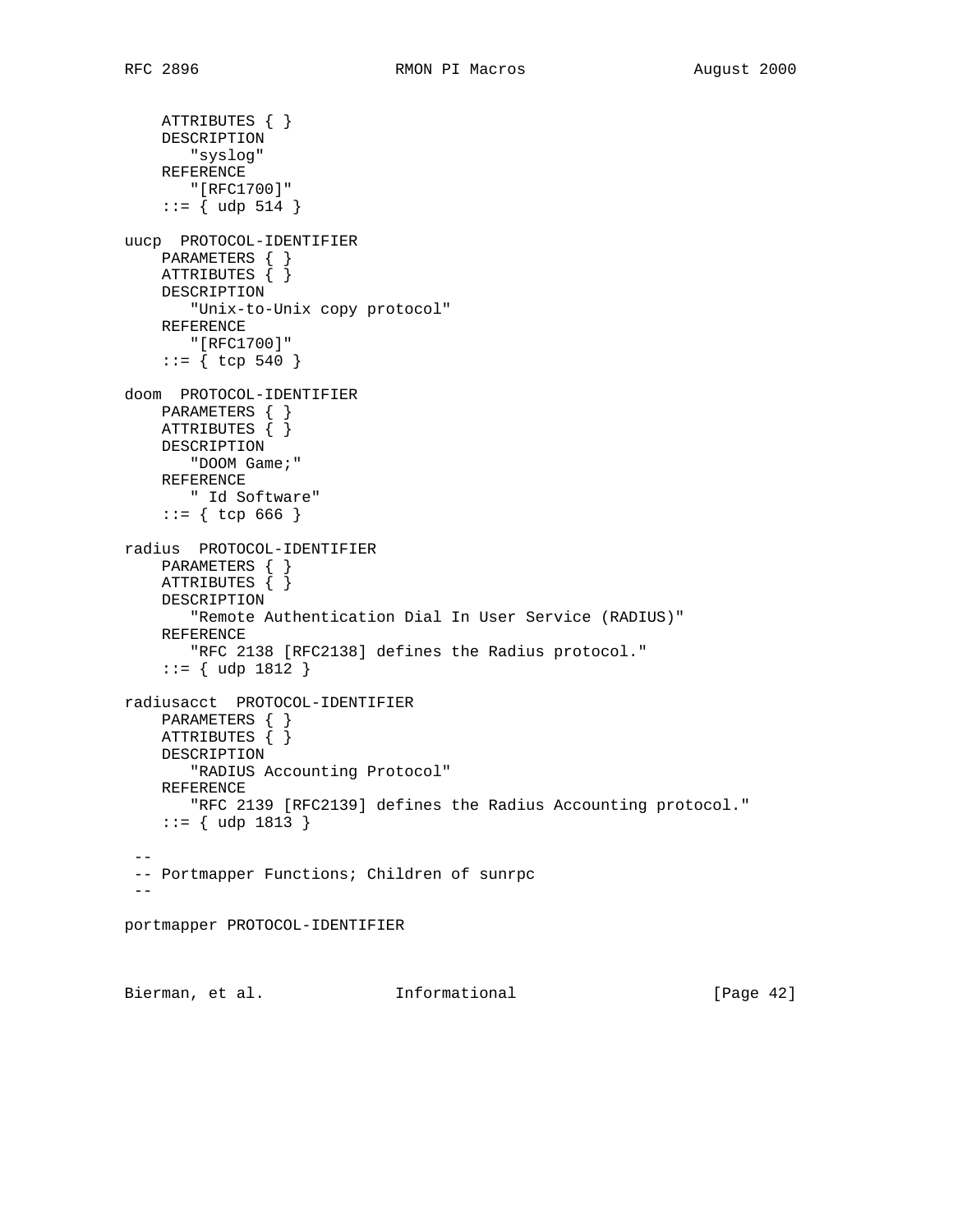```
 PARAMETERS { }
     ATTRIBUTES { }
     DESCRIPTION
        "SUNRPC PORTMAPPER program. This is the SUNRPC program which is
        used to locate the UDP/TCP ports on which other SUNRPC programs
        can be found."
     REFERENCE
        "Appendix A of RFC 1057 [RFC1057] describes the portmapper
       operation."
    ::= { sunrpc 100000 }
nfs PROTOCOL-IDENTIFIER
     PARAMETERS { }
     ATTRIBUTES { }
     DESCRIPTION
        "Sun Network File System (NFS);"
     DECODING
        "NFS is a SUNRPC program which may or may not use the port mapper
        SUNRPC program to connect clients and servers. In many cases the
        NFS server program runs over UDP/TCP port 2049, but an
        implementation is encouraged to perform further analysis before
        assuming that a packet to/from this port is a SUNRPC/NFS packet.
        Likewise an implementation is encouraged to track port mapper
        activity to spot cases where it is used to locate the SUNRPC/NFS
        program as this is more robust."
     REFERENCE
        "The NFS Version 3 Protocol Specification is defined in RFC 1813
        [RFC1813]."
     ::= {
    sunrpc 100003 -- [0.1.134.163]
     }
xwin PROTOCOL-IDENTIFIER
     PARAMETERS {
         tracksSessions(1)
     }
     ATTRIBUTES { }
     DESCRIPTION
        "X Windows Protocol"
     DECODING
        "The X Windows Protocol when run over UDP/TCP normally runs over
        the well known port 6000. It can run over any port in the range
        6000 to 6063, however. If the tracksSessions(1) parameter bit is
        set the agent can and should detect such X Window sessions and
        report them as the X protocol."
     REFERENCE
          "The X Windows Protocol is defined by TBD"
     ::= {
```
Bierman, et al. **Informational** [Page 43]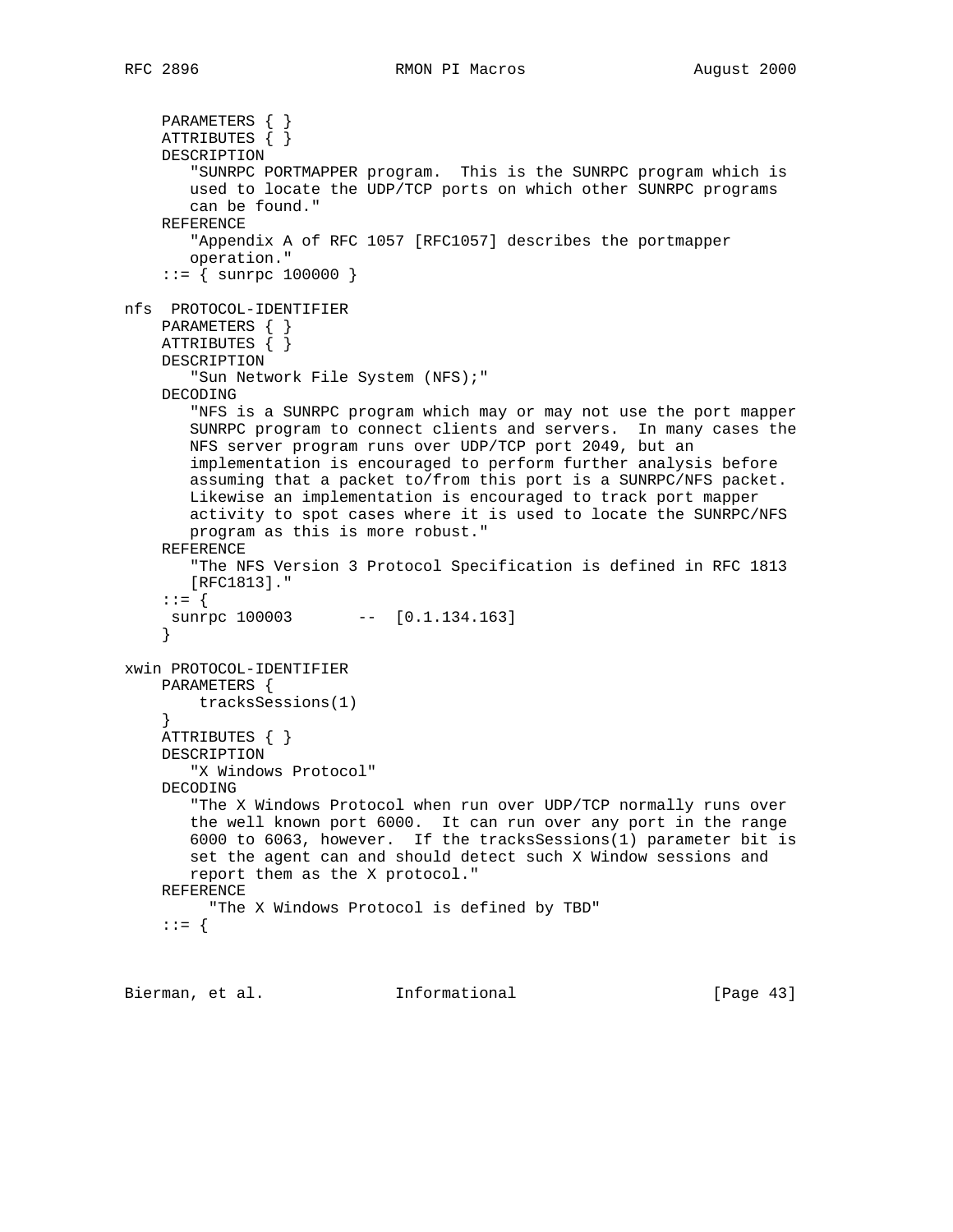tcp 6000, udp 6000 -- lat ? } 3.1.2. Novell IPX Stack ipx PROTOCOL-IDENTIFIER PARAMETERS { } ATTRIBUTES { hasChildren(0), addressRecognitionCapable(1) } DESCRIPTION "Novell IPX" CHILDREN "Children of IPX are defined by the 8 bit packet type field. The value is encoded into an octet string as [ 0.0.0.a ], where 'a' is the single octet of the packet type field. Notice that in many implementations of IPX usage of the packet type field is inconsistent with the specification and implementations are encouraged to use other techniques to map inconsistent values to the correct value (which in these cases is typically the Packet Exchange Protocol). It is beyond the scope of this document to describe these techniques in more detail. Children of IPX are encoded as [ 0.0.0.a ], and named as 'ipx a' where a is the packet type value. The novell echo protocol is referred to as 'ipx nov-echo' OR 'ipx 2'." ADDRESS-FORMAT "4 bytes of Network number followed by the 6 bytes Host address each in network byte order." REFERENCE "The IPX protocol is defined by the Novell Corporation A complete description of IPX may be secured at the following address: Novell, Inc. 122 East 1700 South P. O. Box 5900 Provo, Utah 84601 USA 800 526 5463 Novell Part # 883-000780-001"  $::= \{\begin{matrix} \text{other 2} \ \text{on} \end{matrix}$ ether2 0x8137, -- [0.0.129.55] snap 0x8137, -- [0.0.129.55]

Bierman, et al. **Informational** [Page 44]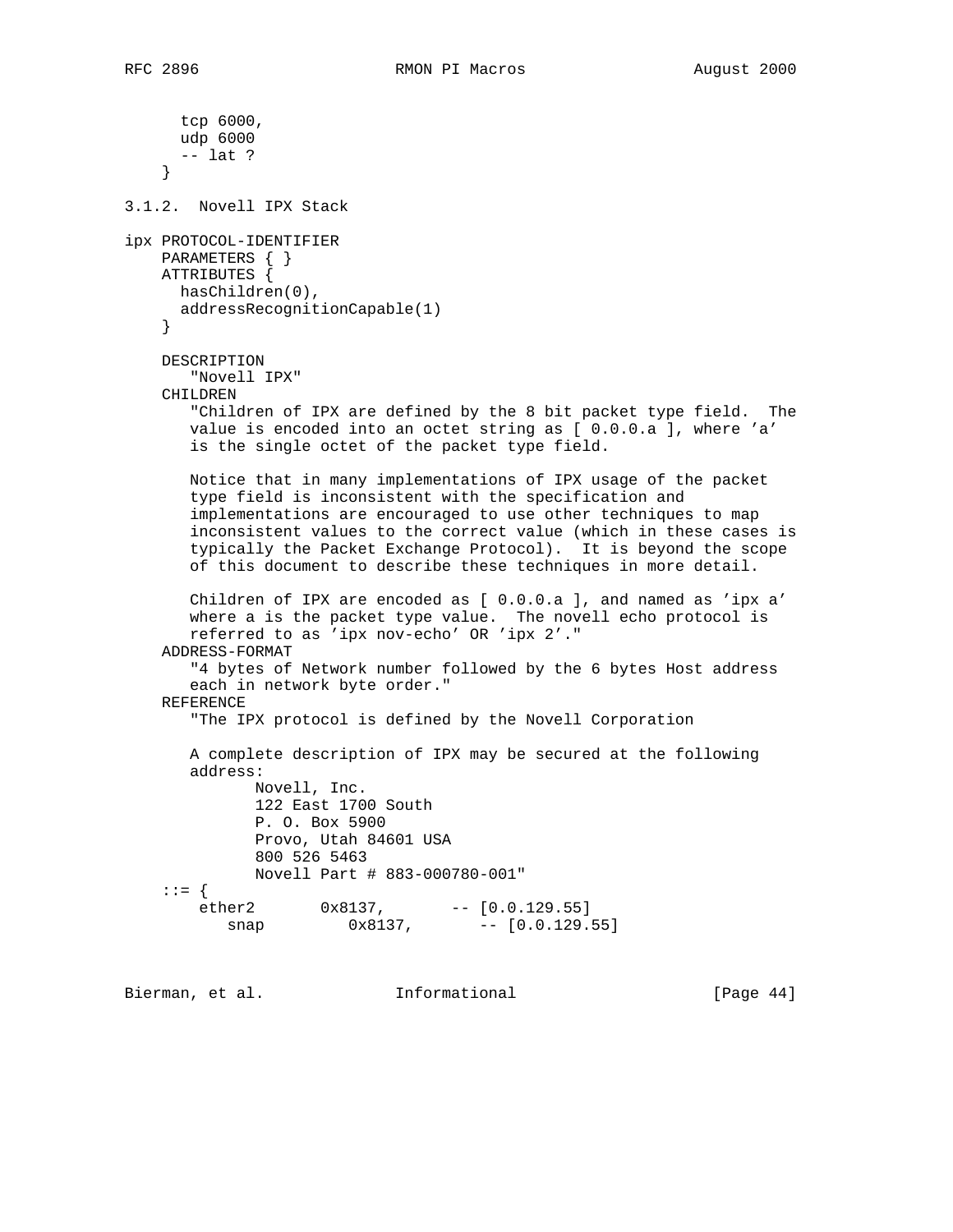```
 ianaAssigned 1, -- [0.0.0.1] (ipxOverRaw8023)
11c 224, - [0.0.0.224]
802-1Q 0x8137, - [0.0.129.55]
 802-1Q 0x020000e0, -- 1Q-LLC [2.0.0.224]
 802-1Q 0x05000001 -- 1Q-IANA [5.0.0.1]
 -- (ipxOverRaw8023)
    }
nov-rip PROTOCOL-IDENTIFIER
    PARAMETERS { }
    ATTRIBUTES { }
    DESCRIPTION
       "Novell Routing Information Protocol"
    REFERENCE
       "Novell Corporation"
    ::= {
      ipx 0x01, -- when reached by IPX packet type
       nov-pep 0x0453 -- when reached by IPX socket number
    }
nov-echo PROTOCOL-IDENTIFIER
    PARAMETERS { }
    ATTRIBUTES { }
    DESCRIPTION
       "Novell Echo Protocol"
    REFERENCE
      "Novell Corporation"
   ::= { ipx 0x02}
nov-error PROTOCOL-IDENTIFIER
    PARAMETERS { }
    ATTRIBUTES { }
    DESCRIPTION
       "Novell Error-handler Protocol"
    REFERENCE
      "Novell Corporation"
   ::= { ipx 0x03 }
nov-pep PROTOCOL-IDENTIFIER
    PARAMETERS { }
    ATTRIBUTES {
    hasChildren(0)
    }
    DESCRIPTION
       "Novell Packet Exchange Protocol. This is really a null protocol
       layer as all IPX packets contain the relevant fields for this
       protocol. This protocol is defined so that socket-based decoding
       has a point of attachment in the decode tree while still allowing
```
Bierman, et al. 1nformational 1999 [Page 45]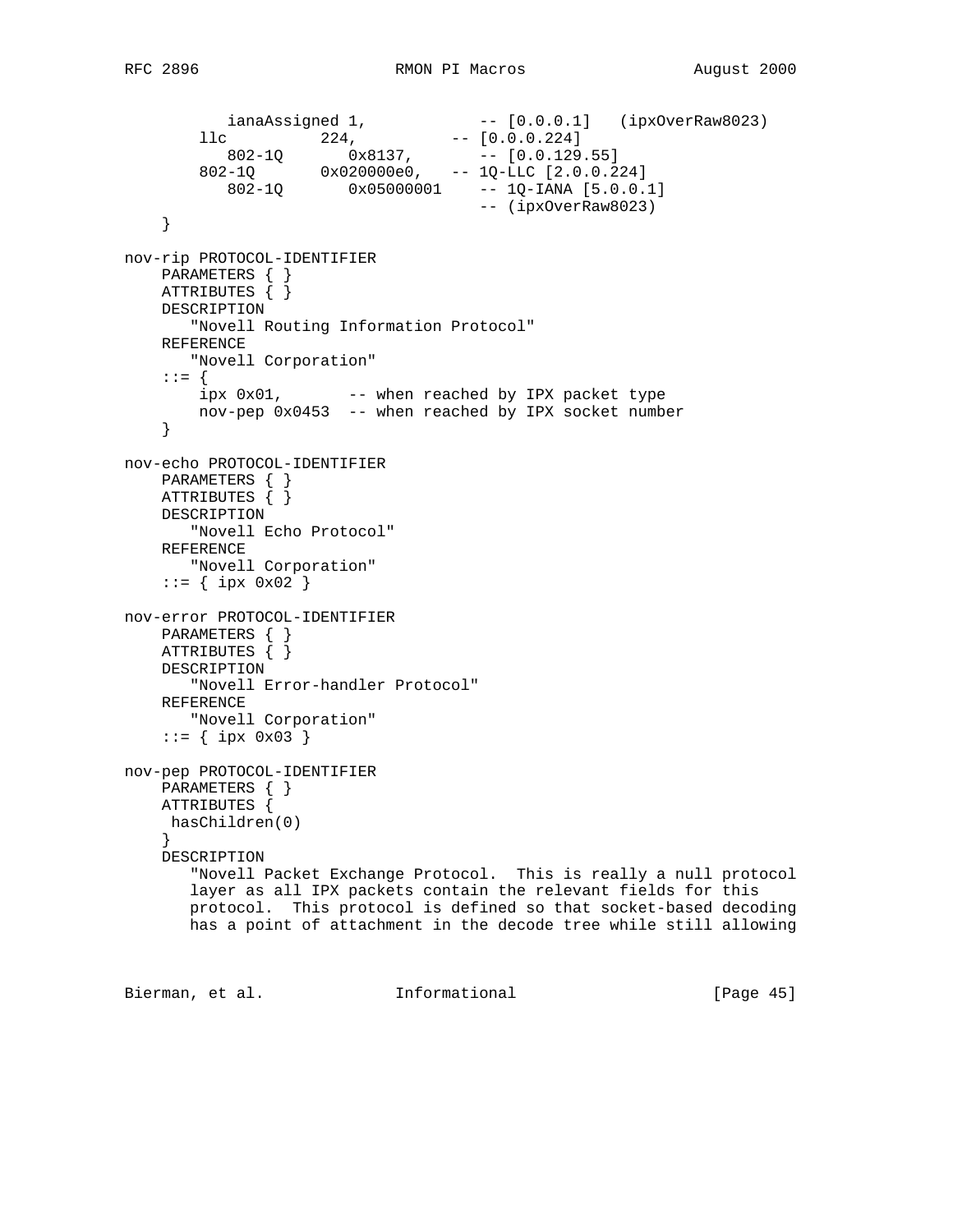```
 packet type based decoding also."
     CHILDREN
        "Children of PEP are defined by the 16 bit socket values. The
        value is encoded into an octet string as [ 0.0.a.b ], where 'a'
        and 'b' are the network byte order encodings of the MSB and LSB
        of the socket value.
        Each IPX/PEP packet contains two sockets, source and destination.
        How these are mapped onto the single well-known socket value used
        to identify its children is beyond the scope of this document."
     REFERENCE
       "Novell Corporation"
     ::= {
 -- ipx 0x00 ** Many third party IPX's use this value always
 ipx 0x04 -- Xerox assigned for PEP
      -- ipx 0x11 ** Novell use this for PEP packets, often
     }
nov-spx PROTOCOL-IDENTIFIER
    PARAMETERS { }
    ATTRIBUTES {
    hasChildren(0)
  }
    DESCRIPTION
        "Novell Sequenced Packet Exchange Protocol. This protocol is an
        extension of IPX/PEP as it shares a common header."
     CHILDREN
        "Children of SPX are defined by the 16 bit socket values. The
        value is encoded into an octet string as [ 0.0.a.b ], where 'a'
        and 'b' are the network byte order encodings of the MSB and LSB
        of the socket value.
       Each IPX/SPX packet contains two sockets, source and destination.
        How these are mapped onto the single well-known socket value used
        to identify its children is beyond the scope of this document."
     REFERENCE
       "Novell Corporation"
     ::= {
     ipx 0x05 -- Xerox assigned for SPX
     }
nov-sap PROTOCOL-IDENTIFIER
    PARAMETERS {
     tracksSessions(1)
     }
    ATTRIBUTES {
     hasChildren(0)
     }
```
Bierman, et al. **Informational** [Page 46]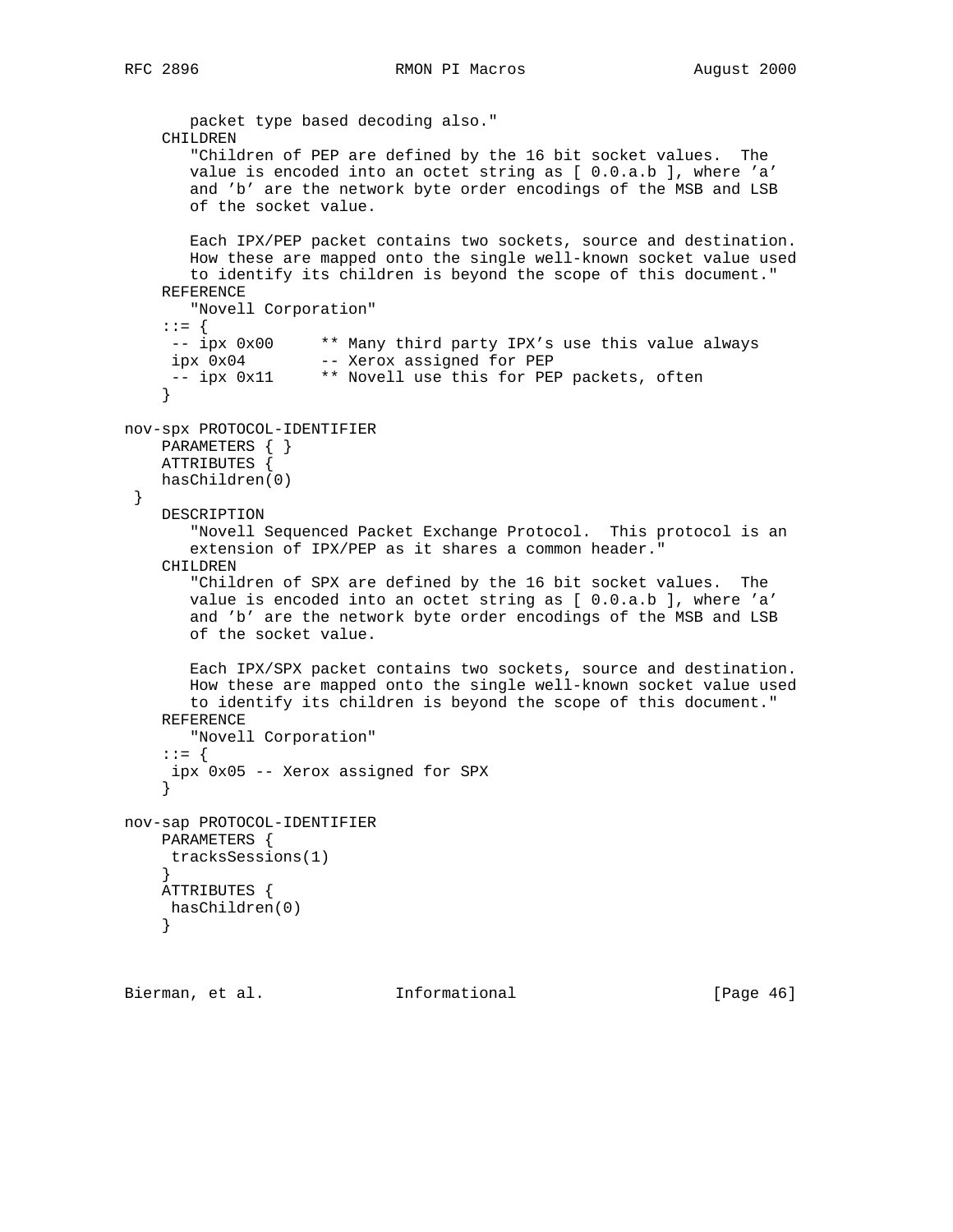DESCRIPTION "Novell Service Advertising Protocol. This protocol binds applications on a particular host to an IPX/PEP or IPX/SPX socket number. Although it never truly acts as a transport protocol itself it is used to establish sessions between clients and servers and barring well-known sockets is the only reliable way to determine the protocol running over a given socket on a given machine." CHILDREN "Children of SAP are identified by a 16 bit service type. They are encoded as [ 0.0.a.b ], where 'a' is the MSB and 'b' is the LSB of the service type. Children of SAP are named as 'nov-sap a' where 'a' is the service type in hexadecimal notation. The novell NCP protocol is referred to as 'nov-sap ncp' OR 'nov-sap 0x0004'." DECODING "The first packet of any session for a SAP based application (almost all IPX/PEP and IPX/SPX based applications utilize SAP) is sent to the SAP server(s) to map the service type into a port number for the host(s) on which the SAP server(s) is(are) running. These initial packets are SAP packets and not application packets and must be decoded accordingly. Having established the mapping, clients will then send application packets to the newly discovered socket number. These must be decoded by 'remembering' the socket assignments transmitted in the SAP packets. In some cases the port mapping for a particular protocol is well known and SAP will always return the same socket number for that application. Such programs should still be declared as children of nov-sap as described under CHILDREN above. How an implementation detects a client which is bypassing the SAP server to contact a well-known application is beyond the scope of this document. The 'tracksSessions(1)' PARAMETER bit is used to indicate whether the probe can (and should) monitor nov-sap activity to correctly track SAP-based connections." REFERENCE "A list of SAP service types can be found at ftp://ftp.isi.edu/in-notes/iana/assignments/novell-sap numbers"  $::=$  { nov-pep  $0 \times 0452$  } ncp PROTOCOL-IDENTIFIER

Bierman, et al. **Informational** [Page 47]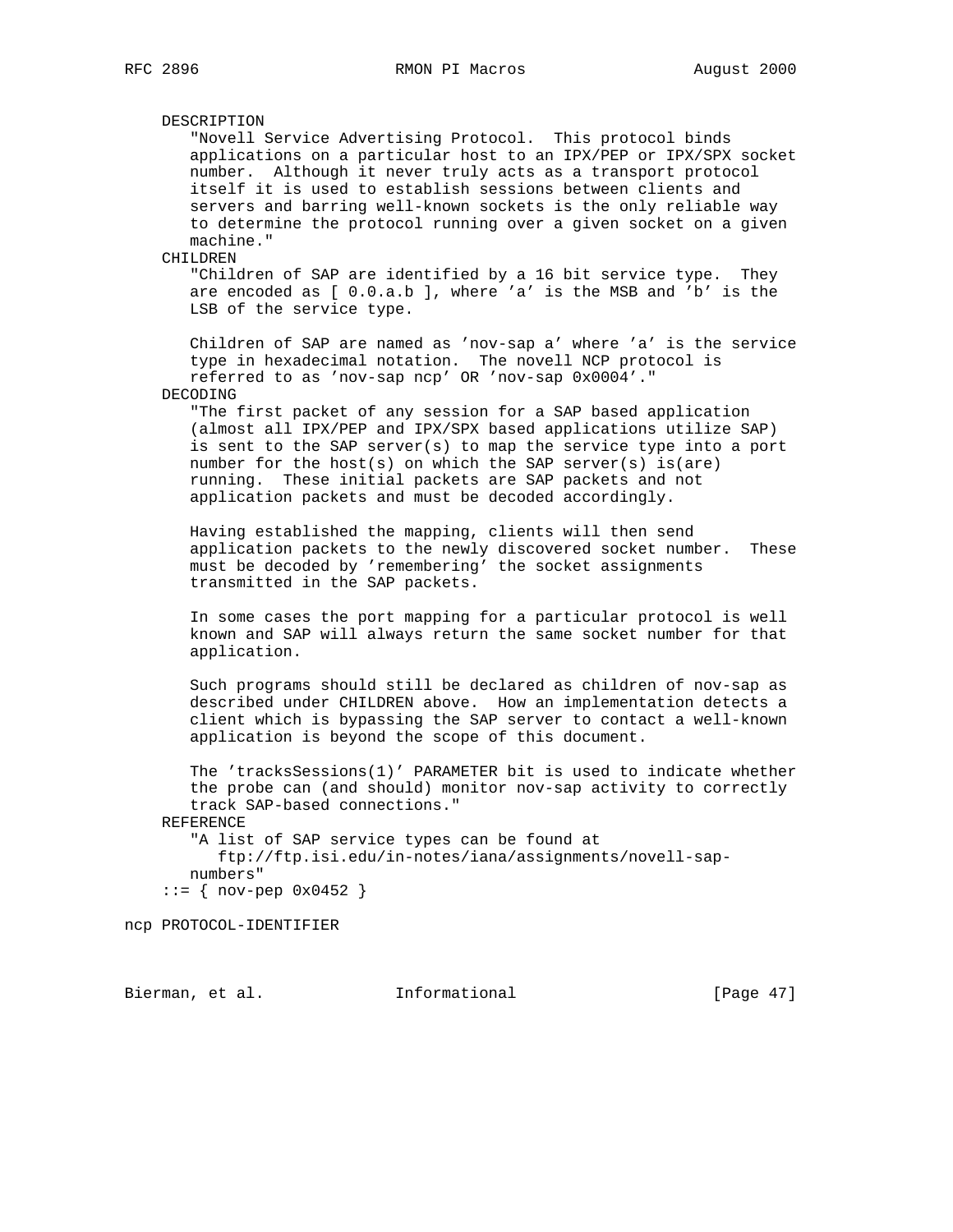PARAMETERS { tracksSessions(1) } ATTRIBUTES { hasChildren(0) } DESCRIPTION "Netware Core Protocol" CHILDREN "Children of NCP are identified by the 8 bit command type field. They are encoded as [ 0.0.0.a ] where 'a' is the command type value. Children of NCP are named as 'ncp a' where 'a' is the command type in decimal notation. The NDS sub-protocol is referred to as 'ncp nds' OR 'ncp 104'." DECODING "Only the NCP request frames carry the command type field. How the implementation infers the command type of a response frame is an implementation specific matter and beyond the scope of this document. The tracksSessions(1) PARAMETERS bit indicates whether the probe can (and should) perform command type inference." REFERENCE "Novell Corporation"  $::=$  { nov-sap  $0 \times 0004$ , nov-pep 0x0451 } nds PROTOCOL-IDENTIFIER PARAMETERS { } ATTRIBUTES { } DESCRIPTION "The Netware Directory Services sub-protocol." REFERENCE "Novell Corporation"  $::=$  { ncp 104 } nov-diag PROTOCOL-IDENTIFIER PARAMETERS { } ATTRIBUTES { } DESCRIPTION "Novell's diagnostic Protocol" REFERENCE "Novell Corporation" ::= { nov-sap 0x0017, -- [ed., this is the right one] nov-pep 0x0456

Bierman, et al. **Informational** [Page 48]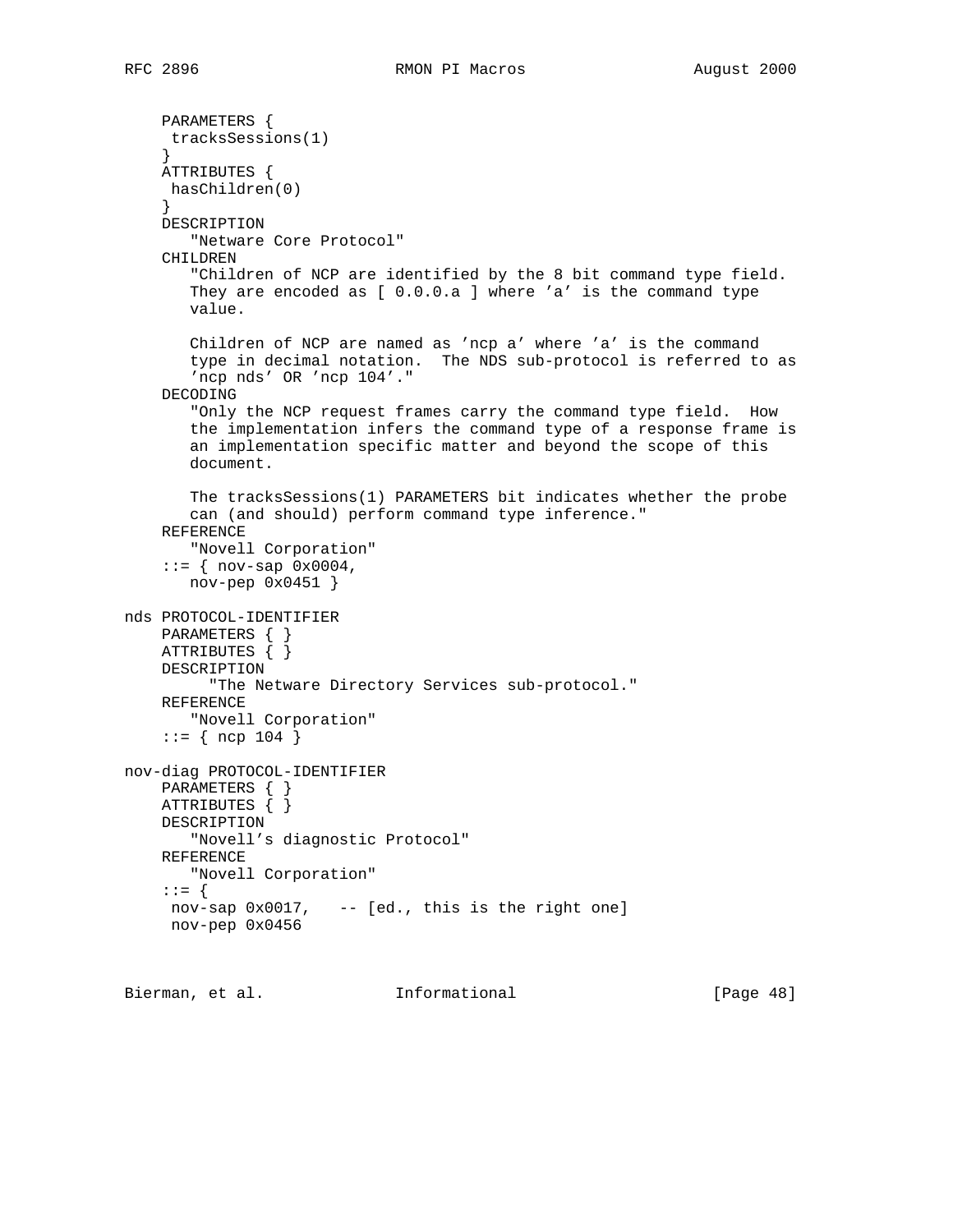```
 }
nov-sec PROTOCOL-IDENTIFIER
     PARAMETERS { }
    ATTRIBUTES { }
    DESCRIPTION
        "Novell security - serialization - copy protection protocol."
     REFERENCE
       "Novell Corporation"
    ::= { nov-pep 0x0457 }
nov-watchdog PROTOCOL-IDENTIFIER
     PARAMETERS { }
     ATTRIBUTES { }
     DESCRIPTION
        "Novell watchdog protocol."
     REFERENCE
       "Novell Corporation"
    ::= { nov-pep 0x4004 }
nov-bcast PROTOCOL-IDENTIFIER
     PARAMETERS { }
    ATTRIBUTES { }
    DESCRIPTION
        "Novell broadcast protocol."
     REFERENCE
       "Novell Corporation"
    ::= { nov-pep 0x4005 }
3.1.3. The XEROX Protocol Stack
idp PROTOCOL-IDENTIFIER
    PARAMETERS { }
    ATTRIBUTES {
      hasChildren(0),
      addressRecognitionCapable(1)
 }
     DESCRIPTION
       "Xerox IDP"
     CHILDREN
        "Children of IDP are defined by the 8 bit value of the Packet
        type field. The value is encoded into an octet string as [
        0.0.0.a ], where 'a' is the value of the packet type field in
       network byte order.
       Children of IDP are encoded as [ 0.0.0.a ], and named as 'idp a'
       where a is the packet type value. The XNS SPP protocol is
       referred to as 'idp xns-spp' OR 'idp 2'."
Bierman, et al. 1nformational [Page 49]
```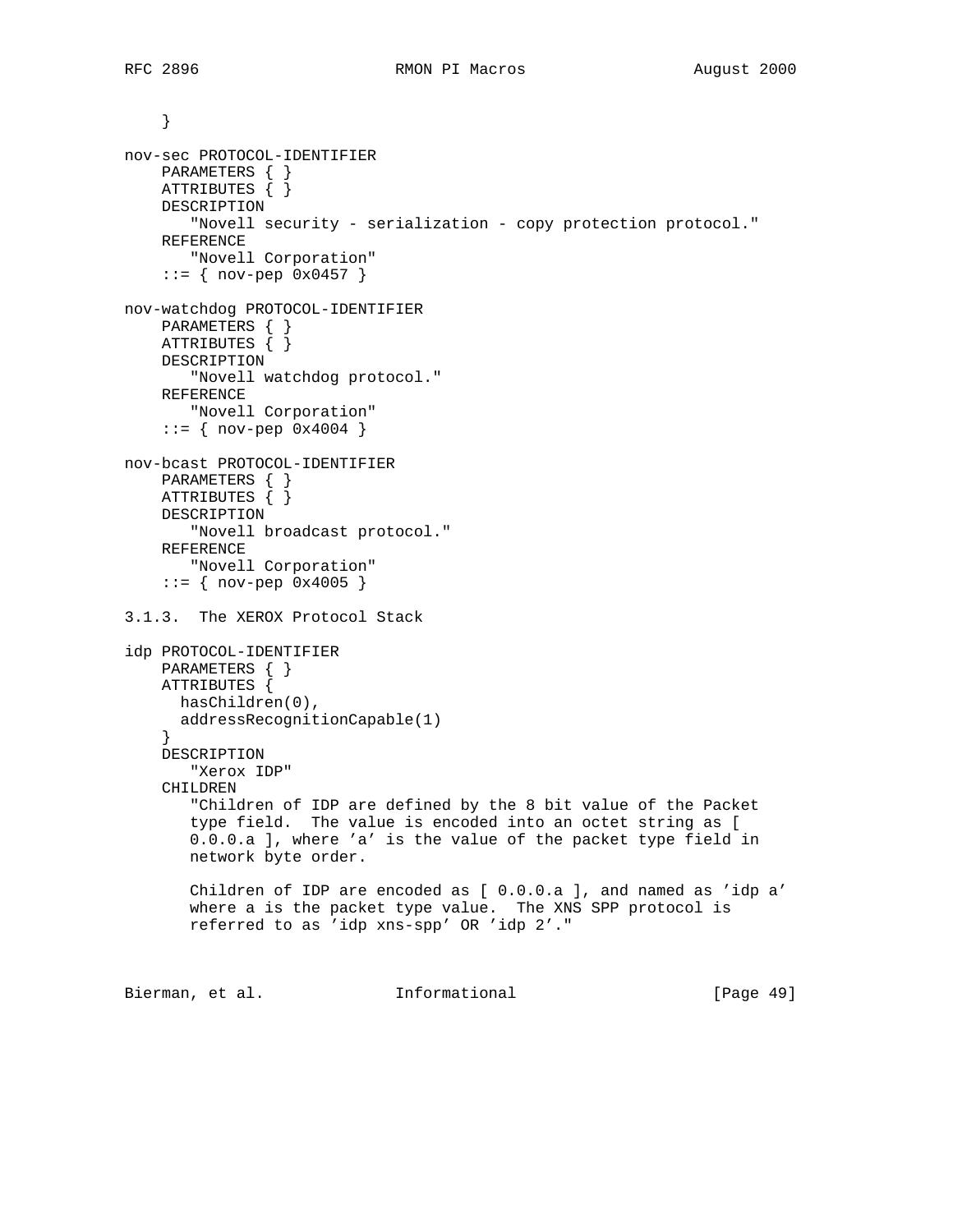```
 ADDRESS-FORMAT
        "4 bytes of Network number followed by the 6 bytes Host address
        each in network byte order."
     REFERENCE
        "Xerox Corporation, Document XNSS 028112, 1981"
     ::= {
       ether2 0x600, -- [ 0.0.6.0 ]
snap 0x600,
 802-1Q 0x600 -- [ 0.0.6.0 ]
     }
xns-rip PROTOCOL-IDENTIFIER
    PARAMETERS { }
     ATTRIBUTES { }
    DESCRIPTION
       "Routing Information Protocol."
    REFERENCE
       "Xerox Corporation"
    ::= \{ idp 1 \}xns-echo PROTOCOL-IDENTIFIER
    PARAMETERS { }
    ATTRIBUTES { }
    DESCRIPTION
        "XNS echo protocol."
    REFERENCE
       "Xerox Corporation"
    ::= \{ idp 2 \}xns-error PROTOCOL-IDENTIFIER
    PARAMETERS { }
    ATTRIBUTES { }
    DESCRIPTION
        "XNS error-handler protocol."
    REFERENCE
       "Xerox Corporation"
    ::= { \; idp \; 3 }xns-pep PROTOCOL-IDENTIFIER
    PARAMETERS { }
    ATTRIBUTES {
     hasChildren(0)
     }
    DESCRIPTION
        "XNS Packet Exchange Protocol."
     CHILDREN
        "Children of PEP are defined by the 16 bit socket values. The
```
Bierman, et al. **Informational** [Page 50]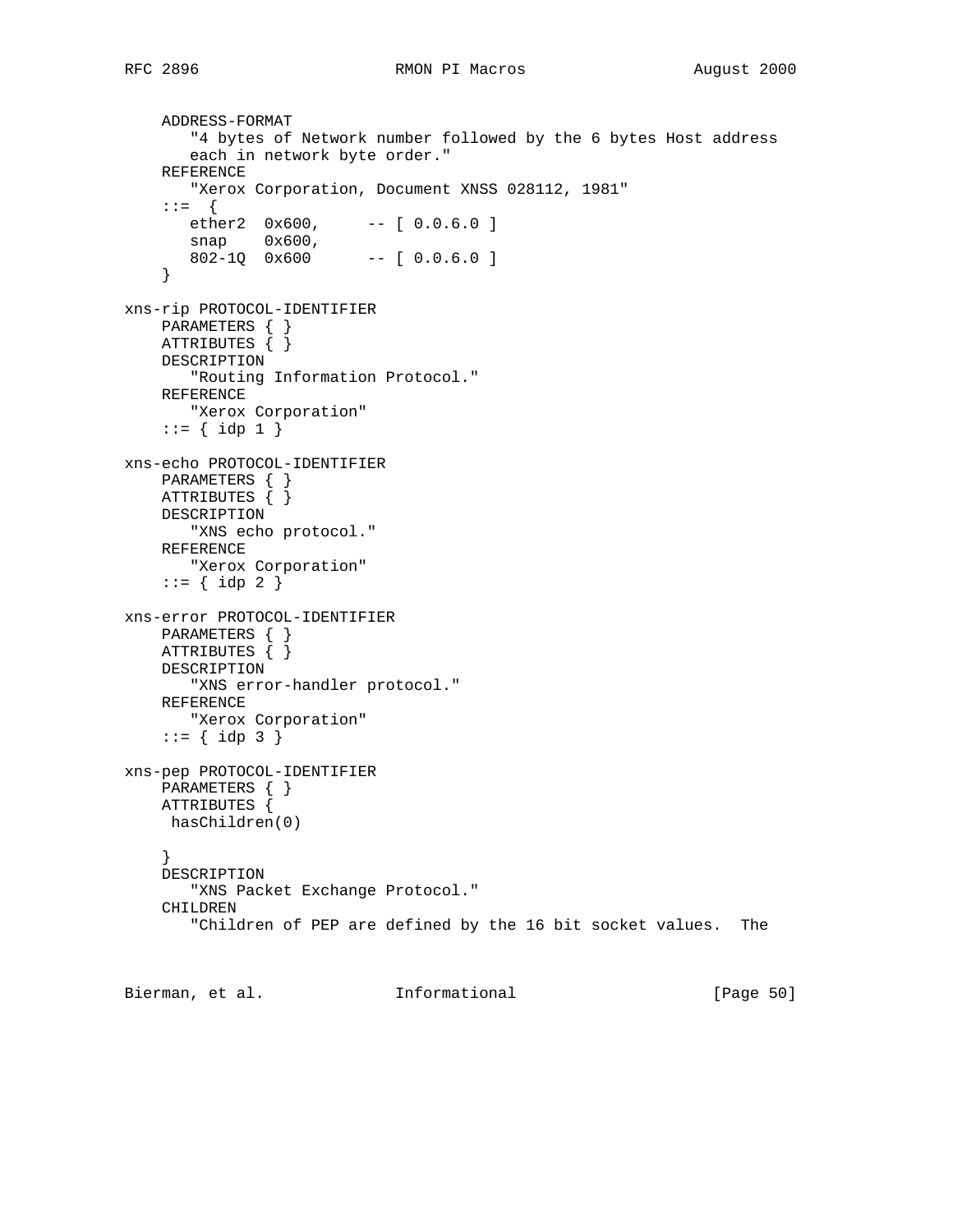## RFC 2896 RMON PI Macros RMON PI Macros August 2000

 value is encoded into an octet string as [ 0.0.a.b ], where 'a' and 'b' are the network byte order encodings of the MSB and LSB of the socket value. Each XNS/PEP packet contains two sockets, source and destination. How these are mapped onto the single well-known socket value used to identify its children is beyond the scope of this document." REFERENCE "Xerox Corporation" ::=  $\{ idp 4 \}$ xns-spp PROTOCOL-IDENTIFIER PARAMETERS { } ATTRIBUTES { hasChildren(0) } DESCRIPTION "Sequenced Packet Protocol." CHILDREN "Children of SPP are defined by the 16 bit socket values. The value is encoded into an octet string as [ 0.0.a.b ], where 'a' and 'b' are the network byte order encodings of the MSB and LSB of the socket value. Each XNS/SPP packet contains two sockets, source and destination. How these are mapped onto the single well-known socket value used to identify its children is beyond the scope of this document." REFERENCE "Xerox Corporation"  $::= {$   $idp 5 }$ 3.1.4. AppleTalk Protocol Stack apple-oui PROTOCOL-IDENTIFIER PARAMETERS { } ATTRIBUTES { } DESCRIPTION "Pseudo-protocol which binds Apple's protocols to vsnap." CHILDREN "Children of apple-oui are identified by the ether2 type field value that the child uses when encapsulated in ether2. The value is encoded into an octet string as [ 0.0.a.b ], where 'a' and 'b' are the MSB and LSB of the 16-bit ether type value in network byte order." REFERENCE "AppleTalk Phase 2 Protocol Specification, document ADPA #C0144LL/A."  $: := \{$ 

Bierman, et al. Informational [Page 51]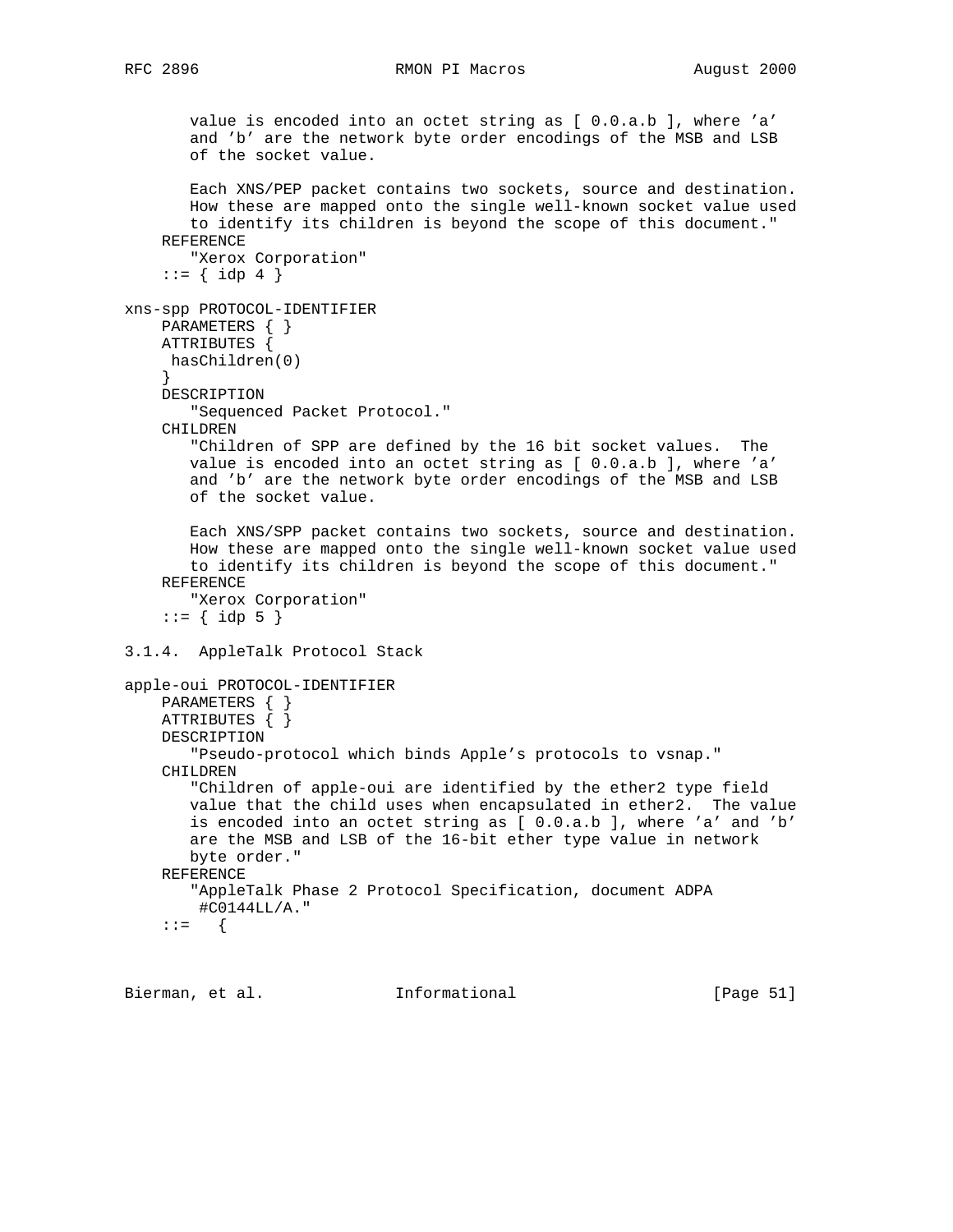```
 vsnap 0x080007, -- [ 0.8.0.7 ]
 802-1Q 0x04080007 -- 1Q-VSNAP [ 4.8.0.7 ]
     }
aarp PROTOCOL-IDENTIFIER
    PARAMETERS { }
   ATTRIBUTES \{\} DESCRIPTION
       "AppleTalk Address Resolution Protocol."
    REFERENCE
       "AppleTalk Phase 2 Protocol Specification, document ADPA
        #C0144LL/A."
    : :=ether2  0x80f3,    -- [ 0.0.128.243 ]
snap 0x80f3,
     apple-oui 0x80f3,
     802-1Q 0x80f3 -- [ 0.0.128.243 ]
     }
atalk PROTOCOL-IDENTIFIER
    PARAMETERS { }
    ATTRIBUTES {
     hasChildren(0),
     addressRecognitionCapable(1)
    }
    DESCRIPTION
       "AppleTalk Protocol."
    CHILDREN
       "Children of ATALK are defined by the 8 bit value of the DDP type
       field. The value is encoded into an octet string as [ 0.0.0.a ],
       where 'a' is the value of the DDP type field in network byte
       order."
    ADDRESS-FORMAT
       "2 bytes of Network number followed by 1 byte of node id each in
       network byte order."
    REFERENCE
       "AppleTalk Phase 2 Protocol Specification, document ADPA
        #C0144LL/A."
    ::= {
     ether2 0x809b, -- [ 0.0.128.155 ]
       apple-oui 0x809b,
     802-1Q 0x809b -- [ 0.0.128.155 ]
     }
rtmp PROTOCOL-IDENTIFIER
    PARAMETERS { }
    ATTRIBUTES { }
    DESCRIPTION
```
Bierman, et al. **Informational** [Page 52]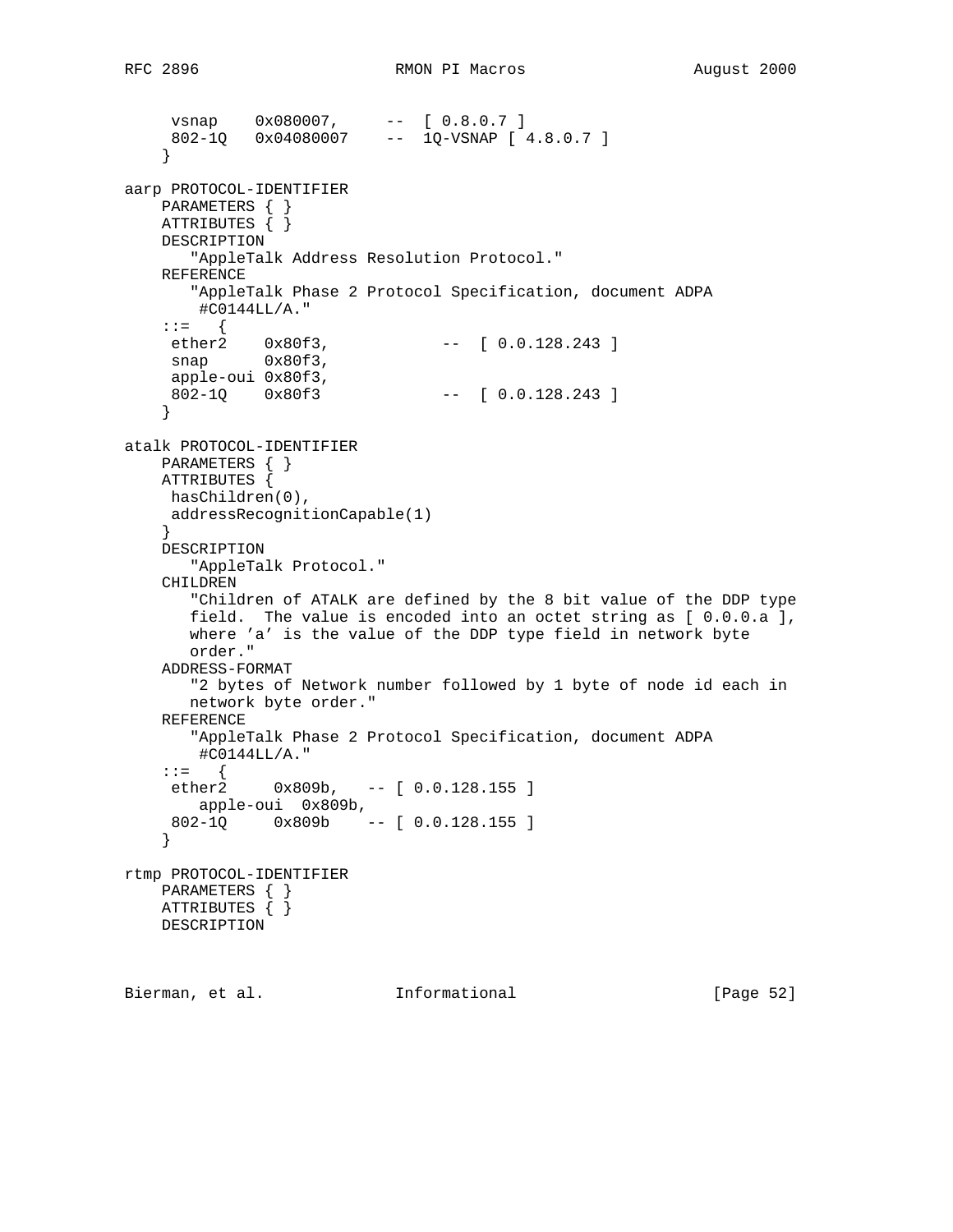```
 "AppleTalk Routing Table Maintenance Protocol."
     REFERENCE
       "Apple Computer"
     ::= {
 atalk 0x01, -- responses
 atalk 0x05 -- requests
     }
aep PROTOCOL-IDENTIFIER
   PARAMETERS { }
    ATTRIBUTES { }
    DESCRIPTION
       "AppleTalk Echo Protocol."
    REFERENCE
       "Apple Computer"
    ::= { atalk 0x04 }
nbp PROTOCOL-IDENTIFIER
    PARAMETERS { }
    ATTRIBUTES { }
    DESCRIPTION
        "AppleTalk Name Binding Protocol."
    DECODING
        "In order to correctly identify the application protocol running
        over atp NBP packets must be analyzed. The mechanism by which
        this is achieved is beyond the scope of this document."
     REFERENCE
        "Apple Computer"
    ::= { atalk 0 \times 02 }
zip PROTOCOL-IDENTIFIER
    PARAMETERS { }
    ATTRIBUTES { }
     DESCRIPTION
       "AppleTalk Zone Information Protocol."
     REFERENCE
       "Apple Computer"
     ::= {
 atalk 0x06,
 atp 3
     }
atp PROTOCOL-IDENTIFIER
    PARAMETERS {
     tracksSessions(1)
     }
    ATTRIBUTES {
     hasChildren(0)
```
Bierman, et al. Informational [Page 53]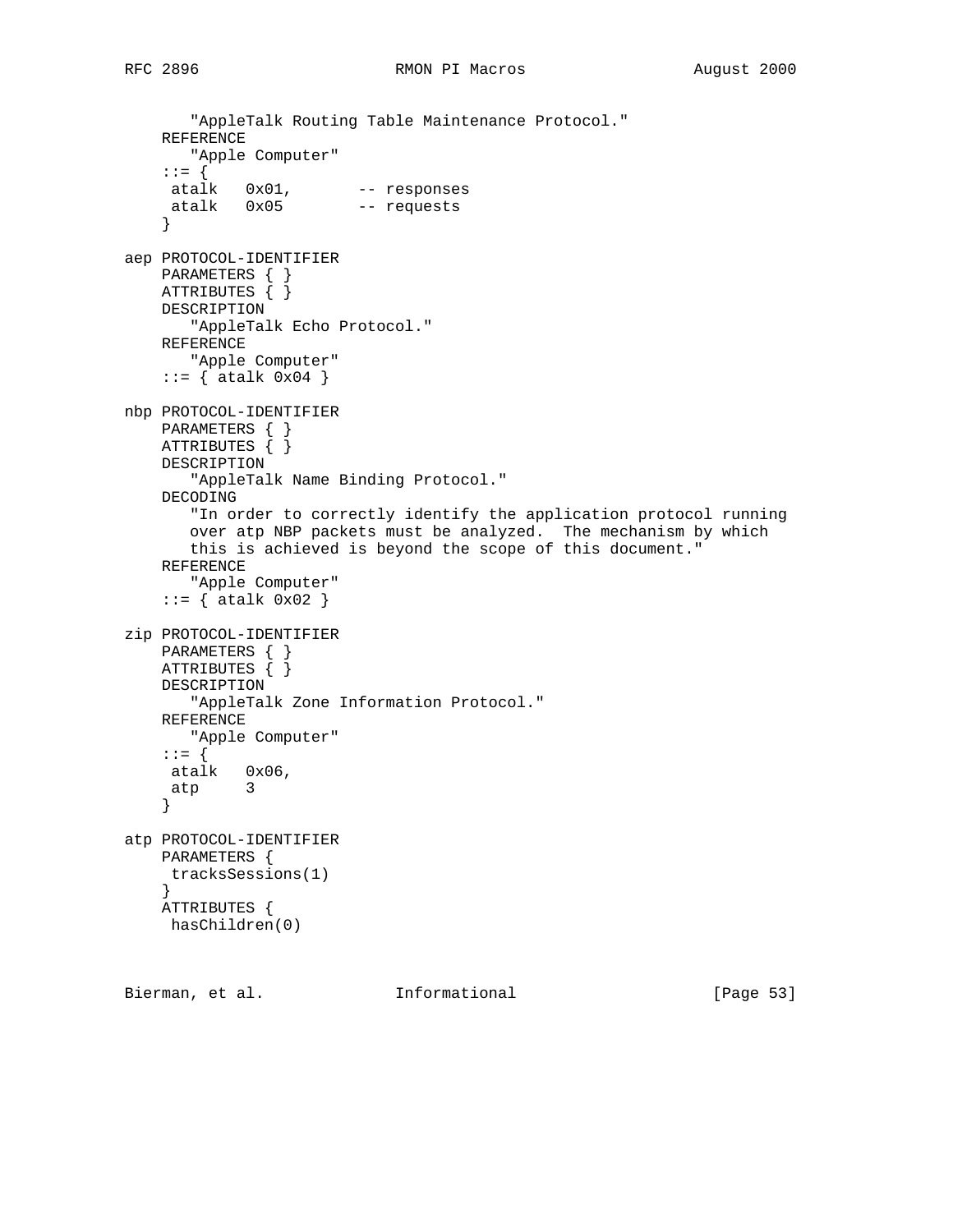```
 }
     DESCRIPTION
        "AppleTalk Transaction Protocol."
     CHILDREN
        "Children of atp are identified by the following (32 bit)
        enumeration:
          1 asp (AppleTalk Session Protocol)
          2 pap (Printer Access Protocol)
          3 zip (Zone Information Protocol)
        Children of atp are encoded as [ a.b.c.d ] where 'a', 'b', 'c'
        and 'd' are the four octets of the enumerated value in network
        order (i.e. 'a' is the MSB and 'd' is the LSB).
        The ZIP protocol is referred to as 'atp zip' OR 'atp 3'."
     DECODING
        "An implementation is encouraged to examine both the socket
        fields in the associated DDP header as well as the contents of
        prior NBP packets in order to determine which (if any) child is
        present. A full description of this algorithm is beyond the
        scope of this document. The tracksSessions(1) PARAMETER
        indicates whether the probe can (and should) perform this
        analysis."
     REFERENCE
        "Apple Computer"
    ::= { atalk 0x03 }
adsp PROTOCOL-IDENTIFIER
     PARAMETERS {
     tracksSessions(1)
     }
     ATTRIBUTES {
     hasChildren(0)
     }
     DESCRIPTION
        "AppleTalk Data Stream Protocol."
     CHILDREN
        "Children of adsp are identified by enumeration. At this time
        none are known."
     DECODING
        "An implementation is encouraged to examine the socket numbers in
        the associated DDP header as well as the contents of prior NBP
        packets in order to determine which (if any) child of ADSP is
        present.
        The mechanism by which this is achieved is beyond the scope of
        this document.
        The tracksSessions(1) PARAMETER indicates whether the probe can
```
Bierman, et al. **Informational** [Page 54]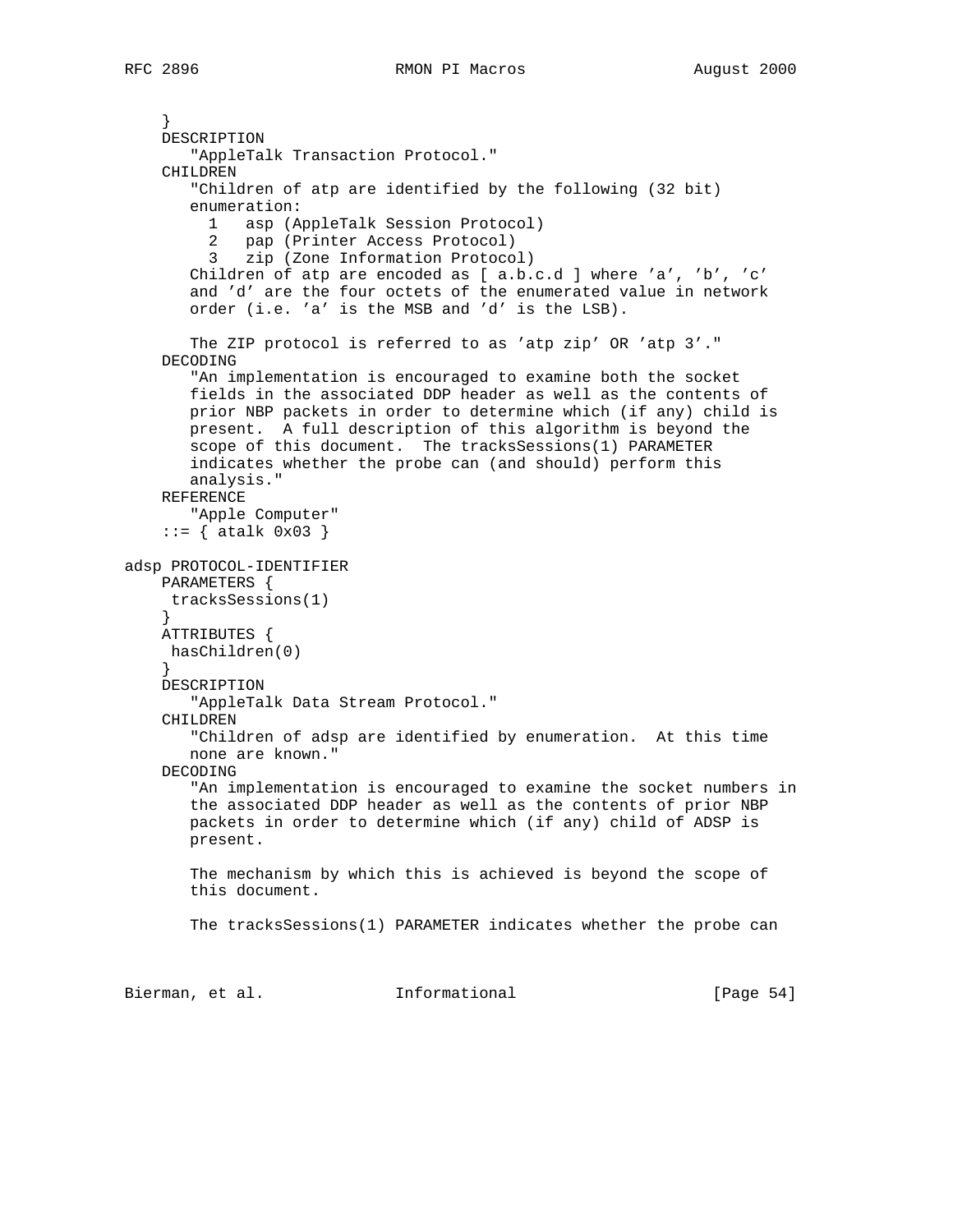```
 (and should) perform this analysis."
     REFERENCE
        "Apple Computer"
    ::= { atalk 0x07 }
asp PROTOCOL-IDENTIFIER
 PARAMETERS { }
    ATTRIBUTES {
  hasChildren(0)
  }
     DESCRIPTION
        "AppleTalk Session Protocol."
     CHILDREN
        "Children of asp are identified by the following (32 bit)
        enumeration:
          1 afp (AppleTalk Filing Protocol)
        Children of asp are encoded as [ a.b.c.d ] where 'a', 'b', 'c'
        and 'd' are the four octets of the enumerated value in network
        order (i.e. 'a' is the MSB and 'd' is the LSB).
        The AFP protocol is referred to as 'asp afp' OR 'asp 1'."
     DECODING
        "ASP is a helper layer to assist in building client/server
        protocols. It cooperates with ATP to achieve this; the
        mechanisms used when decoding ATP apply equally here (i.e.
        checking DDP socket numbers and tracking NBP packets).
        Hence the tracksSessions(1) PARAMETER of atp applies to this
        protocol also."
     REFERENCE
        "Apple Computer"
    ::= \{ atp 1 \}afp PROTOCOL-IDENTIFIER
    PARAMETERS { }
    ATTRIBUTES { }
    DESCRIPTION
          "AppleTalk Filing Protocol."
     REFERENCE
        "Apple Computer"
    ::= \{ \text{asp } 1 \}pap PROTOCOL-IDENTIFIER
    PARAMETERS { }
     ATTRIBUTES { }
     DESCRIPTION
        "AppleTalk Printer Access Protocol."
    REFERENCE
```
Bierman, et al. Informational [Page 55]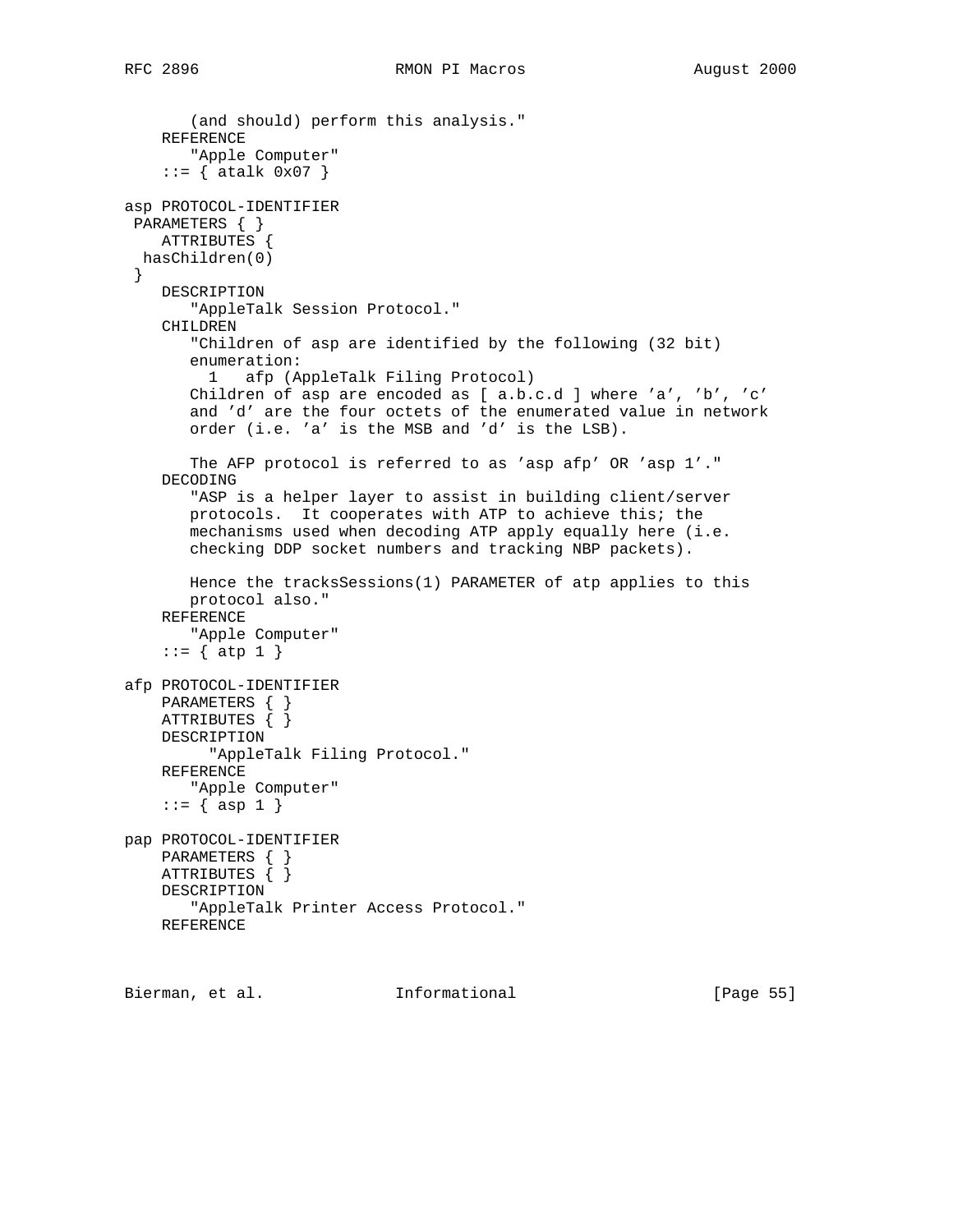```
 "Apple Computer"
    ::= \{ atp 2 \}3.1.5. Banyon Vines Protocol Stack
vtr PROTOCOL-IDENTIFIER
    PARAMETERS { }
    ATTRIBUTES {
    hasChildren(0)
     }
    DESCRIPTION
       "Banyan Vines Token Ring Protocol Header."
    CHILDREN
       "Children of vines-tr are identified by the 8 bit packet type
       field. Children are encoded as [ 0.0.0.a ] where 'a' is the
       packet type value.
       The vines-ip protocol is referred to as 'vines-tr vip' OR 'vines-
       tr 0xba'."
    REFERENCE
       "See vip."
     ::= {
                0xBC, - declared as any LLC, but really TR only.
    11c 0xBC, -- declared as any 0x020000BC -- 1Q-LLC [2.0.0.188]
     }
vecho PROTOCOL-IDENTIFIER
    PARAMETERS { }
    ATTRIBUTES { }
    DESCRIPTION
       "Banyan Vines data link level echo protocol."
    REFERENCE
       "See vip."
    ::= {
ether2 0x0BAF, -- [0.0.11.175]
snap 0x0BAF,
-- vfrp 0x0BAF,
vtr 0xBB, -- [ed. yuck!]
 802-1Q 0x0BAF -- [0.0.11.175]
     }
vip PROTOCOL-IDENTIFIER
    PARAMETERS { }
    ATTRIBUTES {
     hasChildren(0),
     addressRecognitionCapable(1)
     }
    DESCRIPTION
```
Bierman, et al. **Informational** [Page 56]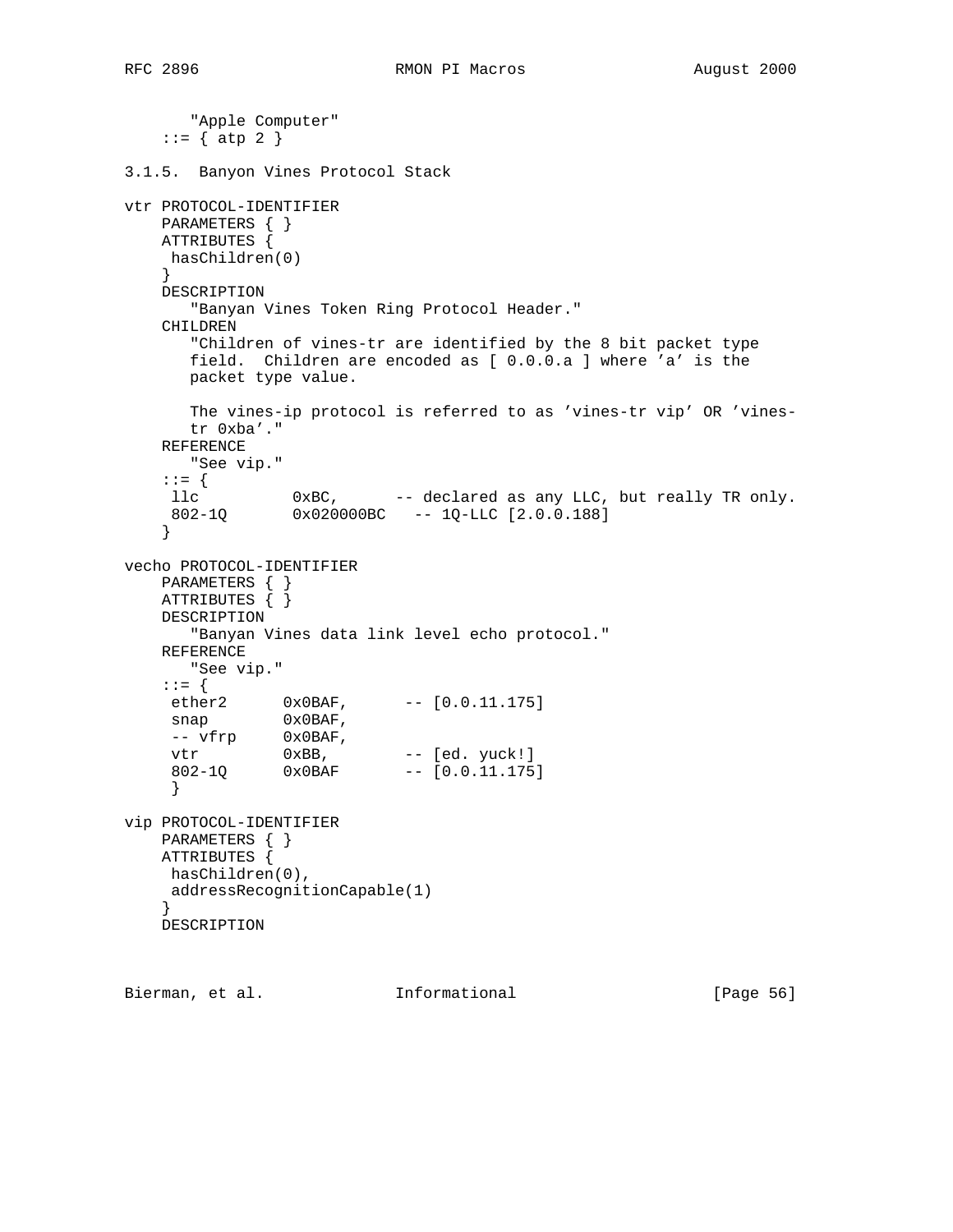RFC 2896 **RMON PI Macros RMON PI Macros August 2000** 

```
 "Banyan Vines Internet Protocol."
     CHILDREN
        "Children of vip are selected by the one-byte 'protocol type'
        field located at offset 5 in the vip header. The value is
        encoded as [ 0.0.0.a ], where a is the 'protocol type.' For
        example, a protocolDirId fragment of:
           0.0.0.1.0.0.11.173.0.0.0.1
          identifies an encapsulation of vipc (ether2.vip.vipc)."
     ADDRESS-FORMAT
        "vip packets have 6-byte source and destination addresses. The
        destination address is located at offset 6 in the vip header, and
        the source address at offset 12. These are encoded in network
        byte order."
     REFERENCE
        "Vines Protocol Definition - part# 092093-001, order# 003673
         BANYAN,
         120 Flanders Road,
         Westboro, MA 01581 USA"
     ::= {
     ether2 0x0BAD,
     snap 0x0BAD,
     -- vfrp 0x0BAD,
vtr 0xBA, -- [ed. yuck!]
 802-1Q 0x0BAD -- [0.0.11.173]
     }
varp PROTOCOL-IDENTIFIER
    PARAMETERS { }
    ATTRIBUTES { }
    DESCRIPTION
        "Banyan Vines Address Resolution Protocol."
     REFERENCE
       "BANYAN"
     ::= { vip 0x04 }
vipc PROTOCOL-IDENTIFIER
     PARAMETERS { }
    ATTRIBUTES {
     hasChildren(0)
     }
     DESCRIPTION
        "Banyan Vines Interprocess Communications Protocol."
     CHILDREN
        "Children of Vines IPC are identified by the packet type field at
        offset 4 in the vipc header.
```
Bierman, et al. **Informational** [Page 57]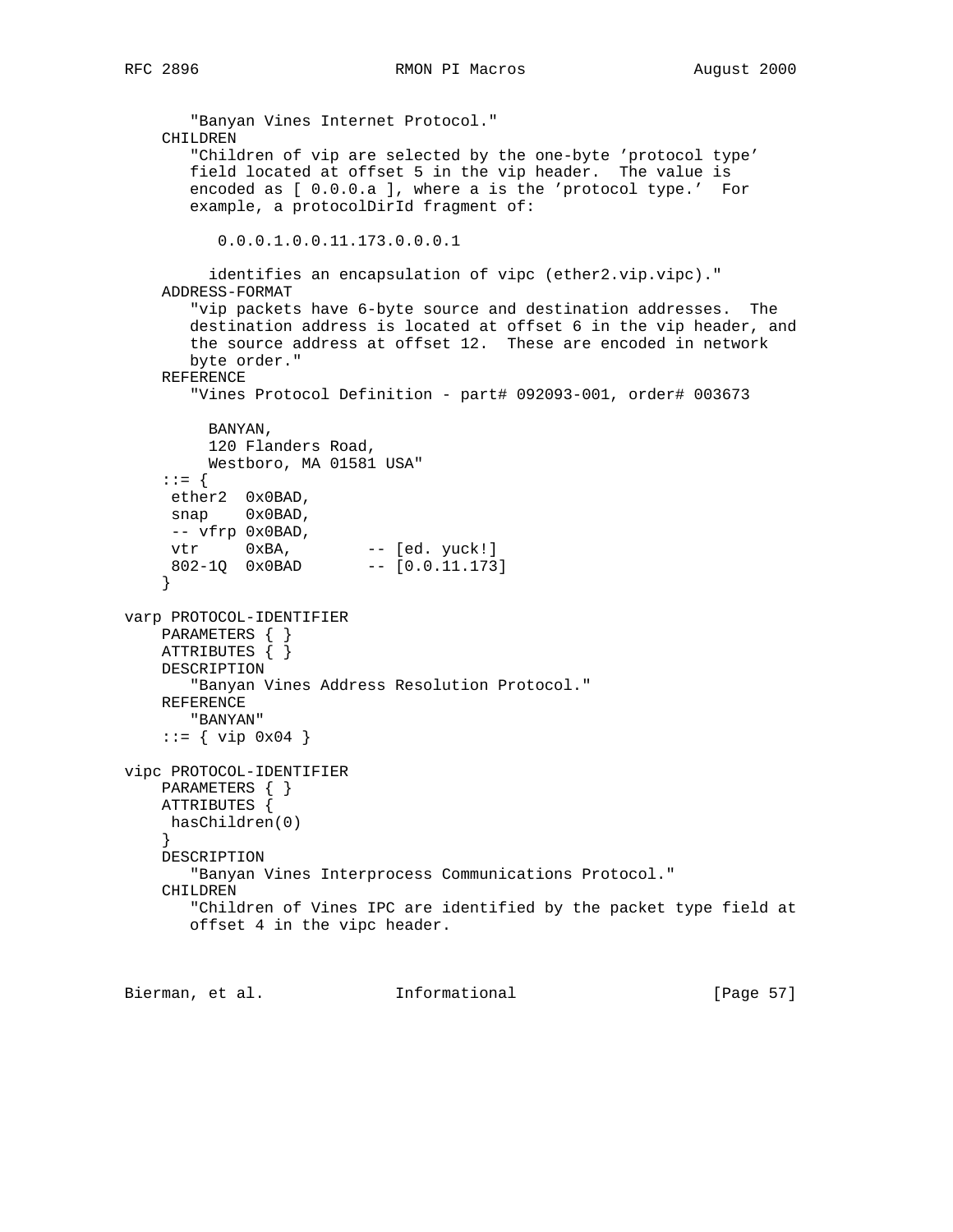These are encoded as [ 0.0.0.a ] where 'a' is the packet type value. Children of vipc are defined as 'vipc a' where 'a' is the packet type value in hexadecimal notation. The Vines Reliable Data Transport protocol is referred to as 'vipc vipc-rdp' OR 'vipc 0x01'." DECODING "Children of vipc are deemed to start at the first byte after the packet type field (i.e. at offset 5 in the vipc header)." REFERENCE "BANYAN" ::= { vip 0x01 } -- Banyan treats vipc, vipc-dgp and vipc-rdp as one protocol, IPC. -- Vines IPC really comes in two flavours. The first is used to -- send unreliable datagrams (vipc packet type 0x00). The second -- used to send reliable datagrams (vipc packet type 0x01), -- consisting of up to four actual packets. -- In order to distinguish between these we need two 'virtual' -- protocols to identify which is which. vipc-dgp PROTOCOL-IDENTIFIER PARAMETERS { } ATTRIBUTES { hasChildren(0) } DESCRIPTION "Vines Unreliable Datagram Protocol." CHILDREN "Children of vipc-dgp are identified by the 16 bit port numbers contained in the vipc (this protocol's parent protocol) header. These are encoded as [ 0.0.a.b ] where 'a' is the MSB and 'b' is the MSB of the port number in network byte order. Children of vipc-dgp are defined as 'vipc-dgp a' where 'a' is the port number in hexadecimal notation. The StreetTalk protocol running over vipc-dgp would be referred to as 'vipc-dgp streettalk' OR 'vipc-dgp 0x000F'. The mechanism by which an implementation selects which of the source and destination ports to use in determining which child protocol is present is implementation specific and beyond the scope of this document." DECODING "Children of vipc-dgp are deemed to start after the single padding byte found in the vipc header. In the case of vipc-dgp

Bierman, et al. 1nformational 1999 [Page 58]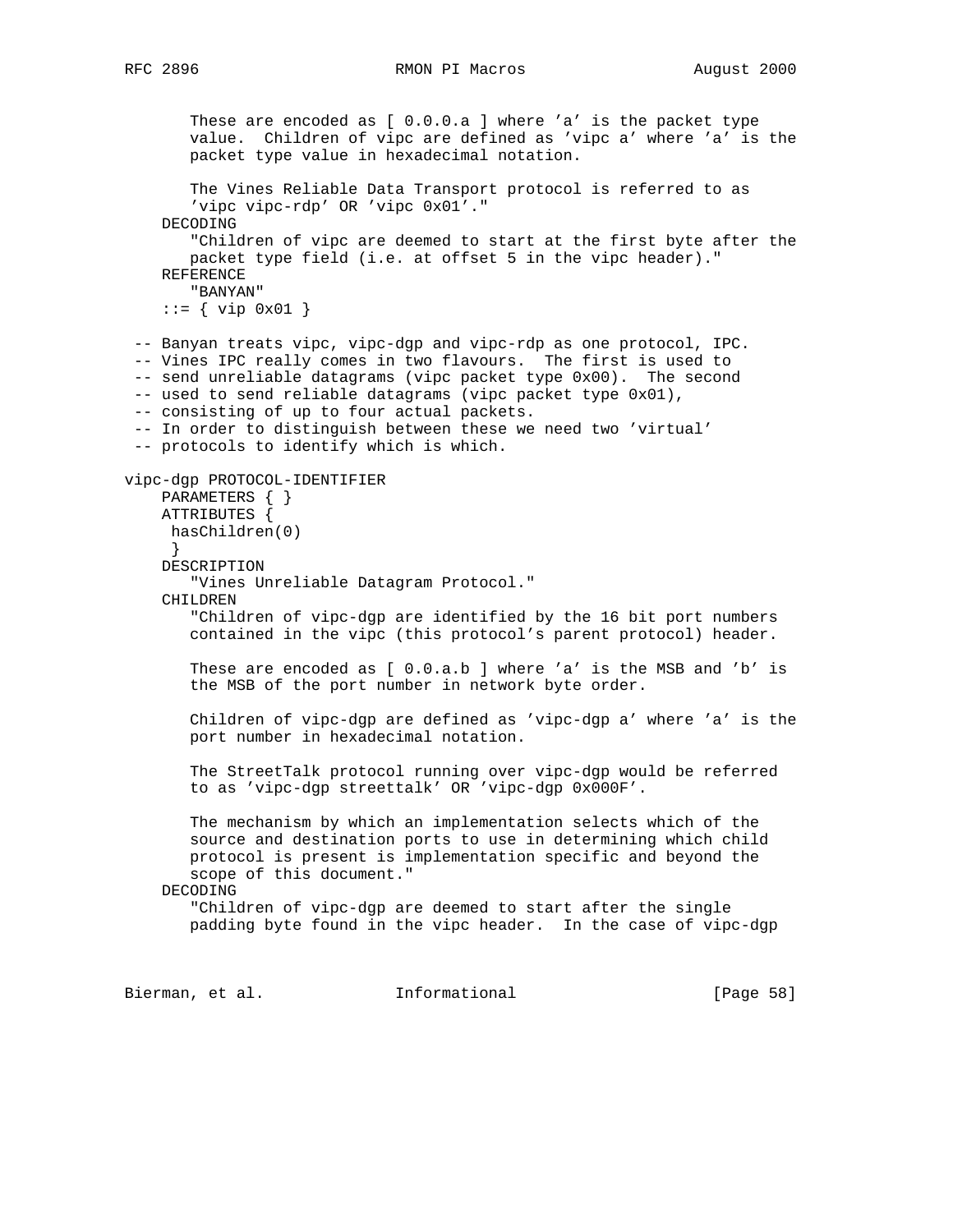the vipc header is a so called 'short' header, total length 6 bytes (including the final padding byte)." REFERENCE "BANYAN"  $::=$  { vipc 0x00 } vipc-rdp PROTOCOL-IDENTIFIER PARAMETERS { countsFragments(0) } ATTRIBUTES { hasChildren(0) } DESCRIPTION "Vines Reliable Datagram Protocol." CHILDREN "Children of vipc-rdp are identified by the 16 bit port numbers contained in the vipc (this protocol's parent protocol) header. These are encoded as [ 0.0.a.b ] where 'a' is the MSB and 'b' is the MSB of the port number in network byte order. Children of vipc-dgp are defined as 'vipc-rdp a' where 'a' is the port number in hexadecimal notation. The StreetTalk protocol running over vipc-rdp would be referred to as 'vipc-rdp streettalk' OR 'vipc-rdp 0x000F'. The mechanism by which an implementation selects which of the source and destination ports to use in determining which child protocol is present is implementation specific and beyond the scope of this document." DECODING "Children of vipc-rdp are deemed to start after the error/length field at the end of the vipc header. For vipc-rdp the vipc header is a so called 'long' header, total 16 bytes (including the final error/length field). vipc-rdp includes a high level fragmentation scheme which allows up to four vipc packets to be sent as a single atomic PDU. The countsFragments(0) PARAMETERS bit indicates whether the probe can (and should) identify the child protocol in all fragments or only the leading one." REFERENCE "BANYAN" ::= { vipc 0x01 }

vspp PROTOCOL-IDENTIFIER

Bierman, et al. Informational [Page 59]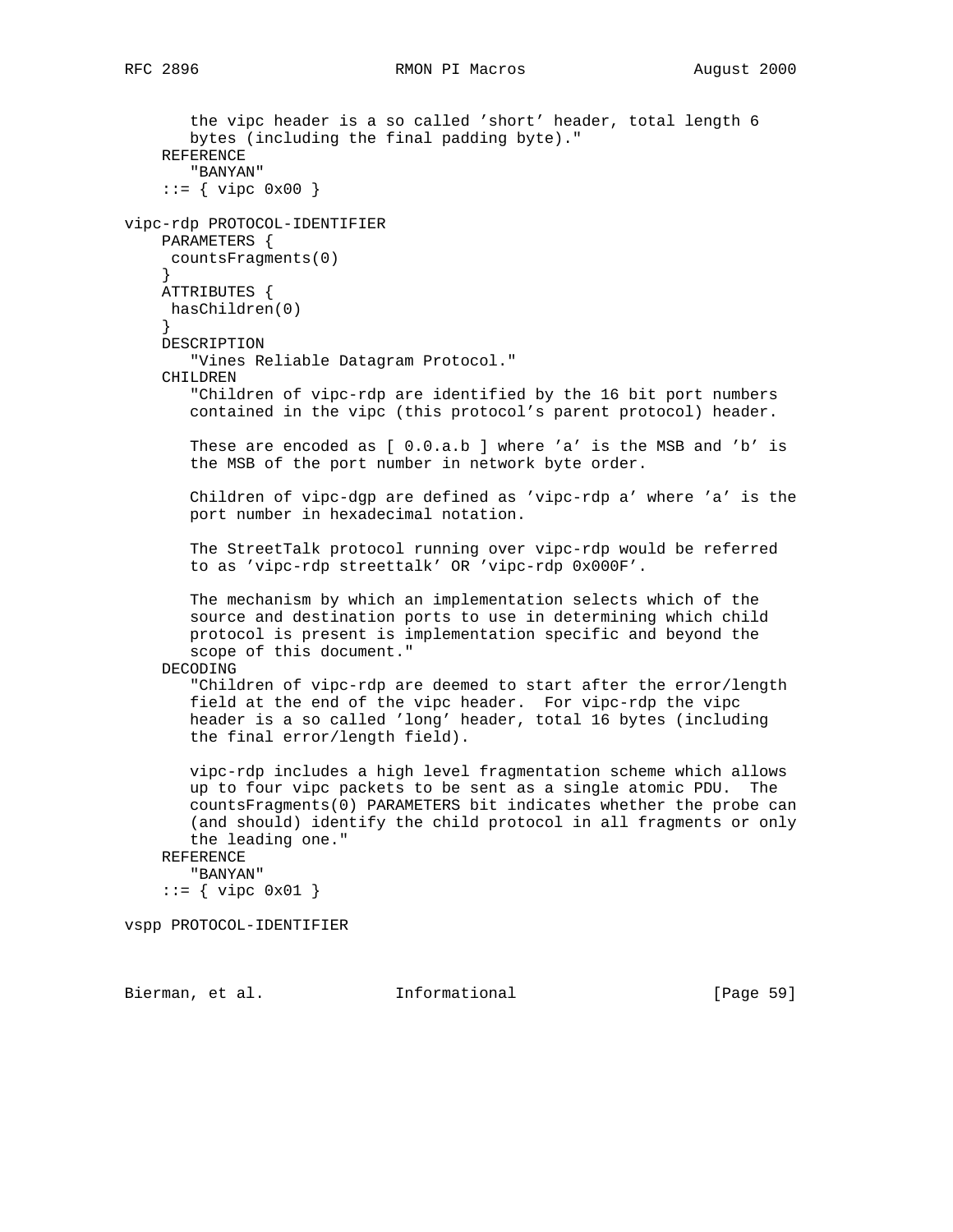```
 PARAMETERS { }
     ATTRIBUTES {
     hasChildren(0)
 }
     DESCRIPTION
          "Banyan Vines Sequenced Packet Protocol."
     CHILDREN
        "Children of vspp are identified by the 16 bit port numbers
        contained in the vspp header.
        These are encoded as [ 0.0.a.b ] where 'a' is the MSB and 'b' is
        the MSB of the port number in network byte order.
        Children of vspp are defined as 'vspp a' where 'a' is the port
        number in hexadecimal notation.
        The StreetTalk protocol running over vspp would be referred to as
        'vspp streettalk' OR 'vspp 0x000F'.
        The mechanism by which an implementation selects which of the
        source and destination ports to use in determining which child
        protocol is present is implementation specific and beyond the
        scope of this document."
     DECODING
        "The implementation must ensure only those vspp packets which
        contain application data are decoded and passed on to children.
        Although it is suggested that the packet type and control fields
        should be used to determine this fact it is beyond the scope of
        this document to fully define the algorithm used."
     REFERENCE
        "BANYAN"
     ::= { vip 0x02 }
vrtp PROTOCOL-IDENTIFIER
    PARAMETERS { }
     ATTRIBUTES { }
     DESCRIPTION
        "Banyan Vines Routing Update Protocol."
     REFERENCE
        "BANYAN"
     ::= { vip 0x05 }
vicp PROTOCOL-IDENTIFIER
    PARAMETERS { }
     ATTRIBUTES { }
     DESCRIPTION
        "Banyan Vines Internet Control Protocol."
     REFERENCE
```
Bierman, et al. Informational [Page 60]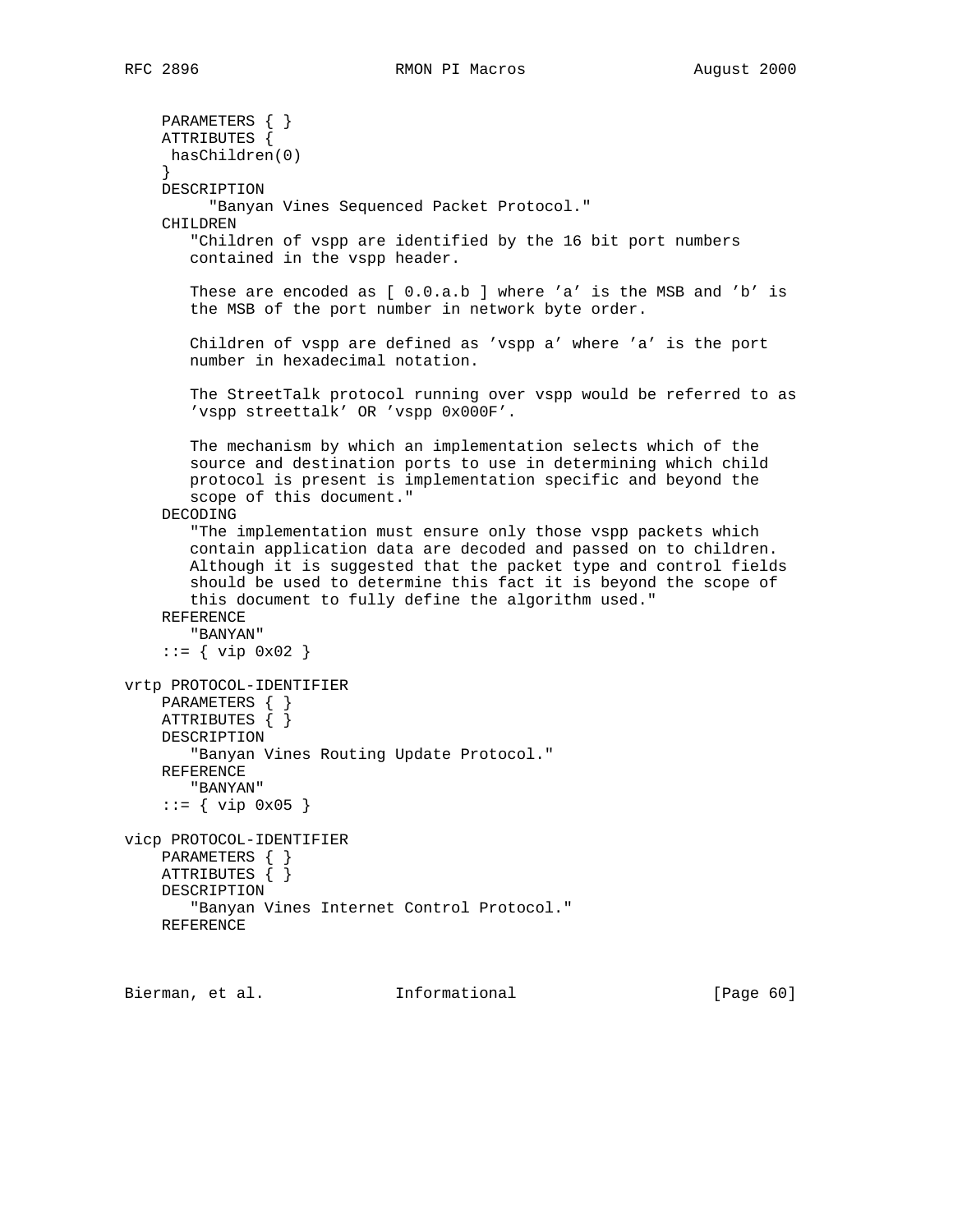```
 "BANYAN"
    ::= { vip 0x06 }
3.1.6. The DECNet Protocol Stack
dec PROTOCOL-IDENTIFIER
    PARAMETERS { }
    ATTRIBUTES { }
    DESCRIPTION
       "DEC"
    REFERENCE
       "Digital Corporation"
     ::= {
     ether2 0x6000,
     802-1Q 0x6000 -- [0.0.96.0]
     }
lat PROTOCOL-IDENTIFIER
    PARAMETERS { }
    ATTRIBUTES { }
    DESCRIPTION
       "DEC Local Area Transport Protocol."
     REFERENCE
       "Digital Corporation"
     ::= {
     ether2 0x6004,
     802-1Q 0x6004 -- [0.0.96.4]
     }
mop PROTOCOL-IDENTIFIER
    PARAMETERS { }
    ATTRIBUTES { }
    DESCRIPTION
       "DEC Maintenance Operations Protocol."
    REFERENCE
       "Digital Corporation"
     ::= {
 ether2 0x6001, -- mop dump/load
 ether2 0x6002, -- mop remote console
 802-1Q 0x6001, -- [0.0.96.1] VLAN + mop dump/load
 802-1Q 0x6002 -- [0.0.96.2] VLAN + mop remote console
     }
dec-diag PROTOCOL-IDENTIFIER
    PARAMETERS { }
    ATTRIBUTES { }
    DESCRIPTION
        "DEC Diagnostic Protocol."
```
Bierman, et al. **Informational** [Page 61]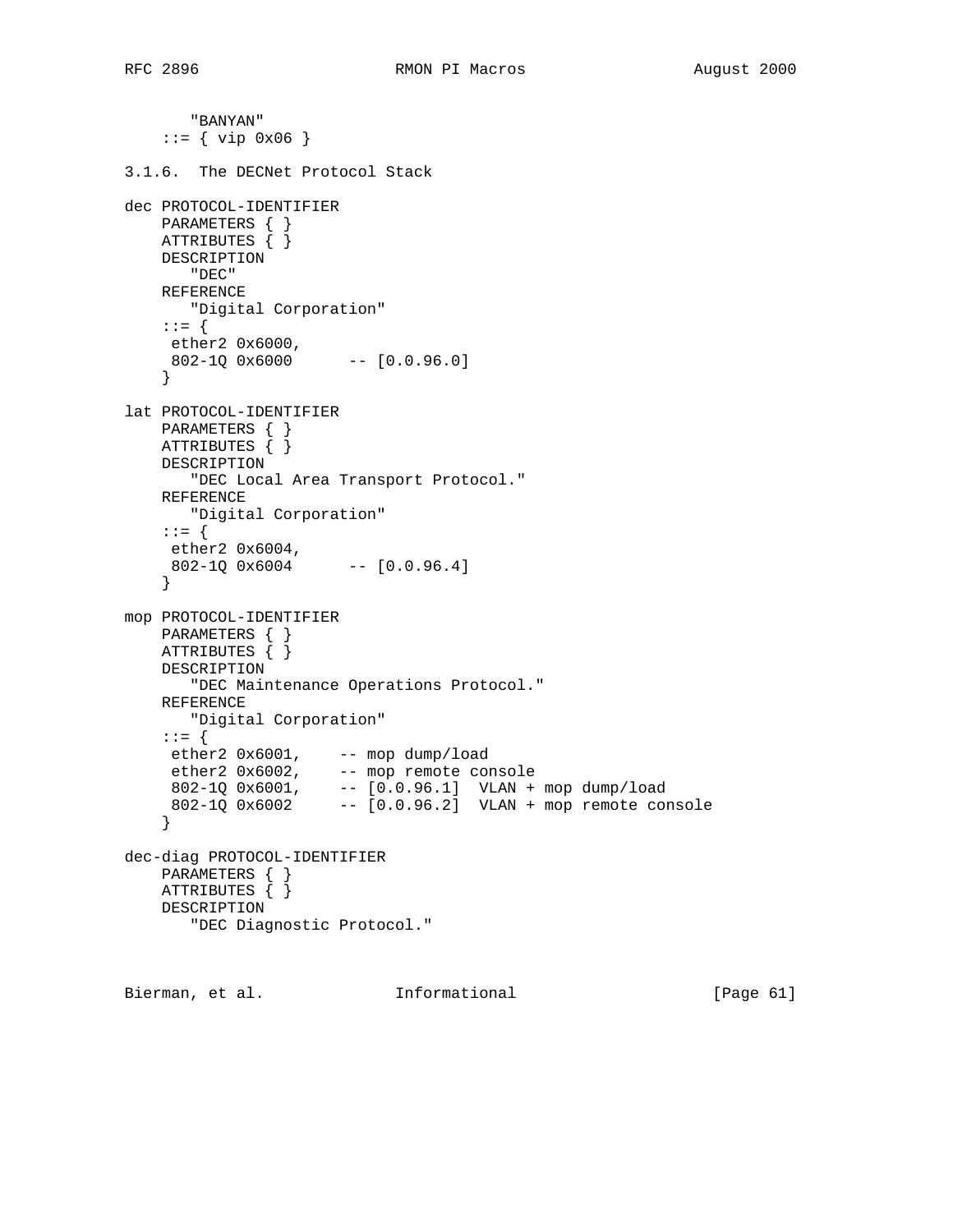REFERENCE "Digital Corporation" ::= { ether2 0x6005, 802-1Q 0x6005 -- [0.0.96.5] } lavc PROTOCOL-IDENTIFIER PARAMETERS { } ATTRIBUTES { } DESCRIPTION "DEC Local Area VAX Cluster Protocol." REFERENCE "Digital Corporation" ::= { ether2 0x6007, 802-1Q 0x6007 -- [0.0.96.7] } drp PROTOCOL-IDENTIFIER PARAMETERS { countsFragments(1) } ATTRIBUTES { hasChildren(0), addressRecognitionCapable(1) } DESCRIPTION "DEC Routing Protocol." CHILDREN "There is only one child of DRP, NSP. This is encoded as [ 0.0.0.1 ]." ADDRESS-FORMAT "There are three address formats used in DRP packets, 2-byte (short data packet and all control except ethernet endnode & router hello messages), 6-byte (ethernet router & endnode hello messages) and 8-byte (long data packet). All of these contain the 2-byte format address in the last 2 bytes with the remaining bytes being unimportant for the purposes of system identification. It is beyond the scope of this document to define the algorithms used to identify packet types and hence address formats. The 2-byte address format is the concatenation of a 6-bit area and a 10-bit node number. In all cases this is placed in little endian format (i.e. LSB, MSB). The probe, however, will return them in network order (MSB, LSB). Regardless of the address

Bierman, et al. **Informational** [Page 62]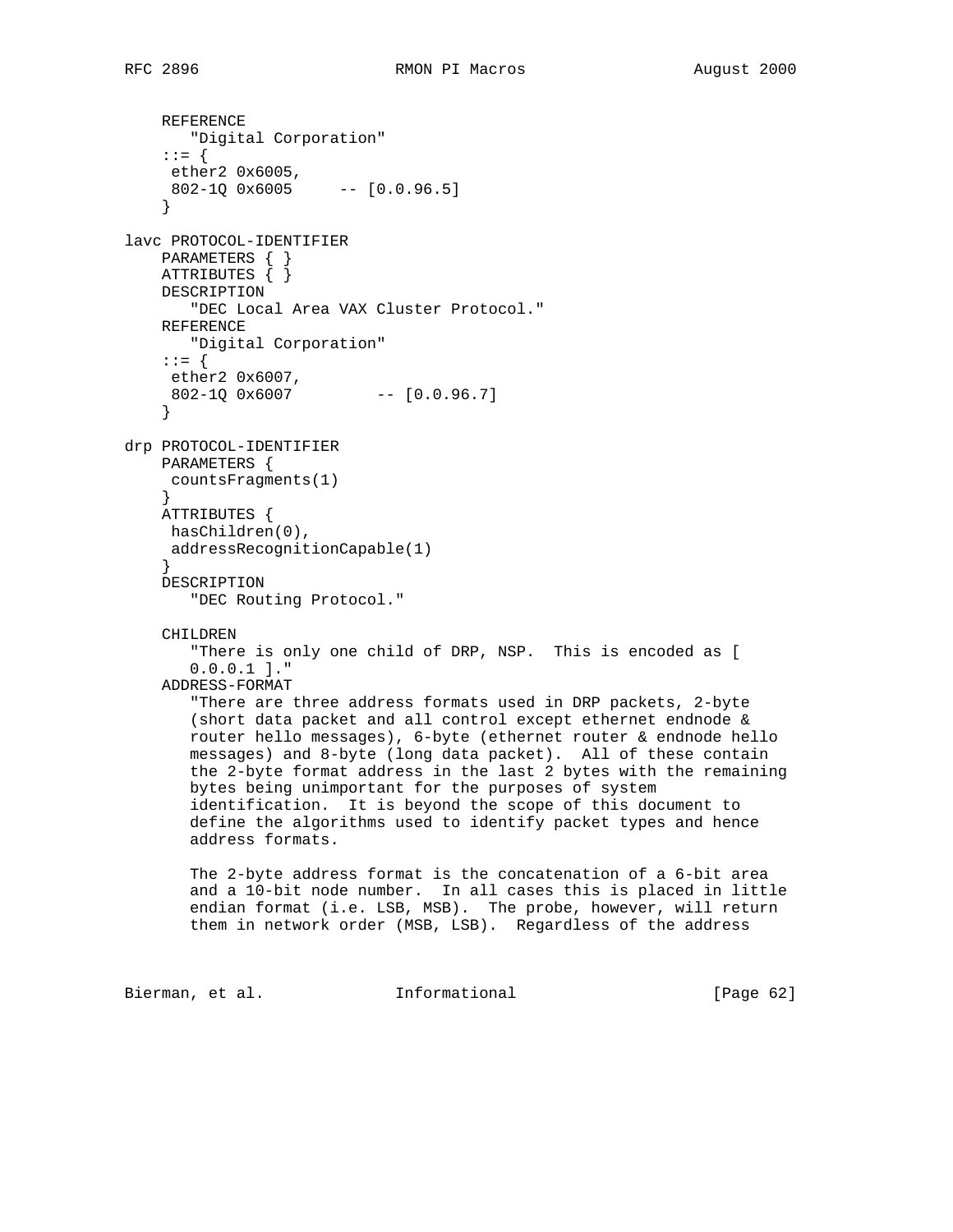RFC 2896 **RMON PI Macros** RMON PI Macros August 2000

 format in the packet, the probe will always use the 2-byte format. For example area=13 (001101) and node=311 (0100110111) gives: 0011 0101 0011 0111 = 0x3537 in network order (the order the probe should return the address in). In packets this same value would appear as (hex): 2-byte 37 35 6-byte AA 00 04 00 37 35 8-byte 00 00 AA 00 04 00 37 35 Notice that the AA 00 04 00 prefix is defined in the specification but is unimportant and should not be parsed. Notice that control messages only have a source address in the header and so they can never be added into the conversation based tables." DECODING "NSP runs over DRP data packets; all other packet types are DRP control packets of one sort or another and do not carry any higher layer protocol. NSP packets are deemed to start at the beginning of the DRP data area. Data packets may be fragmented over multiple DRP data packets. The countsFragments(1) parameter indicates whether a probe can (and should) attribute non-leading fragments to the child protocol (above NSP in this case) or not. Recognition of DRP data packets and fragments is beyond the scope of this document." REFERENCE "DECnet Digital Network Architecture Phase IV Routing Layer Functional Specification Order# AA-X435A-TK Digital Equipment Corporation, Maynard, Massachusetts, USA" ::= { ether2 0x6003, snap 0x6003, 802-1Q 0x6003 -- [0.0.96.3] } nsp PROTOCOL-IDENTIFIER PARAMETERS {

Bierman, et al. Informational [Page 63]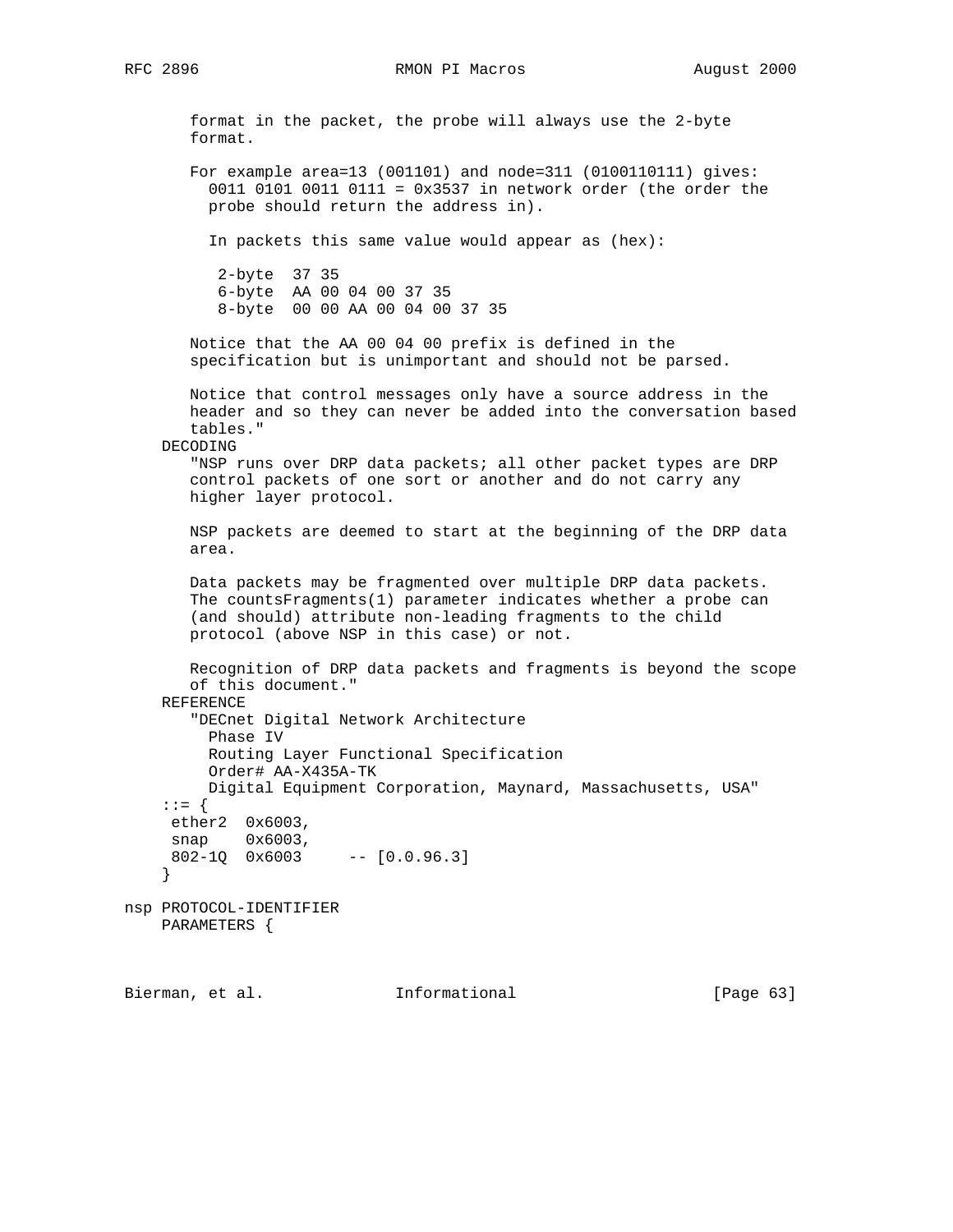```
 tracksSessions(1)
 }
     ATTRIBUTES {
     hasChildren(0)
 }
     DESCRIPTION
        "DEC Network Services Protocol."
     CHILDREN
        "Children of NSP are identified by the SCP 8-bit object type.
        Notice that the object type is included only in the session
        establishment messages (connect initiate, retransmitted connect
        initiate).
        Children of NSP are encoded [ 0.0.0.a ] where 'a' is the SCP
        object type. Children of NSP are named as 'nsp' followed by the
        SCP object type in decimal. CTERM is referred to as 'nsp cterm'
        OR 'nsp 42'."
     DECODING
        "An implementation is encouraged to examine SCP headers included
        in NSP control messages in order to determine which child
        protocol is present over a given session. It is beyond the scope
        of this document to define the algorithm used to do this.
        The tracksSessions(1) flag indicates whether the probe can (and
        should) perform this analysis."
     REFERENCE
        "DECnet Digital Network Architecture
          Phase IV
          NSP Functional Specification
          Order# AA-X439A-TK
          Digital Equipment Corporation, Maynard, Massachusetts, USA"
    ::= \{ \text{drop } 1 \}dap-v1 PROTOCOL-IDENTIFIER
     PARAMETERS { }
     ATTRIBUTES { }
    DESCRIPTION
        "DEC Data Access Protocol version 1."
     REFERENCE
        "Digital Corporation"
    ::= \{ nsp 1 \}dap-v4 PROTOCOL-IDENTIFIER
    PARAMETERS { }
    ATTRIBUTES { }
     DESCRIPTION
        "DEC Data Access Protocol versions 4 and above."
     REFERENCE
```
Bierman, et al. **Informational** [Page 64]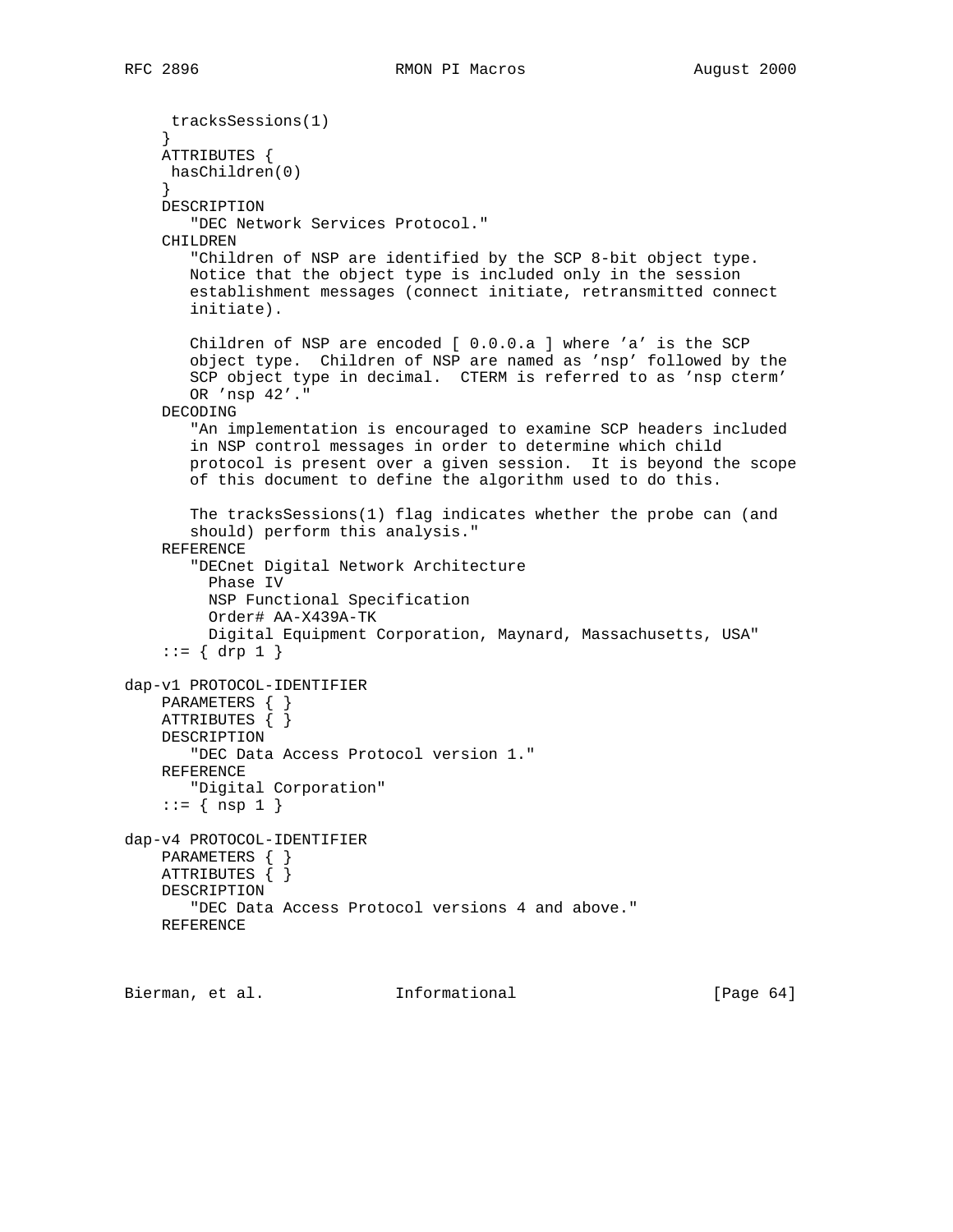```
 "Digital Corporation"
    ::= { nsp 17 }
nice PROTOCOL-IDENTIFIER
     PARAMETERS { }
     ATTRIBUTES { }
    DESCRIPTION
        "DEC Network Information and Control Exchange protocol."
     REFERENCE
        "Digital Corporation"
     ::= { nsp 19 }
dec-loop PROTOCOL-IDENTIFIER
     PARAMETERS { }
     ATTRIBUTES { }
     DESCRIPTION
        "DEC Loopback Protocol."
    REFERENCE
       "Digital Corporation"
    ::= \{ nsp 25 \}dec-event PROTOCOL-IDENTIFIER
    PARAMETERS { }
   ATTRIBUTES \{\} DESCRIPTION
        "DEC Event Protocol."
     REFERENCE
        "Digital Corporation"
    ::= { nsp 26 }
cterm PROTOCOL-IDENTIFIER
    PARAMETERS { }
    ATTRIBUTES { }
    DESCRIPTION
        "DEC CTERM Protocol."
     REFERENCE
       "Digital Corporation"
    ::= { nsp 42 }
3.1.7. The IBM SNA Protocol Stack.
sna-th PROTOCOL-IDENTIFIER
    PARAMETERS { }
    ATTRIBUTES { }
    DESCRIPTION
        "IBM's SNA TH protocol."
     REFERENCE
        "IBM Systems Network Architecture
```
Bierman, et al. **Informational** [Page 65]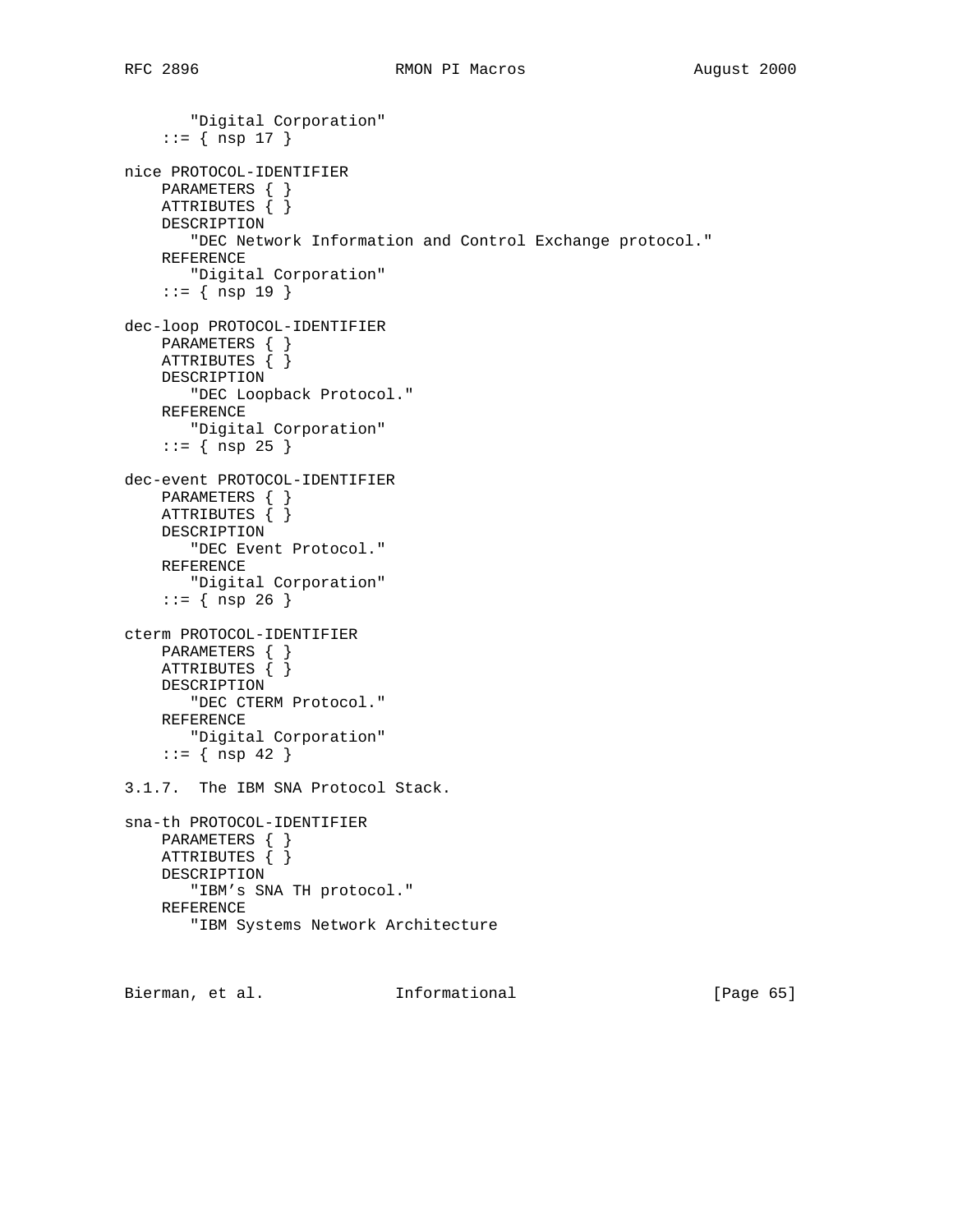Format and Protocol Reference Manual: Architectural Logic SC30-3112-2 IBM System Communications Division, Publications Development, Department E02, PO Box 12195, Research Triangle Park, North Carolina 27709."  $: := \begin{cases} \end{cases}$  $11c$   $0x04$ ,  $[0.0.0.4]$  $11c$   $0x08$ ,  $[0.0.0.8]$  $11c$   $0x0c$ ,  $[0.0.0.12]$ ether2 0x80d5, -- [0.0.128.213]  $802-1Q$   $0x02000004$ ,  $-1Q-LLC$  [2.0.0.4] 802-1Q 0x02000008, -- 1Q-LLC [2.0.0.8]  $802-1Q$   $0x0200000c$ , --  $1Q-LLC$   $[2.0.0.12]$  802-1Q 0x80d5 -- [0.0.128.213] }

3.1.8. The NetBEUI/NetBIOS Family

-- CHILDREN OF NETBIOS -- The NetBIOS/NetBEUI functions are implemented over a wide variety of -- transports. Despite varying implementations they all share two -- features. First, all sessions are established by connecting to -- locally named services. Second, all sessions transport application -- data between the client and the named service. In all cases the -- identification of the application protocol carried within the data -- packets is beyond the scope of this document.] -- -- Children of NetBIOS/NetBEUI are identified by the following (32 bit) -- enumeration  $- -$ -- 1 smb (Microsoft's Server Message Block Protocol) -- 2 notes (Lotus' Notes Protocol) -- 3 cc-mail (Lotus' CC Mail Protocol)  $-$ -- Children of NetBIOS/NetBEUI are encoded as [ a.b.c.d ] where 'a', 'b', -- 'c' and 'd' are the four octets of the enumerated value in network -- order (i.e. 'a' is the MSB and 'd' is the LSB).  $-$ -- For example notes over NetBEUI is declared as -- 'notes ::=  $\{$  netbeui 2  $\}'$ -- but is referred to as -- 'netbeui notes' OR 'netbeui 2'.

Bierman, et al. 1nformational 1999 [Page 66]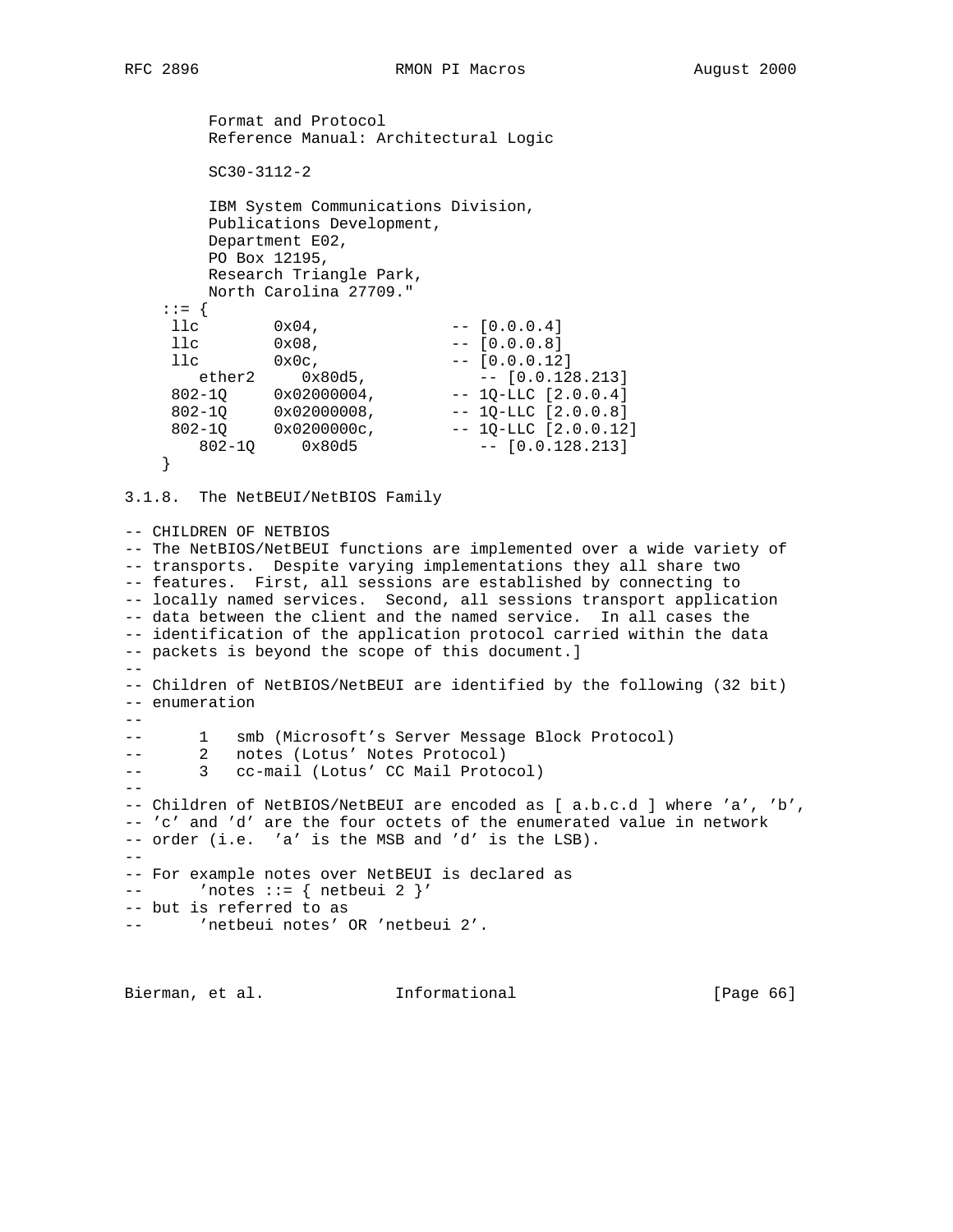```
netbeui PROTOCOL-IDENTIFIER
    PARAMETERS {
     tracksSessions(1)
     }
    ATTRIBUTES {
     hasChildren(0)
     }
    DESCRIPTION
       "Lan Manager NetBEUI protocol."
    CHILDREN
       "See 'CHILDREN OF NETBIOS'"
    DECODING
       "NETBEUI provides a named service lookup function. This function
       allows clients to locate a service by (locally assigned) name.
       An implementation is encouraged to follow lookups and session
       establishments and having determined the child protocol, track
       them.
       How the child protocol is determined and how the sessions are
       tracked is an implementation specific matter and is beyond the
       scope of this document."
    REFERENCE
       "IBM"
     ::= {
11c 0xF0, - [0.0.0.240]
 802-1Q 0x020000F0 -- 1Q-LLC [2.0.0.240]
     }
nbt-name PROTOCOL-IDENTIFIER
    PARAMETERS { }
    ATTRIBUTES { }
    DESCRIPTION
       "NetBIOS-over-TCP name protocol."
    REFERENCE
       "RFC 1001 [RFC1001] defines the 'PROTOCOL STANDARD FOR A NetBIOS
       SERVICE ON A TCP/UDP TRANSPORT: CONCEPTS AND METHODS.' RFC 1002
       [RFC1002] defines the 'PROTOCOL STANDARD FOR A NetBIOS SERVICE ON
       A TCP/UDP TRANSPORT: DETAILED SPECIFICATIONS'."
     ::= {
 udp 137,
 tcp 137
     }
nbt-session PROTOCOL-IDENTIFIER
    PARAMETERS { }
    ATTRIBUTES { }
    DESCRIPTION
Bierman, et al. Informational [Page 67]
```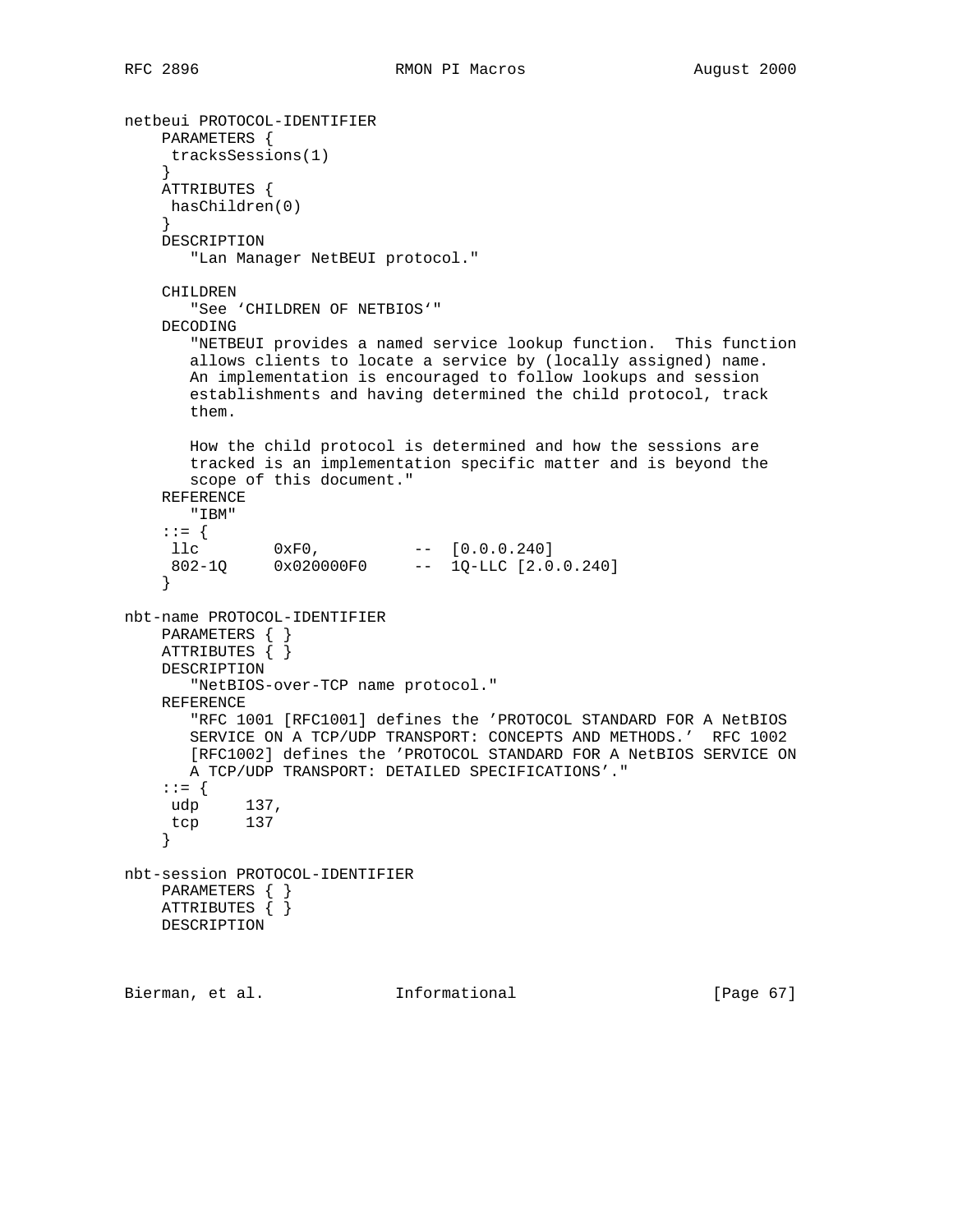```
 "NetBIOS-over-TCP session protocol."
     REFERENCE
        "RFC 1001 [RFC1001] defines the 'PROTOCOL STANDARD FOR A NetBIOS
        SERVICE ON A TCP/UDP TRANSPORT: CONCEPTS AND METHODS.' RFC 1002
       [RFC1002] defines the 'PROTOCOL STANDARD FOR A NetBIOS SERVICE ON
       A TCP/UDP TRANSPORT: DETAILED SPECIFICATIONS'."
     ::= {
     udp 139,
     tcp 139
     }
nbt-data PROTOCOL-IDENTIFIER
     PARAMETERS { }
    ATTRIBUTES {
     hasChildren(0)
 }
    DESCRIPTION
       "NetBIOS-over-TCP datagram protocol."
     CHILDREN
        "See 'CHILDREN OF NETBIOS'"
     REFERENCE
        "RFC 1001 [RFC1001] defines the 'PROTOCOL STANDARD FOR A NetBIOS
        SERVICE ON A TCP/UDP TRANSPORT: CONCEPTS AND METHODS.' RFC 1002
       [RFC1002] defines the 'PROTOCOL STANDARD FOR A NetBIOS SERVICE ON
       A TCP/UDP TRANSPORT: DETAILED SPECIFICATIONS'."
     ::= {
     udp 138,
     tcp 138
     }
netbios-3com PROTOCOL-IDENTIFIER
     PARAMETERS { }
     ATTRIBUTES {
     hasChildren(0)
     }
    DESCRIPTION
      "3COM NetBIOS protocol."
     CHILDREN
       "See 'CHILDREN OF NETBIOS'"
     REFERENCE
       "3Com Corporation"
     ::= {
     ether2 0x3C00,
     ether2 0x3C01,
     ether2 0x3C02,
     ether2 0x3C03,
     ether2 0x3C04,
```
Bierman, et al. **Informational** [Page 68]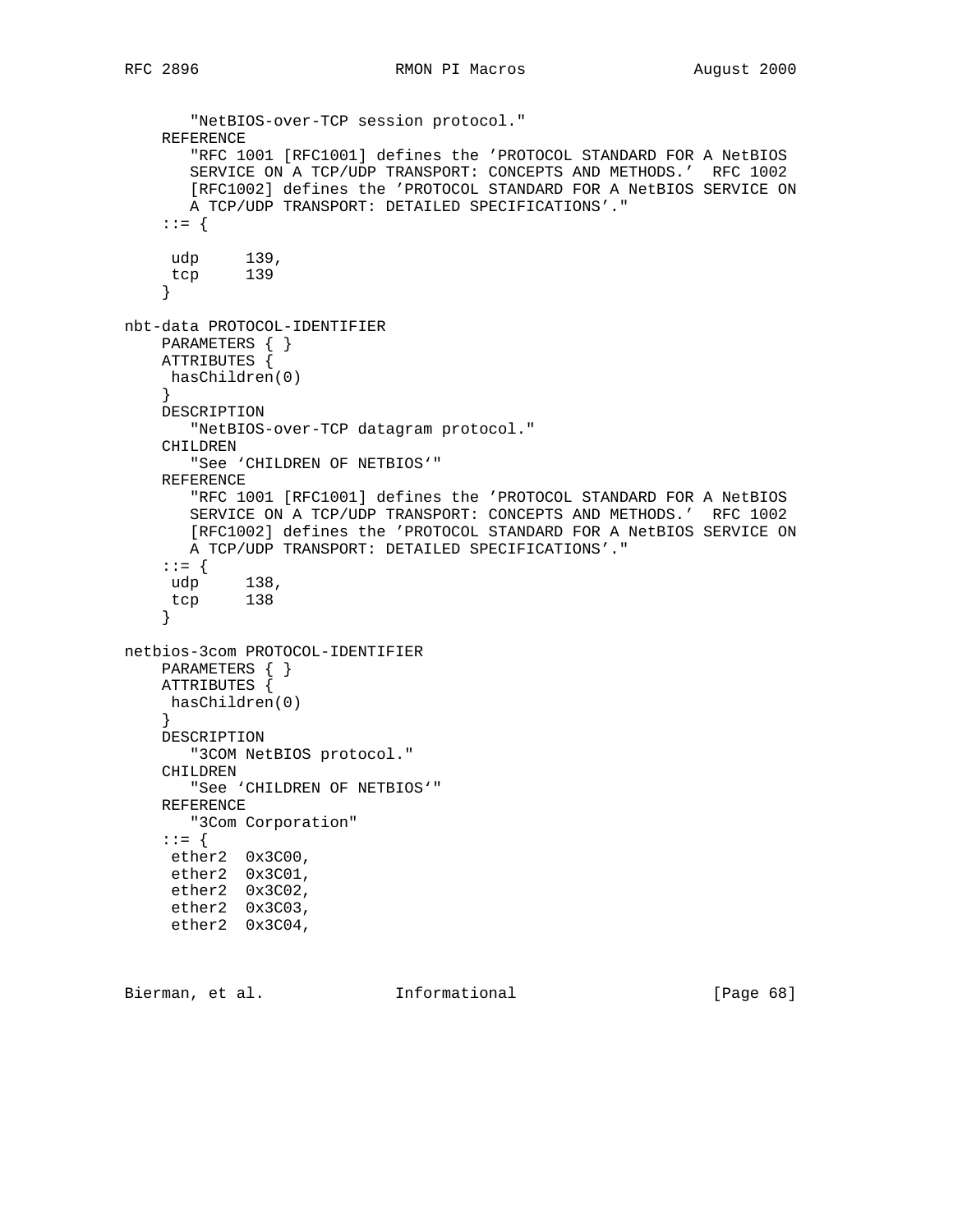ether2 0x3C05,

 ether2 0x3C06, ether2 0x3C07, ether2 0x3C08, ether2 0x3C09, ether2 0x3C0A, ether2 0x3C0B, ether2 0x3C0C, ether2 0x3C0D, 802-1Q 0x3C00, 802-1Q 0x3C01, 802-1Q 0x3C02, 802-1Q 0x3C03, 802-1Q 0x3C04, 802-1Q 0x3C05, 802-1Q 0x3C06, 802-1Q 0x3C07, 802-1Q 0x3C08, 802-1Q 0x3C09, 802-1Q 0x3C0A, 802-1Q 0x3C0B, 802-1Q 0x3C0C, 802-1Q 0x3C0D } nov-netbios PROTOCOL-IDENTIFIER PARAMETERS { } ATTRIBUTES { hasChildren(0) } DESCRIPTION "Novell's version of the NetBIOS protocol." CHILDREN "See 'CHILDREN OF NETBIOS'" REFERENCE "Novell Corporation" ::= { nov-sap 0x0020, -- preferred encapsulation to use, even though -- the following are typically used also -- ipx 0x14, -- when reached by IPX packet type -- nov-pep 0x0455 -- when reached by socket number } burst PROTOCOL-IDENTIFIER PARAMETERS { } ATTRIBUTES { } DESCRIPTION "Novell burst-mode transfer"

Bierman, et al. **Informational** [Page 69]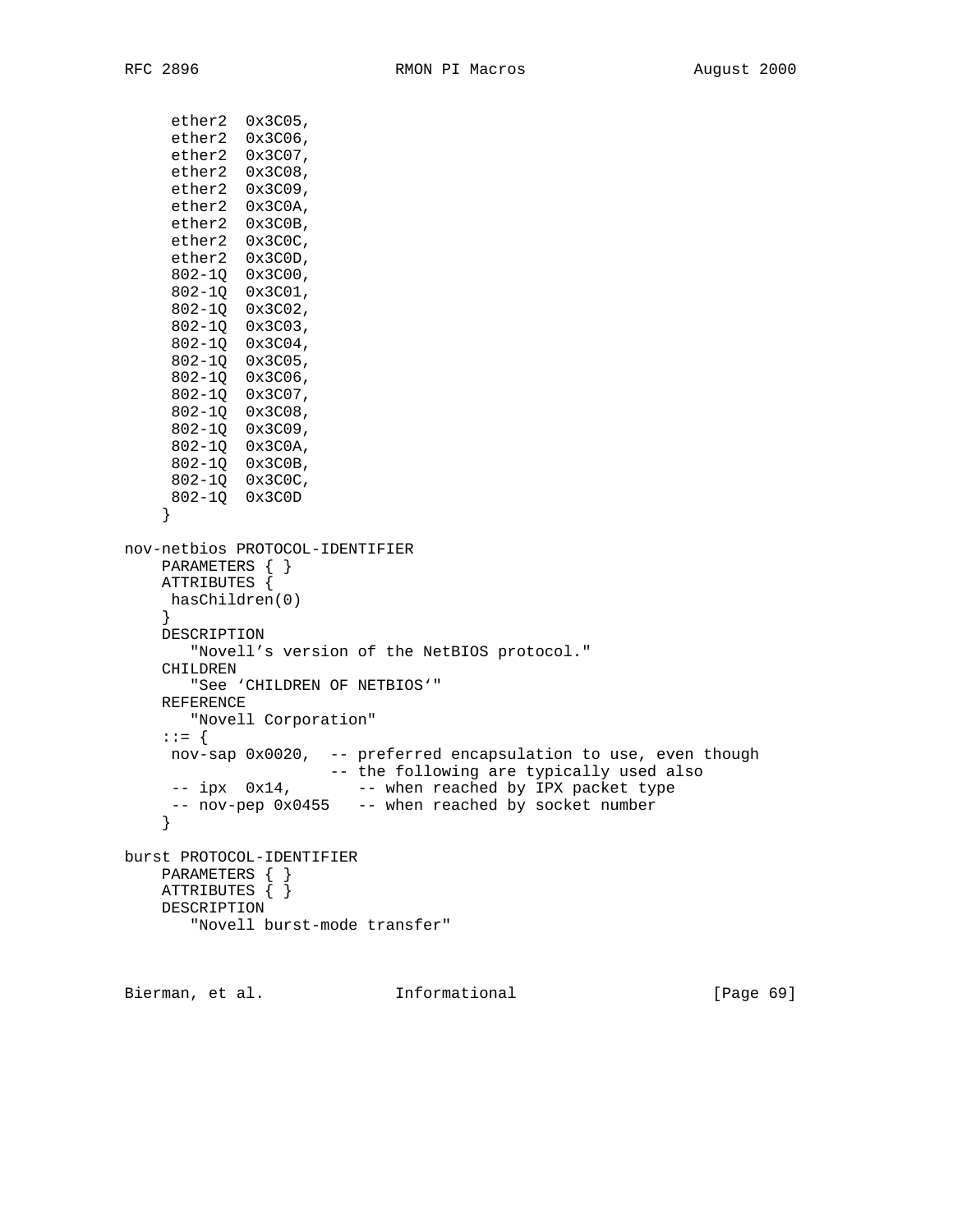```
 REFERENCE
      "Novell Corporation"
   ::= { nov-pep 0 \times 0 d05 }
3.2. Multi-stack protocols
smb PROTOCOL-IDENTIFIER
   PARAMETERS { }
   ATTRIBUTES { }
    DESCRIPTION
      "Microsoft Server Message Block Protocol."
    REFERENCE
      "Microsoft Corporation"
    ::= {
netbeui 1,
 netbios-3com 1,
 nov-netbios 1,
 nbt-data 1,
 nbt-session 1,
 nov-pep 0x550,
 nov-pep 0x552
    }
notes PROTOCOL-IDENTIFIER
 PARAMETERS { }
 ATTRIBUTES { }
    DESCRIPTION
      "Lotus Notes Protocol."
    REFERENCE
    "Lotus Development"
    ::= {
   netbeui 2,
    netbios-3com 2,
 nov-netbios 2,
 nbt-data 2,
 tcp 1352,
 udp 1352,
 nov-sap 0x039b
    }
ccmail PROTOCOL-IDENTIFIER
   PARAMETERS { }
    ATTRIBUTES { }
    DESCRIPTION
      "Lotus CC-mail Protocol."
    REFERENCE
```
Bierman, et al. 1nformational [Page 70]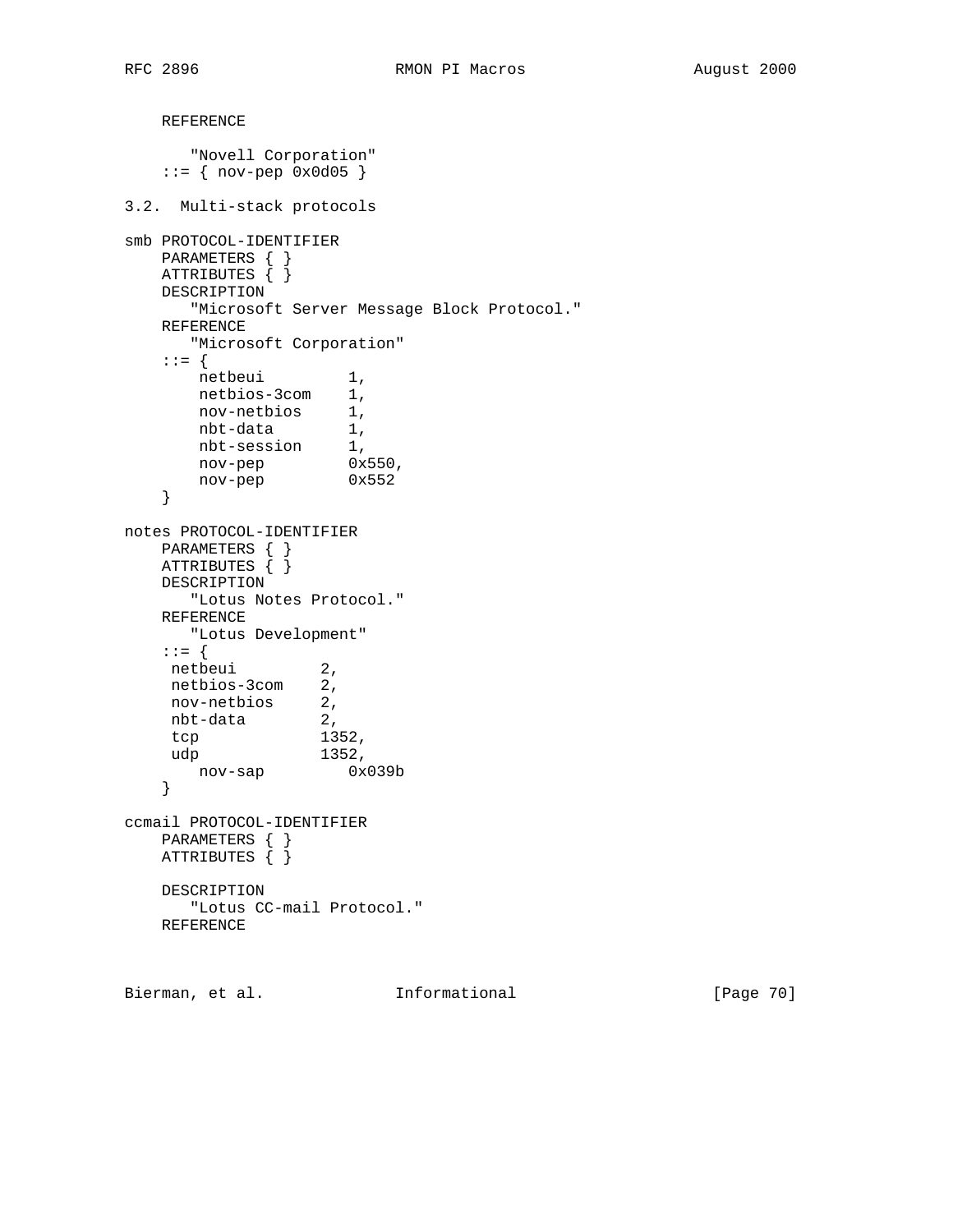```
 "Lotus Development"
     ::= {
 netbeui 3,
 netbios-3com 3,
    nov-netbios 3,<br>nbt-data 3.
    nbt-data 3,<br>tcp 3264,
    tcp 326
     udp 3264
     }
snmp PROTOCOL-IDENTIFIER
    PARAMETERS { }
   ATTRIBUTES \{\} DESCRIPTION
        "Simple Network Management Protocol. Includes SNMPv1 and SNMPv2
        protocol versions. Does not include SNMP trap packets."
     REFERENCE
        "The SNMP SMI is defined in RFC 1902 [RFC1902]. Version 1 of the
        SNMP protocol is defined in RFC 1905 [RFC1905]. Transport
        mappings are defined in RFC 1906 [RFC1906]; RFC 1420 (SNMP over
       IPX) [RFC1420]; RFC 1419 (SNMP over AppleTalk) [RFC1419]."
     ::= {
     udp 161,
       nov-pep 0x900f, -- [ 0.0.144.15 ]
     atalk 8,
     tcp 161
     }
snmptrap PROTOCOL-IDENTIFIER
    PARAMETERS { }
    ATTRIBUTES { }
    DESCRIPTION
        "Simple Network Management Protocol Trap Port."
     REFERENCE
        "The SNMP SMI is defined in RFC 1902 [RFC1902]. The SNMP
        protocol is defined in RFC 1905 [RFC1905]. Transport mappings
        are defined in RFC 1906 [RFC1906]; RFC 1420 (SNMP over IPX)
       [RFC1420]; RFC 1419 (SNMP over AppleTalk) [RFC1419]."
     ::= {
     udp 162,
       nov-pep 0x9010,
     atalk 9,
     tcp 162
     }
-- END
```
Bierman, et al. Informational [Page 71]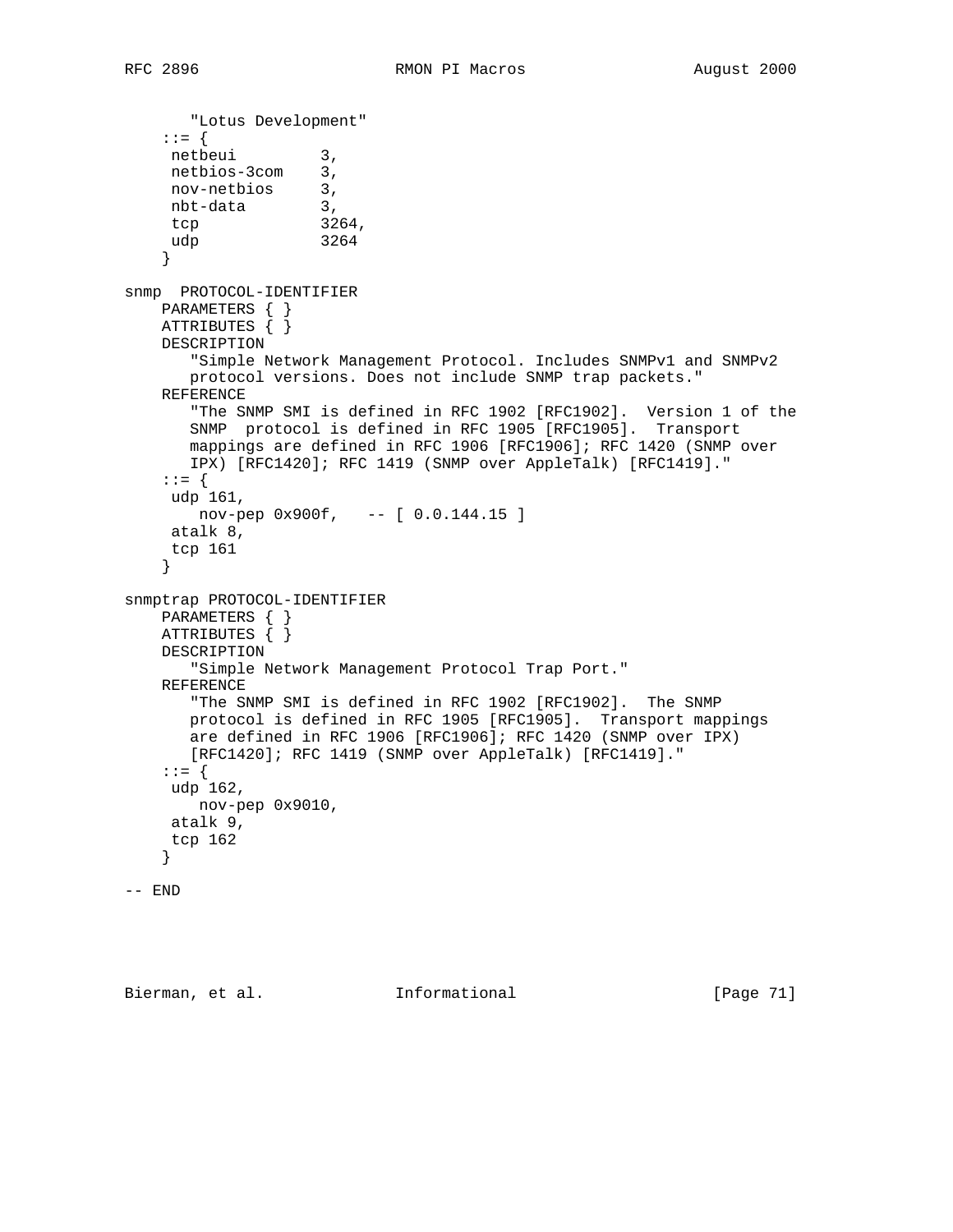## 4. Intellectual Property

 The IETF takes no position regarding the validity or scope of any intellectual property or other rights that might be claimed to pertain to the implementation or use of the technology described in this document or the extent to which any license under such rights might or might not be available; neither does it represent that it has made any effort to identify any such rights. Information on the IETF's procedures with respect to rights in standards-track and standards-related documentation can be found in BCP-11. Copies of claims of rights made available for publication and any assurances of licenses to be made available, or the result of an attempt made to obtain a general license or permission for the use of such proprietary rights by implementors or users of this specification can be obtained from the IETF Secretariat."

 The IETF invites any interested party to bring to its attention any copyrights, patents or patent applications, or other proprietary rights which may cover technology that may be required to practice this standard. Please address the information to the IETF Executive Director.

5. Acknowledgements

This document was produced by the IETF RMONMIB Working Group.

 The authors wish to thank the following people for their contributions to this document:

 Anil Singhal Frontier Software Development, Inc.

 Jeanne Haney Bay Networks

 Dan Hansen Network General Corp.

 Special thanks are in order to the following people for writing RMON PI macro compilers, and improving the specification of the PI macro language:

 David Perkins DeskTalk Systems, Inc.

 Skip Koppenhaver Technically Elite, Inc.

Bierman, et al. Informational [Page 72]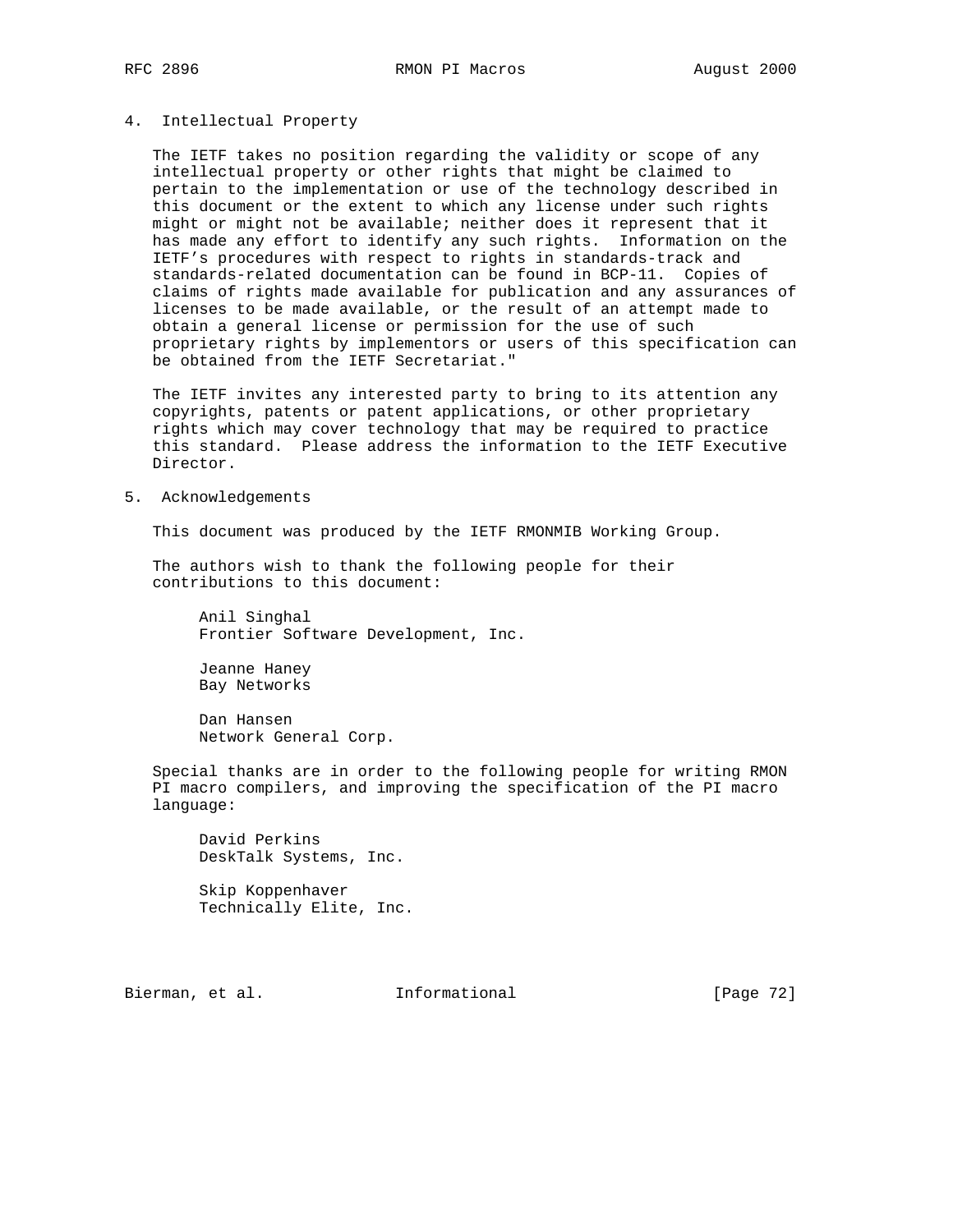RFC 2896 **RMON PI Macros August 2000** 

## 6. References

- [IEN158] J. Haverty, "XNET Formats for Internet Protocol Version 4", IEN 158, October 1980.
- [RFC407] Bressler, R., Guida. R. and A. McKenzie, "Remote Job Entry Protocol", RFC 407, October 1972.
- [RFC493] Michener, J., Cotton, I., Kelley, K., Liddle, D. and E. Meyer, "E.W., Jr Graphics Protocol", RFC 493, April 1973.
- [RFC734] Crispin, M., "SUPDUP Protocol", RFC 734, October 1977.
- [RFC740] Braden, R., "NETRJS Protocol", RFC 740, November 1977.
- [RFC741] Cohen, D., "Specifications for the Network Voice Protocol", RFC 741, ISI/RR 7539, March 1976.
- [RFC759] Postel, J., "Internet Message Protocol", RFC 759, August 1980.
- [RFC768] Postel, J., "User Datagram Protocol", STD 6, RFC 768, August 1980.
- [RFC791] Postel, J., "Internet Protocol DARPA Internet Program Protocol Specification", STD 5, RFC 791, September 1981.
- [RFC792] Postel, J., "Internet Control Message Protocol DARPA Internet Program Protocol Specification", STD 5, RFC 792, September 1981.
- [RFC793] Postel, J., "Transmission Control Protocol DARPA Internet Program Protocol Specification", STD 5, RFC 793, September 1981.
- [RFC818] Postel, J., "Remote User Telnet service", RFC 818, November 1982.
- [RFC821] Postel, J., "Simple Mail Transfer Protocol", STD 10, RFC 821, August 1982.
- [RFC823] Hinden, R. and A. Sheltzer, "The DARPA Internet Gateway", RFC 823, September 1982.
- [RFC826] Plummer, D., "An Ethernet Address Resolution Protocol or Converting Network Protocol Addresses to 48-bit Ethernet Addresses for Transmission on Ethernet Hardware", STD 37, RFC 826, November 1982.

Bierman, et al. 1nformational [Page 73]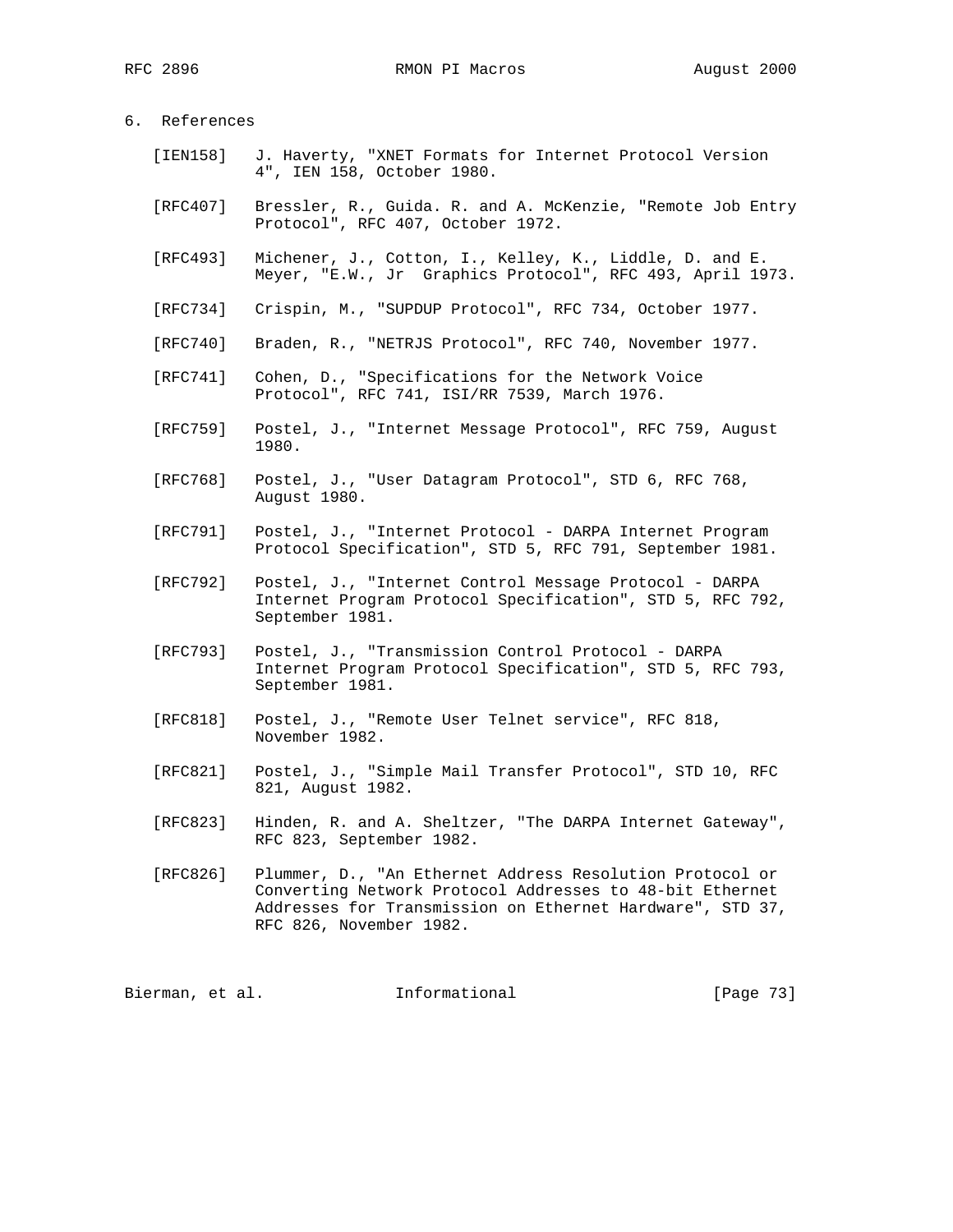RFC 2896 RMON PI Macros August 2000

- [RFC854] Postel, J. and J. Reynolds, "Telnet Protocol Specification", STD 8, RFC 854, May 1983. [RFC862] Postel, J., "Echo Protocol", STD 20, RFC 862, May 1983. [RFC863] Postel, J., "Discard Protocol", STD 21, RFC 863, May 1983. [RFC864] Postel, J., "Character Generator Protocol", STD 22, RFC 864, May 1983. [RFC865] Postel, J., "Quote of the Day Protocol", STD 23, RFC 865, May 1983. [RFC866] Postel, J., "Active Users", STD 26, RFC 866, May 1983. [RFC867] Postel, J., "Daytime Protocol", STD 25, RFC 867, May 1983. [RFC868] Postel, J., "Time Protocol", STD 26, RFC 868, May 1983. [RFC869] Hinden, R., "A Host Monitoring Protocol", RFC 869, December 1983. [RFC887] Accetta, M., "Resource Location Protocol", RFC 887, December 1983. [RFC904] International Telegraph and Telephone Co., D. Mills, "Exterior Gateway Protocol Formal Specification", STD 18, RFC 904, April 1984. [RFC905] McKenzie, A., "ISO Transport Protocol Specification - ISO DP 8073", RFC 905, April 1984. [RFC908] Velten, D., Hinden, R., and J. Sax, "Reliable Data Protocol", RFC 908, July 1984. [RFC913] Lottor, M., "Simple File Transfer Protocol", RFC 913, September 1984. [RFC915] Elvy, M. and R. Nedved, "Network mail path service", RFC 915, December 1984. [RFC937] Butler, M., Chase, D., Goldberger, J., Postel, J., and J. Reynolds, "Post Office Protocol - version 2", RFC 937, February 1985.
- [RFC938] Miller, T., "Internet Reliable Transaction Protocol", RFC 938, February 1985.

Bierman, et al. 1nformational 1999 [Page 74]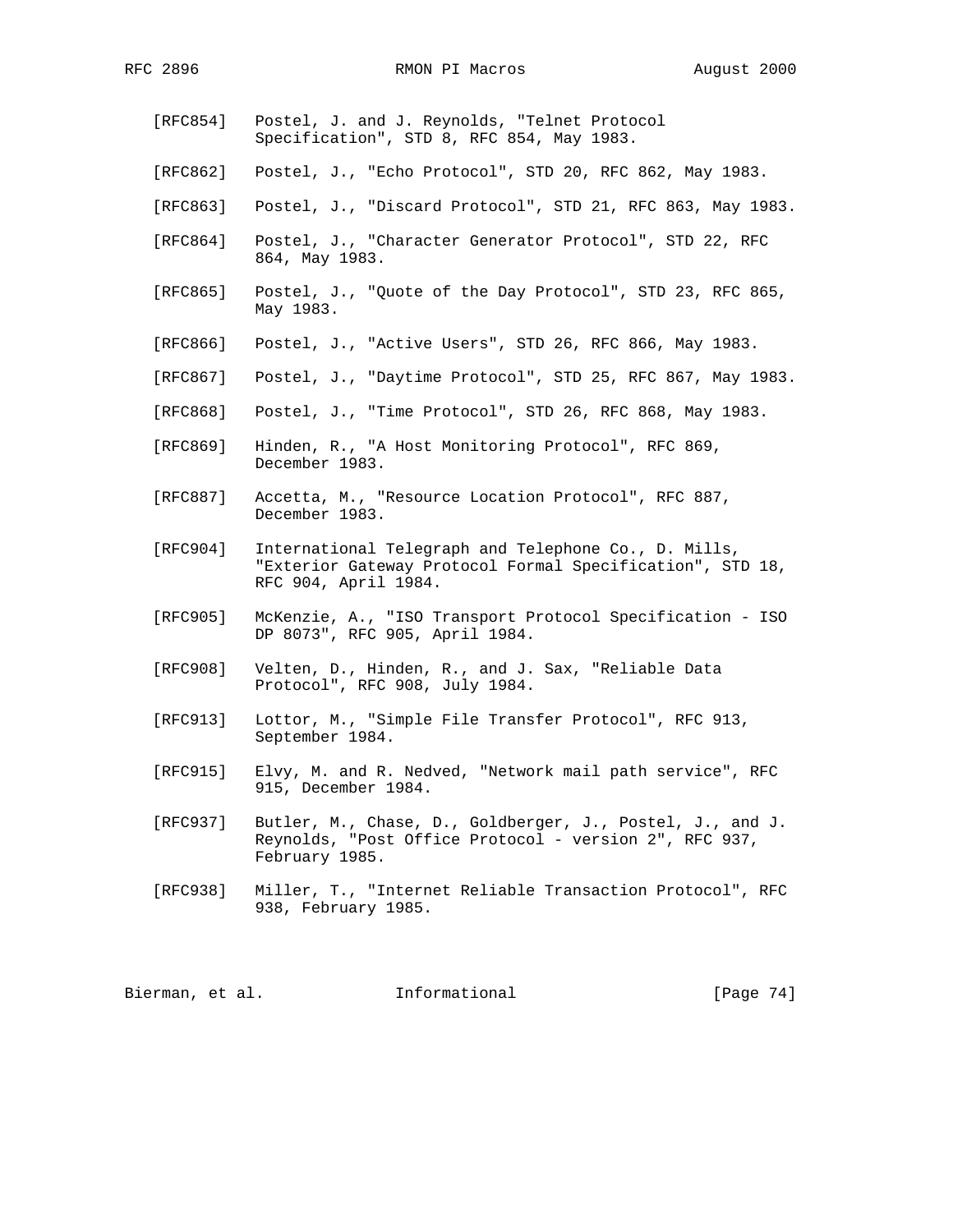- [RFC951] Croft, W. and J. Gilmore, "BOOTSTRAP Protocol (BOOTP)", RFC 951, September 1985.
- [RFC953] Feinler, E., Harrenstien, K. and M. Stahl, "Hostname Server", RFC 953, October 1985.
- [RFC954] Feinler, E., Harrenstien, K. and M. Stahl, "NICNAME/WHOIS", RFC 954, October 1985.
- [RFC959] Postel, J., and J. Reynolds, "File Transfer Protocol", STD 9, RFC 959, October 1985.
- [RFC972] Wancho, F., "Password Generator Protocol", RFC 972, January 1986.
- [RFC977] Kantor, B. and P. Lapsley, "Network News Transfer Protocol: A Proposed Standard for the Stream-Based Transmission of News", RFC 977, February 1986.
- [RFC996] Mills, D., "Statistics server", RFC 996, February 1987.
- [RFC998] Clark, D., Lambert, M. and L. Zhang, "NETBLT: A Bulk Data Transfer Protocol", RFC 998, March 1987.
- [RFC1001] NetBIOS Working Group in the Defense Advanced Research Projects Agency, Internet Activities Board, End-to-End Services Task Force. "Protocol standard for a NetBIOS service on a TCP/UDP transport: Concepts and methods", STD 19, RFC 1001, March 1987.
- [RFC1002] NetBIOS Working Group in the Defense Advanced Research Projects Agency, Internet Activities Board, End-to-End Services Task Force. "Protocol standard for a NetBIOS service on a TCP/UDP transport: Detailed specifications.", STD 19, RFC 1002, March 1987.
- [RFC1021] Partridge, C. and G. Trewitt, "High-level Entity Management System HEMS", RFC 1021, October 1987.
- [RFC1028] Case, J., Davin, J., Fedor, M. and M. Schoffstall, "Simple Gateway Monitoring Protocol", RFC 1028, November 1987.
- [RFC1035] Mockapetris, P., "Domain Names Implementation and Specification", STD 13, RFC 1035, November 1987.
- [RFC1056] Lambert, M., "PCMAIL: A distributed mail system for personal computers", RFC 1056, June 1988.

Bierman, et al. Informational [Page 75]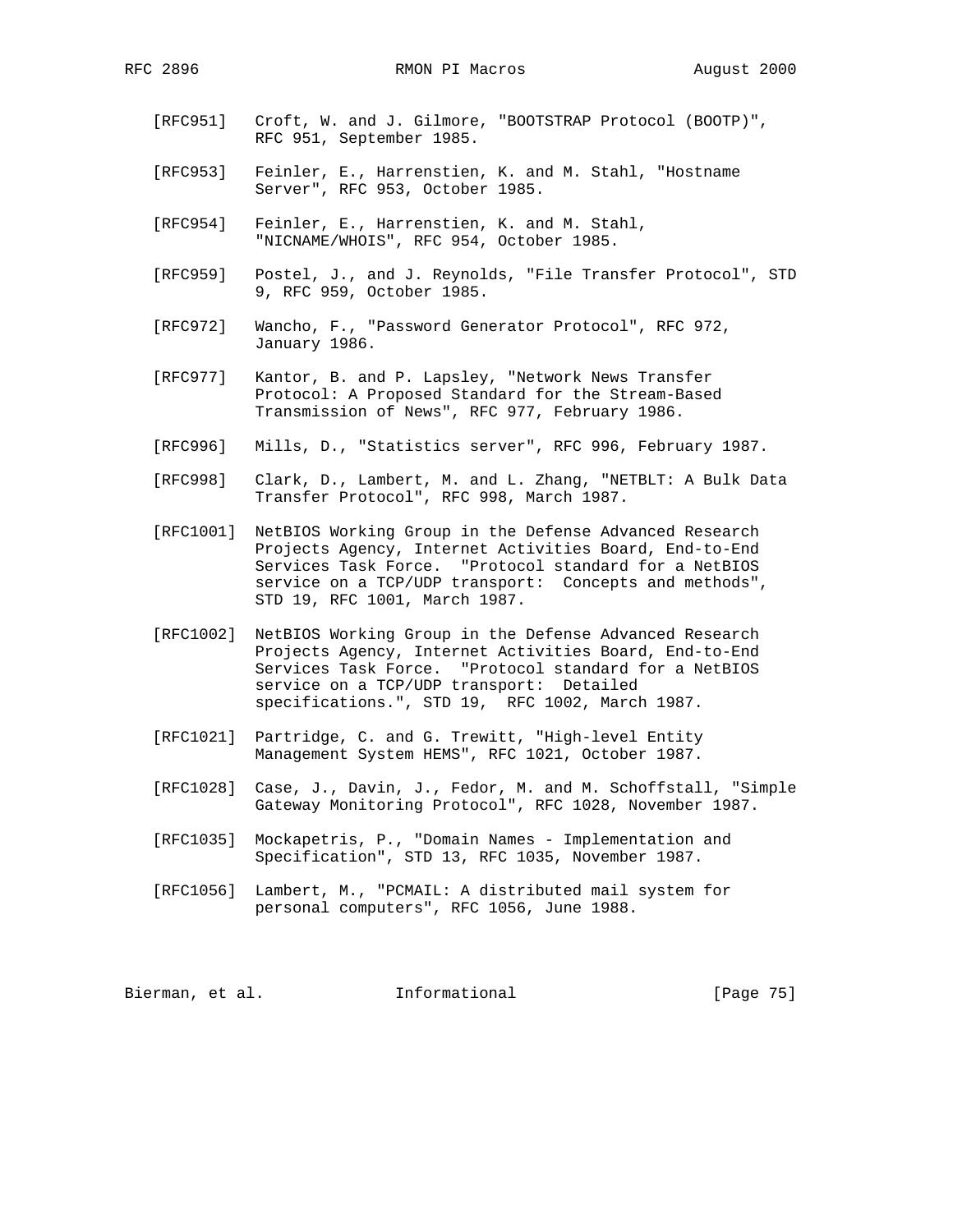- [RFC1057] Sun Microsystems, Inc, "RPC: Remote Procedure Call Protocol Specification version 2", RFC 1057, June 1988.
- [RFC1064] Crispin, M., "Interactive Mail Access Protocol: Version 2", RFC 1064, July 1988.
- [RFC1068] DeSchon, A. and R. Braden, "Background File Transfer Program BFTP", RFC 1068, August 1988.
- [RFC1070] Hagens, R., Hall, N. and M. Rose, "Use of the Internet as a subnetwork for experimentation with the OSI network layer", RFC 1070, February 1989.
- [RFC1078] Lottor, M., "TCP port service Multiplexer TCPMUX", RFC 1078, November, 1988.
- [RFC1086] Onions, J. and M. Rose, "ISO-TP0 bridge between TCP and X.25", RFC 1086, December 1988.
- [RFC1095] Warrier, U. and L. Besaw, "Common Management Information Services and Protocol over TCP/IP (CMOT)", RFC 1095, April 1989.
- [RFC1112] Deering, S., "Host Extensions for IP Multicasting", STD 5, RFC 1112, August 1989.
- [RFC1155] Rose, M. and K. McCloghrie, "Structure and Identification of Management Information for TCP/IP-based Internets", STD 16, RFC 1155, May 1990.
- [RFC1157] Case, J., Fedor, M., Schoffstall, M. and J. Davin, "Simple Network Management Protocol", STD 15, RFC 1157, May 1990.
- [RFC1203] Rice, J., "Interactive Mail Access Protocol Version 3", RFC 1203, February 1991.
- [RFC1204] Lee, D. and S. Yeh, "Message Posting Protocol (MPP)", RFC 1204, February 1991.
- [RFC1212] Rose, M. and K. McCloghrie, "Concise MIB Definitions", STD 16, RFC 1212, March 1991.
- [RFC1213] McCloghrie, K. and M. Rose, "Management Information Base for Network Management of TCP/IP-based internets: MIB-II", STD 17, RFC 1213, March 1991.
- [RFC1215] Rose, M., "A Convention for Defining Traps for use with the SNMP", RFC 1215, March 1991.

Bierman, et al. 1nformational 1999 [Page 76]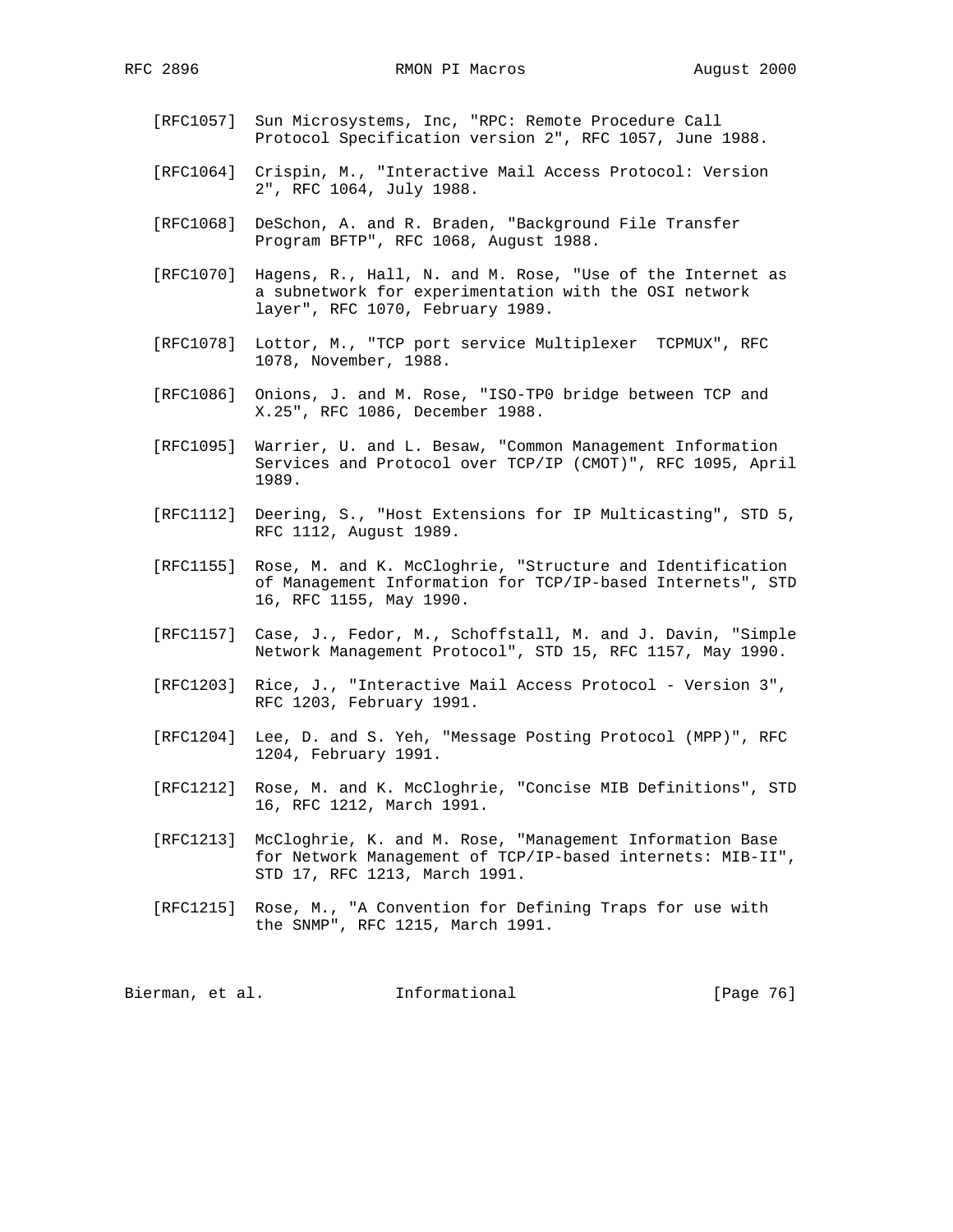- [RFC1226] Kantor, B., "Internet Protocol Encapsulation of AX.25 Frames", RFC 1226, May 1991.
- [RFC1227] Rose, M., "SNMP MUX Protocol and MIB", RFC 1227, May 1991.
- [RFC1234] Provan, D., "Tunneling IPX Traffic through IP Networks", RFC 1234, June 1991.
- [RFC1235] Ioannidis, J. and G. Maguire, Jr., "The Coherent File Distribution Protocol", RFC 1235, June 1991.
- [RFC1241] Mills, D. and R. Woodburn, "A Scheme for an Internet Encapsulation Protocol: Version 1", RFC 1241, July 1991.
- [RFC1249] Howes, T., Smith, M. and B. Beecher, "DIXIE Protocol Specification", RFC 1249, August 1991.
- [RFC1267] Lougheed, K. and Y. Rekhter, "A Border Gateway Protocol 3 (BGP-3)", RFC 1267, October 1991.
- [RFC1282] Kantor, B., "BSD Rlogin", RFC 1282, December 1991.
- [RFC1288] Zimmerman, D., "The Finger User Information Protocol", RFC 1288, December 1991.
- [RFC1301] Amstrong, S., Freier, A. and K. Marzullo, "Multicast Transport Protocol", RFC 1301, February 1992.
- [RFC1305] Mills, D., "Network Time Protocol (v3)", RFC 1305, April 1992.
- [RFC1312] Nelson, R. and G. Arnold, "Message Send Protocol", RFC 1312, April 1992.
- [RFC1339] Dorner, S. and P. Resnick, "Remote Mail Checking Protocol", RFC 1339, June 1992.
- [RFC1350] Sollins, K., "TFTP Protocol (revision 2)", RFC 1350, July 1992.
- [RFC1413] St. Johns, M., "Identification Protocol", RFC 1413, February 1993.
- [RFC1419] Minshall, G. and M. Ritter, "SNMP over AppleTalk", RFC 1419, March 1993.
- [RFC1420] Bostock, S., "SNMP over IPX", RFC 1420, March 1993.

Bierman, et al. 1nformational 1999 [Page 77]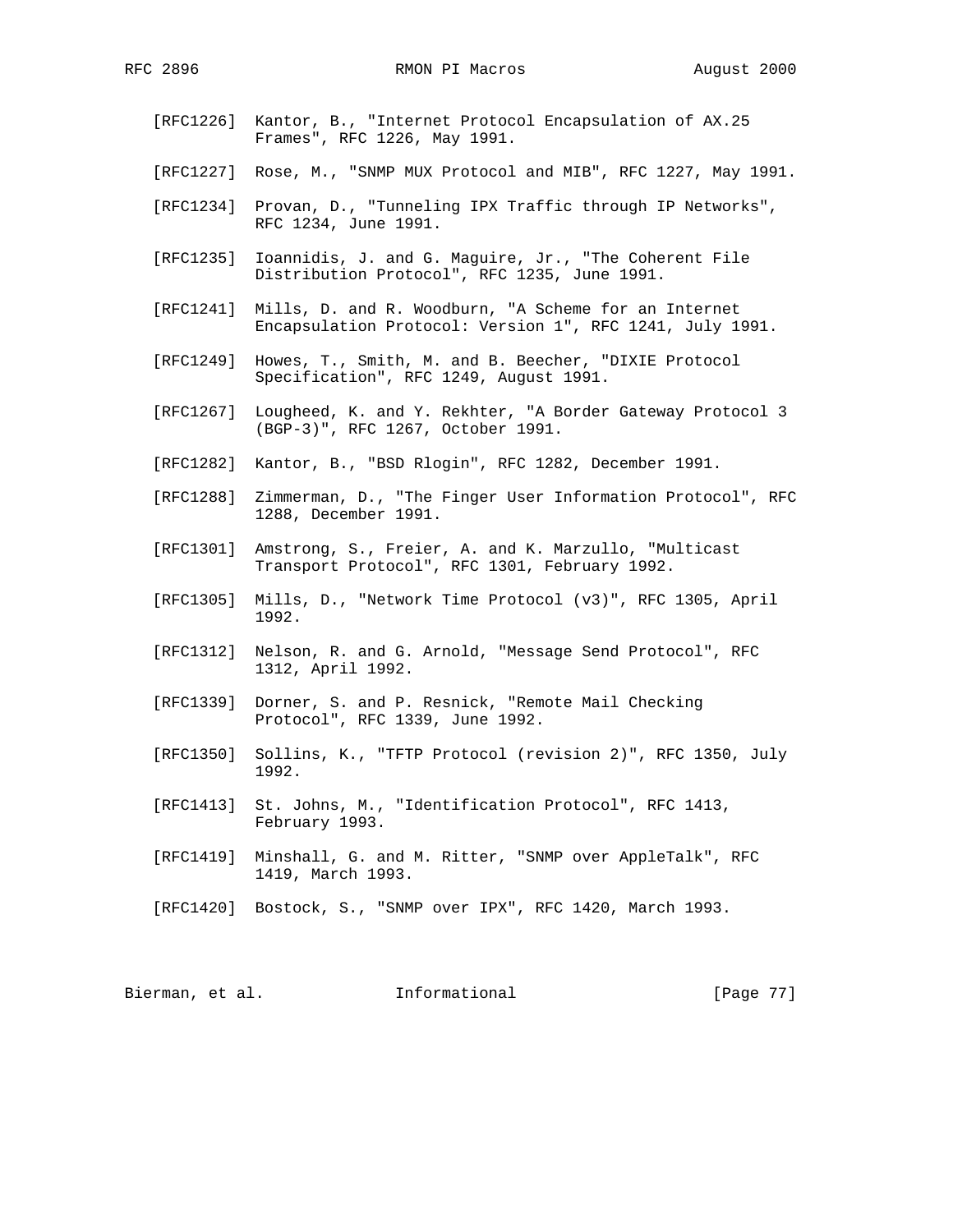- [RFC1436] Anklesaria, F., McCahill, M., Lindner, P., Johnson, D., John, D., Torrey, D. and B. Alberti, "The Internet Gopher Protocol (a distributed document search and retrieval protocol)", RFC 1436, March 1993.
- [RFC1459] Oikarinen, J. and D. Reed, "Internet Relay Chat Protocol", RFC 1459, May 1993.
- [RFC1476] Ullmann, R., "RAP: Internet Route Access Protocol", RFC 1476, June 1993.
- [RFC1479] Steenstrup, M., "Inter-Domain Policy Routing Protocol Specification: Version 1", RFC 1479, July 1993.
- [RFC1483] Heinanen, J., "Multiprotocol Encapsulation over ATM Adaptation Layer 5", RFC 1483, July 1993.
- [RFC1492] Finseth, C., "An Access Control Protocol, Sometimes Called TACACS", RFC 1492, July 1993.
- [RFC1510] Kohl, J. and B. Neuman, "The Kerberos Network Authentication Service (V5)", RFC 1510, September 1993.
- [RFC1583] Moy, J., "OSPF Version 2", RFC 1583, March 1994.
- [RFC1700] Reynolds, J. and J. Postel, "Assigned Numbers", STD 2, RFC 1700, October 1994.
- [RFC1701] Hanks, S., Li, T., Farinacci, D. and P. Traina, "Generic Routing Encapsulation (GRE)", RFC 1701, October 1994.
- [RFC1702] Hanks, S., Li, T., Farinacci, D. and P. Traina, "Generic Routing Encapsulation over IPv4 networks", RFC 1702, October 1994.
- [RFC1725] Myers, J. and M. Rose, "Post Office Protocol Version 3", RFC 1725, November 1994.
- [RFC1729] Lynch, C., "Using the Z39.50 Information Retrieval Protocol in the Internet Environment", RFC 1729, December 1994.
- [RFC1730] Crispin, M., "Internet Message Access Protocol Version 4", RFC 1730, December 1994.
- [RFC1739] Kessler, G. and S. Shepard, "A Primer On Internet and TCP/IP Tools", RFC 1739, December 1994.

Bierman, et al. 1nformational 1999 [Page 78]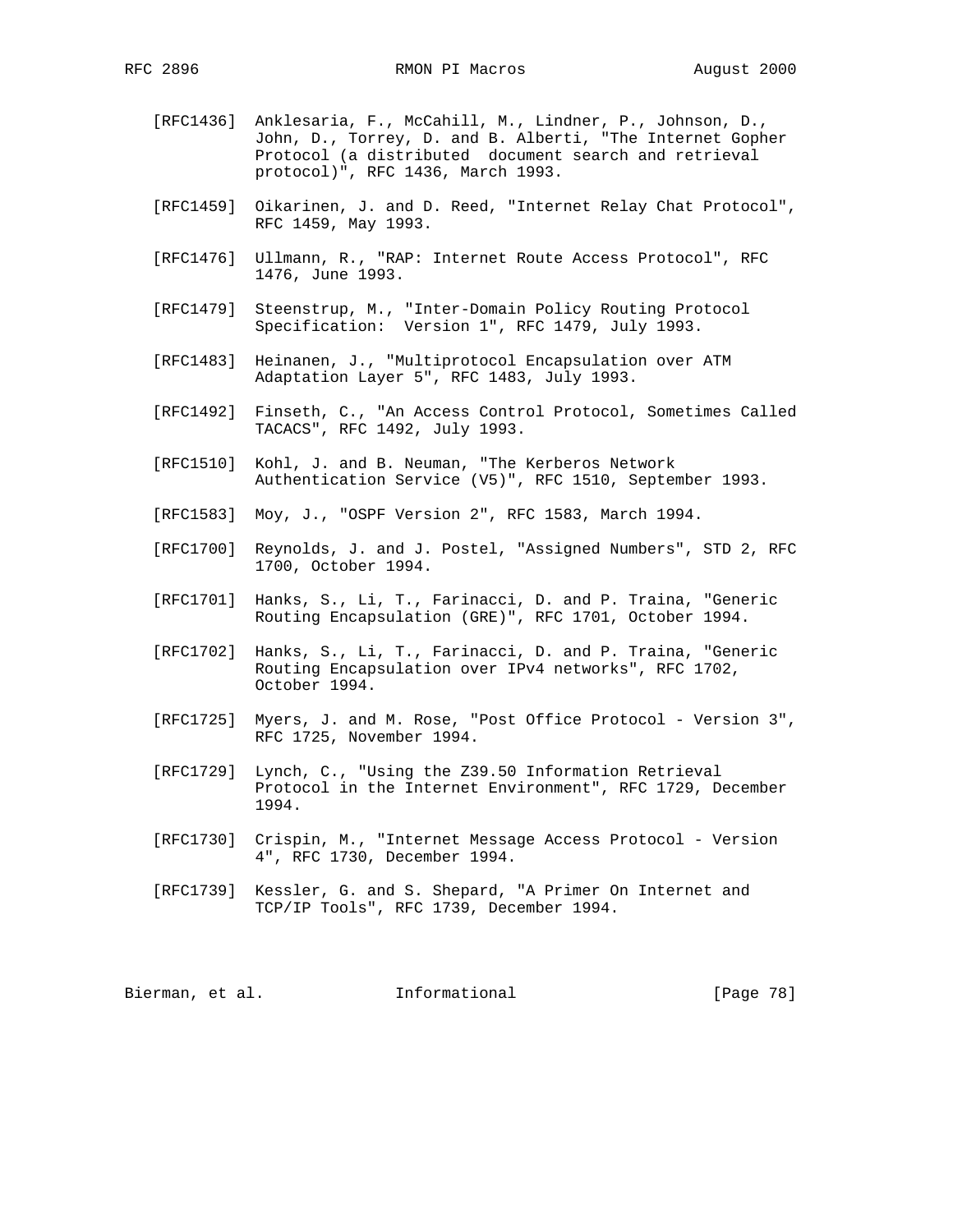- [RFC1745] Varadhan, K., Hares, S. and Y. Rekhter, "BGP4/IDRP for IP---OSPF Interaction", RFC 1745, December 1994.
- [RFC1757] Waldbusser, S., "Remote Network Monitoring MIB", RFC 1757, February 1995.
- [RFC1777] Yeong, W., Howes, T. and S. Kille, "Lightweight Directory Access Protocol", RFC 1777, March 1995.
- [RFC1782] Malkin, G. and A. Harkin, "TFTP Option Extension", RFC 1782, March 1995.
- [RFC1783] Malkin, G. and A. Harkin, "TFTP BlockOption Option", RFC 1783, March 1995.
- [RFC1784] Malkin, G. and A. Harkin, "TFTP Timeout Interval and Transfer Size Options", RFC 1784, March 1995.
- [RFC1798] Young, A., "Connection-less Lightweight Directory Access Protocol", RFC 1798, June 1995.
- [RFC1813] Callaghan, B., Pawlowski, B. and P. Staubach, "NFS Version 3 Protocol Specification", RFC 1813, June 1995.
- [RFC1819] Delgrossi, L. and L. Berger, "Internet Stream Protocol Version 2 (ST2)", RFC 1819, August 1995.
- [RFC1831] Srinivasan, R., "Remote Procedure Call Protocol Version 2", RFC 1831, August 1995.
- [RFC1853] Simpson, W., "IP in IP Tunneling", RFC 1853, October 1995.
- [RFC1901] Case, J., McCloghrie, K., Rose, M. and S. Waldbusser, "Introduction to Community-based SNMPv2", RFC 1901, January 1996.
- [RFC1902] Case, J., McCloghrie, K., Rose, M. and S. Waldbusser, "Structure of Management Information for version 2 of the Simple Network Management Protocol (SNMPv2)", RFC 1902, January 1996.
- [RFC1903] Case, J., McCloghrie, K., Rose, M. and S. Waldbusser, "Textual Conventions for version 2 of the Simple Network Management Protocol (SNMPv2)", RFC 1903, January 1996.

Bierman, et al. 1nformational 1999 [Page 79]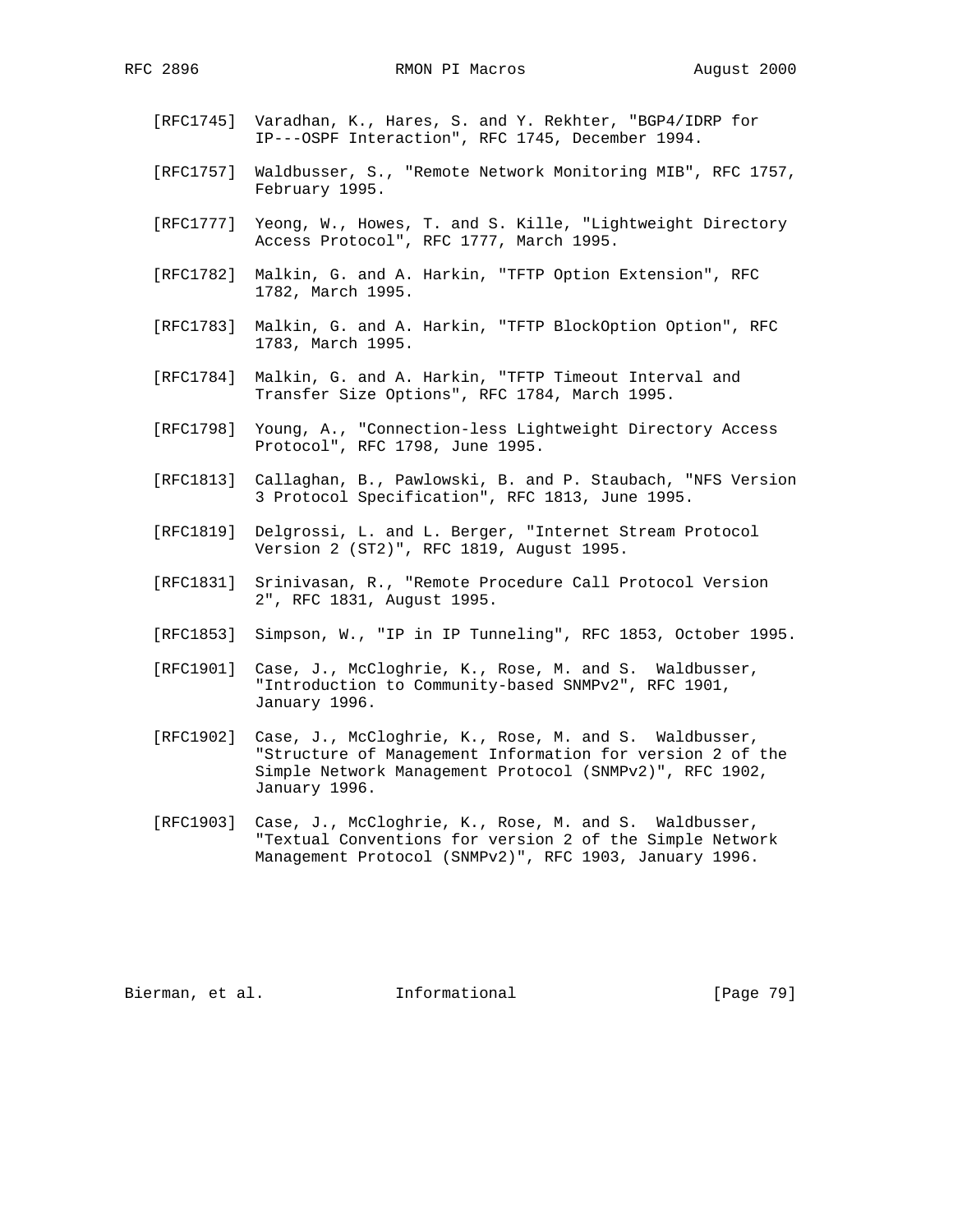- [RFC1904] Case, J., McCloghrie, K., Rose, M. and S. Waldbusser, "Conformance Statements for version 2 of the Simple Network Management Protocol (SNMPv2)", RFC 1904, January 1996.
- [RFC1905] Case, J., McCloghrie, K., Rose, M. and S. Waldbusser, "Protocol Operations for Version 2 of the Simple Network Management Protocol (SNMPv2)", RFC 1905, January 1996.
- [RFC1906] Case, J., McCloghrie, K., Rose, M. and S. Waldbusser, "Transport Mappings for Version 2 of the Simple Network Management Protocol (SNMPv2)", RFC 1906, January 1996.
- [RFC1940] Estrin, D., Li, T., Rekhter, Y., Varadhan, K. and D. Zappala, "Source Demand Routing: Packet Format and Forwarding Specification (Version 1)", RFC 1940, May 1996.
- [RFC1945] Berners-Lee, T. and R. Fielding, "Hypertext Transfer Protocol -- HTTP/1.0", RFC 1945, November 1995.
- [RFC2002] Perkins, C., "IP Mobility Support", RFC 2002, October 1996.
- [RFC2003] Perkins, C., "IP Encapsulation within IP", RFC 2003, October 1996.
- [RFC2021] Waldbusser, S., "Remote Network Monitoring MIB (RMON-2)", RFC 2021, January 1997.
- [RFC2037] McCloghrie, K. and A. Bierman, "Entity MIB using SMIv2", RFC 2037, October 1996.
- [RFC2068] Fielding, R., Gettys, J., Mogul, J., Frystyk, H. and T. Berners-Lee, "Hypertext Transfer Protocol -- HTTP/1.1", RFC 2068, January 1997.
- [RFC2069] Franks, J., Hallam-Baker, P., Hostetler, J., Luotonen, P. A. and E. L. Stewart, "An Extension to HTTP: Digest Access Authentication", RFC 2069, January 1997.
- [RFC2074] Bierman, A. and R. Iddon, "Remote Network Monitoring MIB Protocol Identifiers", RFC 2074, January 1997.
- [RFC2109] Kristol, D. and L. Montulli, "HTTP State Management Mechanism", RFC 2109, February 1997.

Bierman, et al. Informational [Page 80]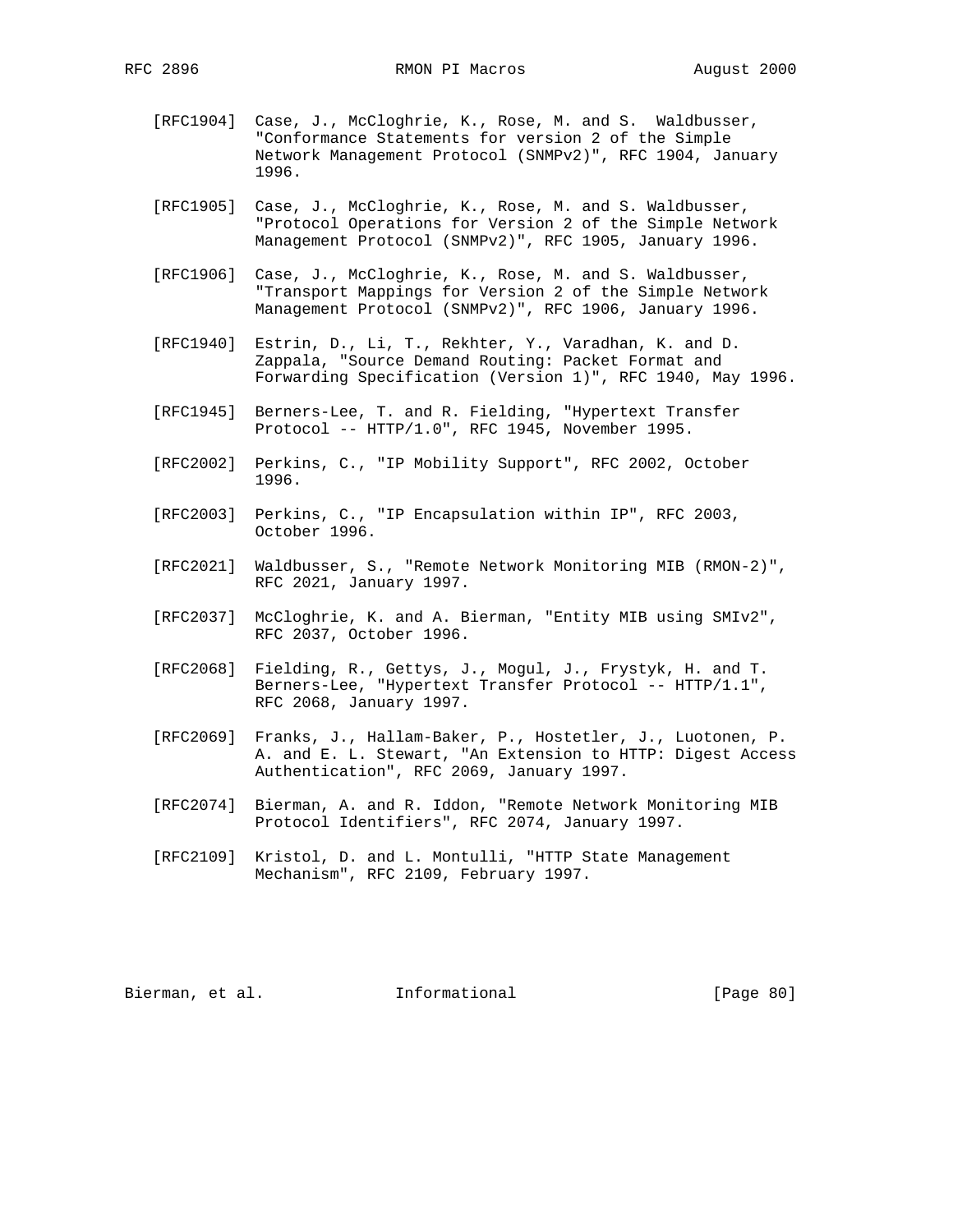- [RFC2138] Rigney, C., Rubens, A., Simpson, W. and W. Willens, "Remote Authentication Dial In User Service (RADIUS)", RFC 2138, April 1997.
- [RFC2139] Rigney, C., "RADIUS Accounting", RFC 2139, April 1997.
- [RFC2145] Mogul, J., Fielding, R., Gettys, J. and H. Frystyk, "Use and interpretation of HTTP version numbers", RFC 2145, May 1997.
- [RFC2205] Braden, R., Zhang, L., Berson, S., Herzog, S. and S. Jamin, "Resource ReSerVation Protocol (RSVP) -- Version 1 Functional Specification", RFC 2205, September, 1997.
- [RFC2233] McCloghrie, K. and F. Kastenholz, "The Interfaces Group MIB Using SMIv2", RFC 2233, November, 1997.
- [RFC2271] Harrington, D., Presuhn, R. and B. Wijnen, "An Architecture for Describing SNMP Management Frameworks", RFC 2271, January 1998.
- [RFC2272] Case, J., Harrington D., Presuhn R. and B. Wijnen, "Message Processing and Dispatching for the Simple Network Management Protocol (SNMP)", RFC 2272, January 1998.
- [RFC2273] Levi, D., Meyer, P. and B. Stewart, "SNMPv3 Applications", RFC 2273, January 1998.
- [RFC2274] Blumenthal, U. and B. Wijnen, "User-based Security Model (USM) for version 3 of the Simple Network Management Protocol (SNMPv3)", RFC 2274, January 1998.
- [RFC2275] Wijnen, B., Presuhn, R. and K. McCloghrie, "View-based Access Control Model (VACM) for the Simple Network Management Protocol (SNMP)", RFC 2275, January 1998.
- [RFC2332] Luciani, J., Katz, D., Piscitello, D., Cole, B. and N. Doraswamy, "NBMA Next Hop Resolution Protocol (NHRP)", RFC 2332, April 1998.
- [RFC2408] Maughan, D., Schertler, M., Schneider, M. and J. Turner, RFC 2408, November 1998.
- [RFC2570] Case, J., Mundy, R., Partain, D. and B. Stewart, "Introduction to Version 3 of the Internet-standard Network Management Framework", RFC 2570, April 1999.

Bierman, et al. 1nformational 1999 [Page 81]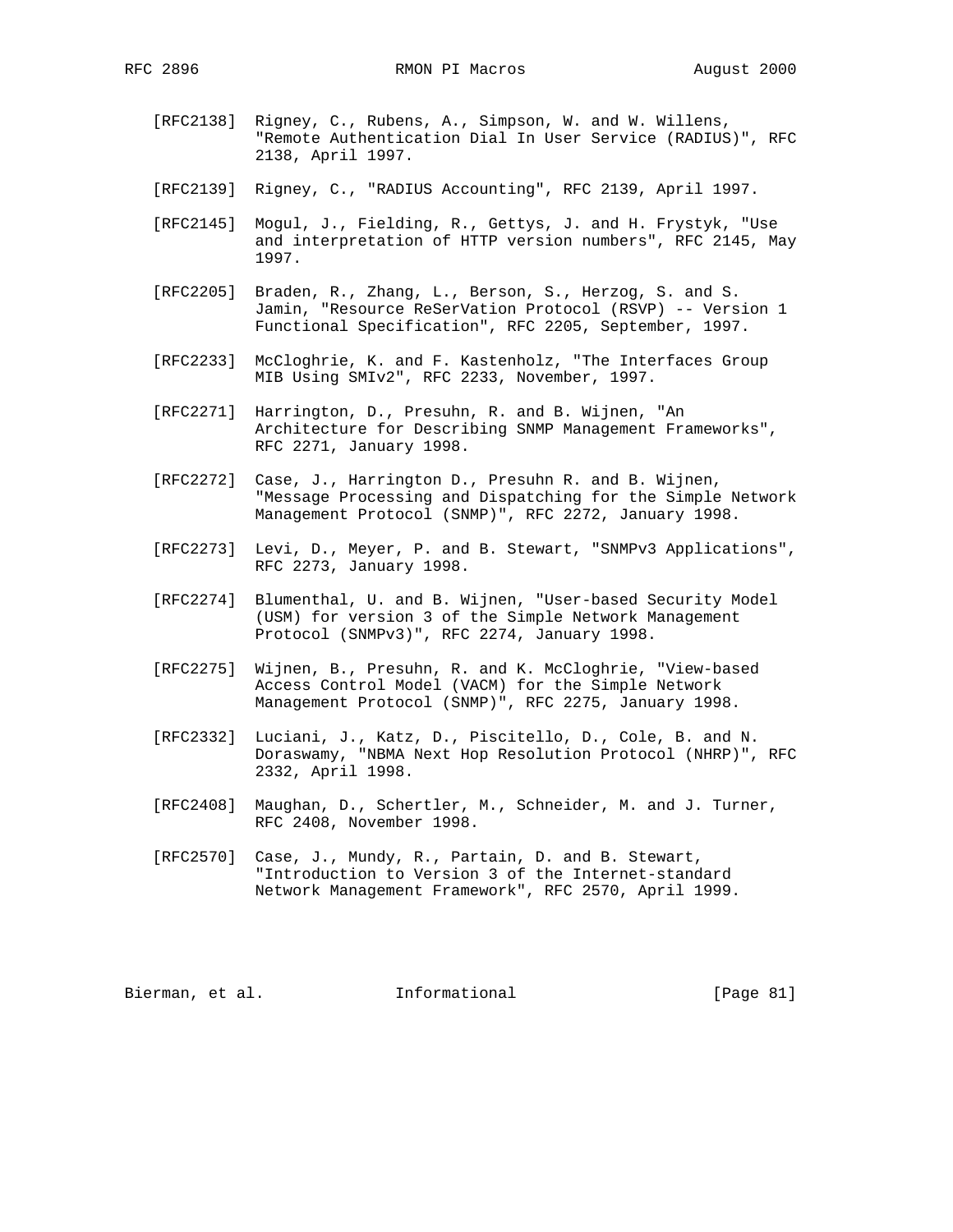- [RFC2571] Harrington, D., Presuhn, R. and B. Wijnen, "An Architecture for Describing SNMP Management Frameworks", RFC 2571, April 1999.
- [RFC2572] Case, J., Harrington D., Presuhn R. and B. Wijnen, "Message Processing and Dispatching for the Simple Network Management Protocol (SNMP)", RFC 2572, April 1999.
- [RFC2573] Levi, D., Meyer, P. and B. Stewart, "SNMPv3 Applications", RFC 2573, April 1999.
- [RFC2574] Blumenthal, U. and B. Wijnen, "User-based Security Model (USM) for version 3 of the Simple Network Management Protocol (SNMPv3)", RFC 2574, April 1999.
- [RFC2575] Wijnen, B., Presuhn, R. and K. McCloghrie, "View-based Access Control Model (VACM) for the Simple Network Management Protocol (SNMP)", RFC 2575, April 1999.
- [RFC2578] McCloghrie, K., Perkins, D., Schoenwaelder, J., Case, J., Rose, M. and S. Waldbusser, "Structure of Management Information Version 2 (SMIv2)", STD 58, RFC 2578, April 1999.
- [RFC2579] McCloghrie, K., Perkins, D., Schoenwaelder, J., Case, J., Rose, M. and S. Waldbusser, "Textual Conventions for SMIv2", STD 58, RFC 2579, April 1999.
- [RFC2580] McCloghrie, K., Perkins, D., Schoenwaelder, J., Case, J., Rose, M. and S. Waldbusser, "Conformance Statements for SMIv2", STD 58, RFC 2580, April 1999.
- [RFC2600] Reynolds, J. and R. Braden, "Internet Official Protocol Standards", STD 1, RFC 2600, March 2000.
- [RFC2895] Bierman, A., Bucci, C. and R. Iddon, "RMON Protocol Identifier Reference", RFC 2895, August 2000.

7. Security Considerations

 This document contains textual descriptions of well-known networking protocols, not the definition of any networking behavior. As such, no security considerations are raised by its publication.

Bierman, et al. Informational [Page 82]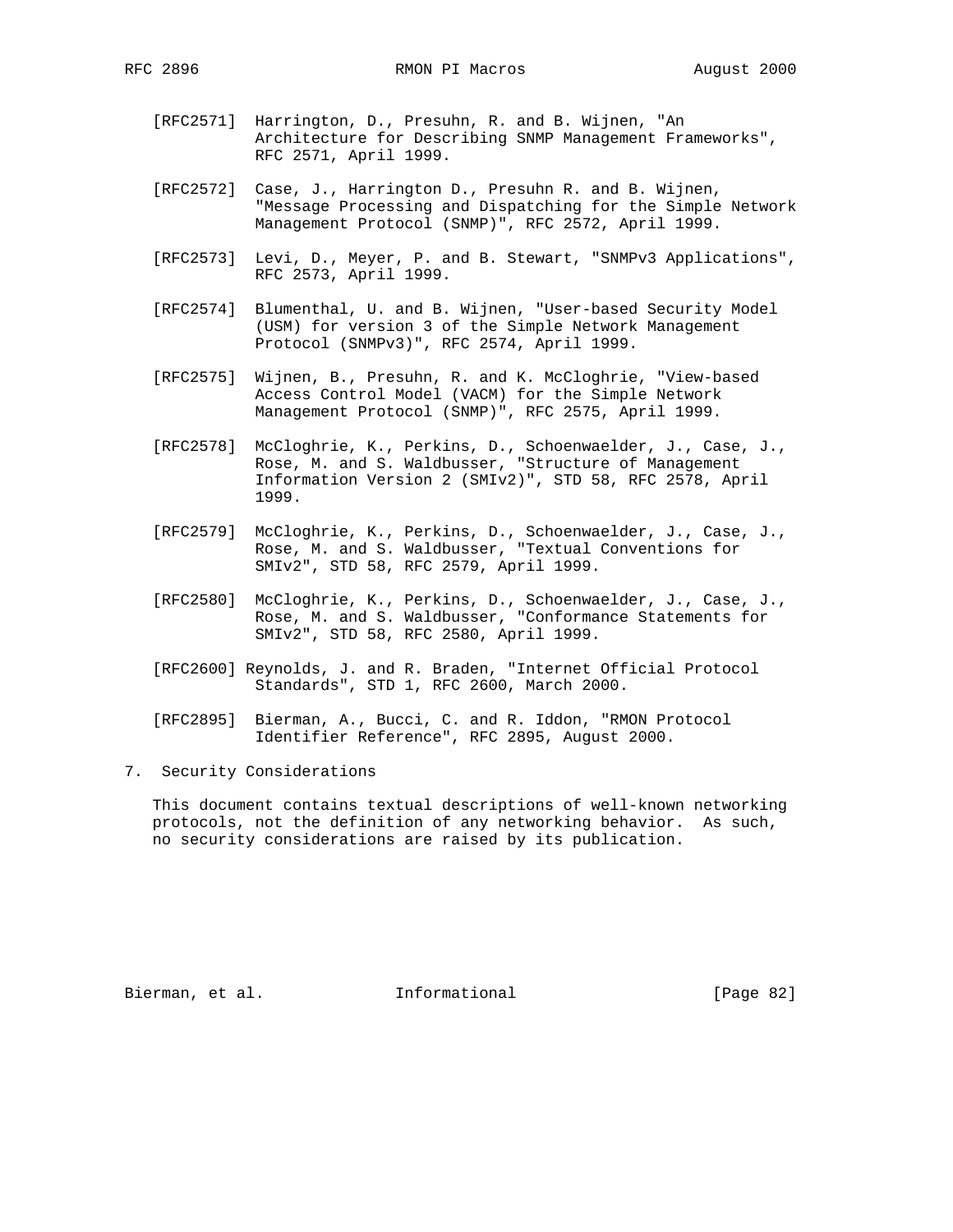8. Authors' Addresses

 Andy Bierman Cisco Systems, Inc. 170 West Tasman Drive San Jose, CA USA 95134

 Phone: +1 408-527-3711 EMail: abierman@cisco.com

 Chris Bucci Cisco Systems, Inc. 170 West Tasman Drive San Jose, CA USA 95134

 Phone: +1 408-527-5337 EMail: cbucci@cisco.com

 Robin Iddon c/o 3Com Inc. Blackfriars House 40/50 Blackfrias Street Edinburgh, EH1 1NE, UK

 Phone: +44 131.558.3888 EMail: None

Bierman, et al. 1nformational [Page 83]